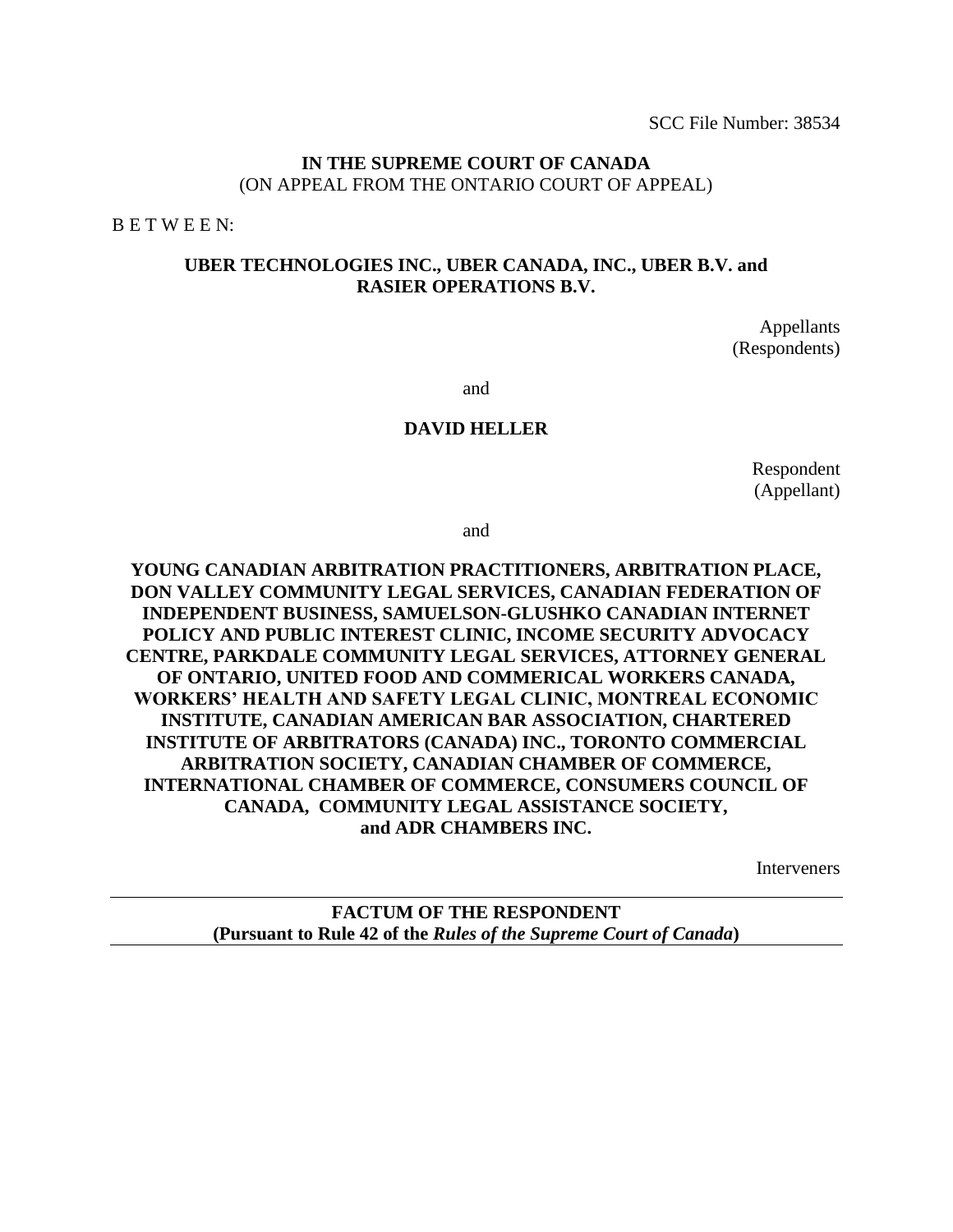#### **WRIGHT HENRY LLP**

602-200 Wellington Street West Toronto, ON M5V 3C7

# **Michael D. Wright, LSO# 32522T**

**Danielle E. Stampley, LSO# 69487C** Tel: 416-306-8280

Fax: 416-964-8281 Email: mwright@wrighthenry.ca dstampley@wrighthenry.ca

**SAMFIRU TUMARKIN LLP** 350 Bay Street, 10th Floor Toronto, ON M5H 2S6

## **Lior Samfiru, LSO# 48609U Stephen Gillman, LSO# 680940**

Tel: 416-861-9065 Fax: 416-361-0993 Email: lior.samfiru@stlawyers.ca stephen.gillman@stlawyers.ca

**Counsel for the Respondent**, David Heller

#### **Michael J. Sobkin**

331 Somerset Street West Ottawa, ON K2P 0J8

Tel: 613-282-1712 Fax: 613-288-2896 Email: msobkin@sympatico.ca

**Agent for Counsel for the Respondent,** David Heller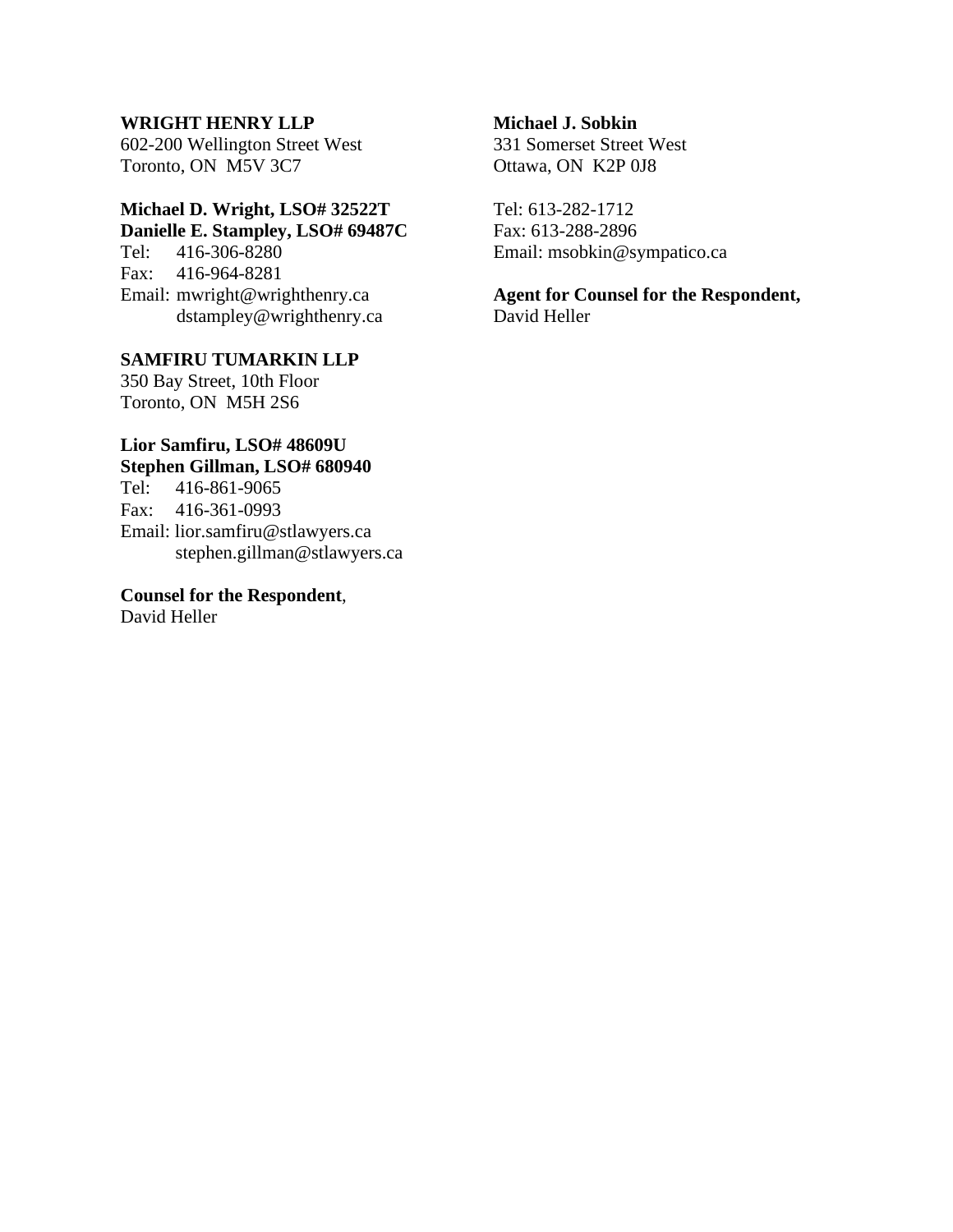#### COPIES TO:

#### **TORYS LLP**

Barristers and Solicitors 79 Wellington Street West, Suite 3000 Box 270, TD South Tower Toronto, ON M5K 1N2

#### **Linda M. Plumpton, LSO# 38400A**

Tel: 416-865-8193 Email: lplumpton@torys.com

# **Lisa Talbot, LSO# 44672I**

Tel: 416-865-8222 Email: ltalbot@torys.com

#### **Sarah Whitmore, LSO# 61104E**

Tel: 416-865-7315 Email: swhitmore@torys.com

#### **Counsel for the Appellants,**

Uber Technologies Inc., Uber Canada Inc., Uber B.V. and Rasier Operations B.V.

#### **GOWLING WLG (CANADA) LLP**

160 Elgin Street, Suite 2600 Ottawa, ON K1P 1C3

#### **Jeffrey W. Beedell**

Tel: 613-786-0171 Fax: 613-788-3587 Email: jeff.beedell@gowlingwlg.com

#### **Agent for Counsel for the Appellants**,

Uber Technologies Inc., Uber Canada Inc., Uber B.V. and Rasier Operations B.V.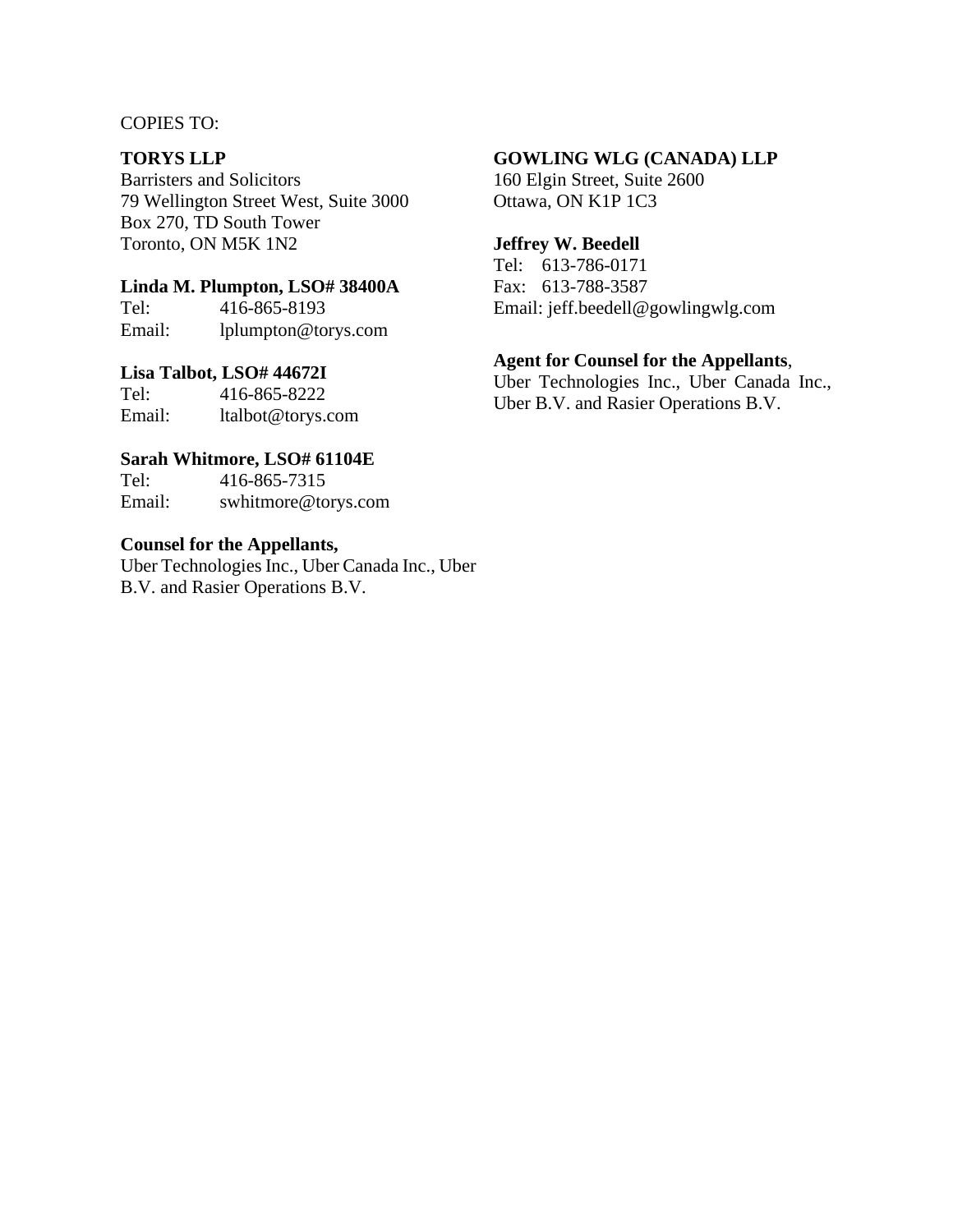## **OSLER, HOSKIN & HARCOURT LLP**

100 King Street West 1 First Canadian Place Suite 6200, P.O. Box 50 Toronto, ON M5X 1B8

#### **Eric Morgan**

Tel: 416-862-5871 Email: emorgan@osler.com

#### **PERLEY-ROBERTSON, HILL & MCDOUGALL LLP**

1400-340 Albert Street Ottawa, ON K1R 0A5

#### **John Siwiec**

Tel: 613-566-2814 Email: jsiwiec@perlaw.ca

#### **Counsel for the Intervener,**

Young Canadian Arbitration Practitioners

#### **OSLER, HOSKIN & HARCOURT LLP**

Suite 1900 340 Albert Street Ottawa, ON K1R 7Y6

## **Geoffrey Langen**

Tel: 613-787-1009 Fax: 613-235-2867 Email: glangen@osler.com

#### **Agent for Counsel for the Intervener,**

Young Canadian Arbitration Practitioners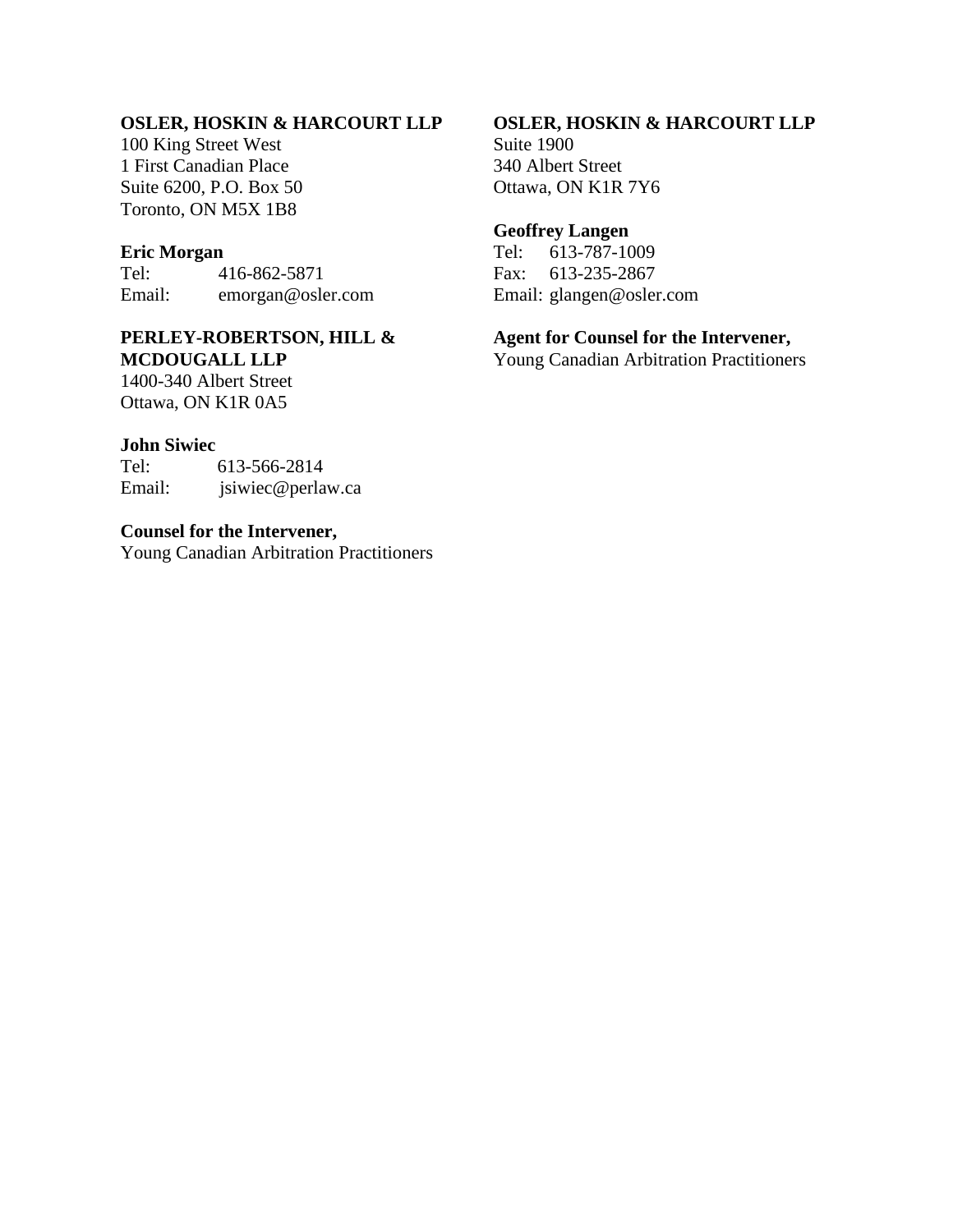#### **BORDEN LADNER GERVAIS LLP**

1200-200 Burrard Street Waterfront Centre P.O. Box 48600 Vancouver, BC V7X 1T2

#### **Robert Deane**

Tel: 604-640-4250 Email: rdeane@blg.com

#### **Craig Chaisson**

Tel: 604-640-4221 Email: cchaison@blg.com

#### **BORDEN LADNER GERVAIS LLP**

Bay Adelaide Centre, East Tower 22 Adelaide Street West Suite 3400 Toronto, ON M5H 4E3

## **Hugh Meighen**

Tel: 416-367-6324 Email: hmeighen@blg.com

**Counsel for the Intervener,**  Arbitration Place

#### **MONKHOUSE LAW**

220 Bay Street Suite 900 Toronto, ON M5J 2W4

# **Andrew Monkhouse**

**Alexandra Monkhouse** Tel: 416-907-9249<br>Email: andrew@monk andrew@monkhouselaw.com

**Counsel for the Intervener,** Don Valley Community Legal Services

## **BORDEN LADNER GERVAIS LLP**

World Exchange Plaza 1300-100 Queen Street Ottawa, ON K1P 1J9

#### **Karen Perron**

Tel: 613-369-4795 Fax: 613-230-8842 Email: kperron@blg.com

**Agent for Counsel for the Intervener,** Arbitration Place

### **SUPREME LAW GROUP**

900-275 Slater Street Ottawa, ON K1P 5H9

#### **Moira S. Dillon**

Tel: 613-691-1224 Fax: 613-691-1338 Email: mdillon@supremelawgroup.ca

#### **Agent for Counsel for the Intervener,**

Don Valley Community Legal Services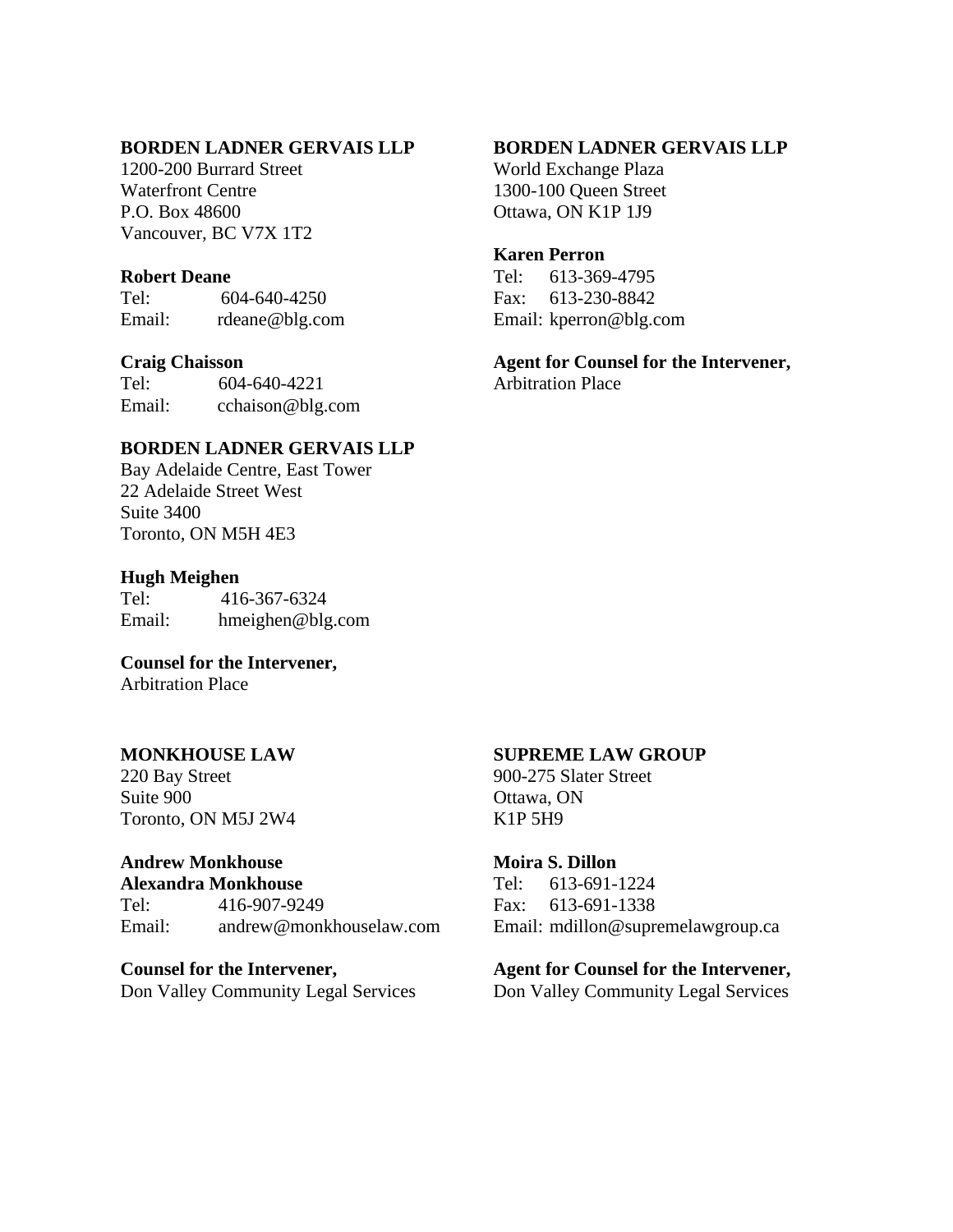# **CANADIAN FEDERATION OF INDEPENDENT BUSINESS (CFIB)**

National Affairs and Partnerships 1202-99 Metcalfe Street Ottawa, ON K1P 6L7

#### **Anthony Daimsis**

| Tel:   | 613-562-5800 Ext. 3211 |
|--------|------------------------|
| Email: | adaimsis@uottawa.ca    |

## **Counsel for the Intervener,**

Canadian Federation of Independent Business

# **UNIVERSITE D'OTTAWA**

Common Law Section 57 Louis Pasteur St. Ottawa, ON K1N 6N5

## **David Fewer**

Tel: 613-562-5800 Ext. 2558 Fax: 613-562-5417 Email: david.fewer@uottawa.ca

# **Agent for Counsel for the Intervener,**

Canadian Federation of Independent **Business** 

# **SAMUELSON-GLUSHKO CANADIAN INTERNET POLICY & PUBLIC INTEREST CLINIC**

University of Ottawa, Faculty of Law 57 Louis Pasteur Street Ottawa, ON K1N 6N5

# **Marina Pavolovic**

Tel: 613-562-5800 Ext. 2675 Email: marina.pavlovic@uottawa.ca

# **Cynthia Khoo**

Tel: 437-886-5854 Email: ckhoo@cynthiakoo.ca

# **Counsel for the Intervener,**

Samuelson-Glushko Canadian Internet Policy and Public Interest Clinic

# **UNIVERSITE D'OTTAWA**

Common Law Section 57 Louis Pasteur St. Ottawa, ON K1N 6N5

# **David Fewer**

Tel: 613-562-5800 Ext. 2558 Fax: 613-562-5417 Email: david.fewer@uottawa.ca

# **Agent for Counsel for the Intervener,**

Samuelson-Glushko Canadian Internet Policy and Public Interest Clinic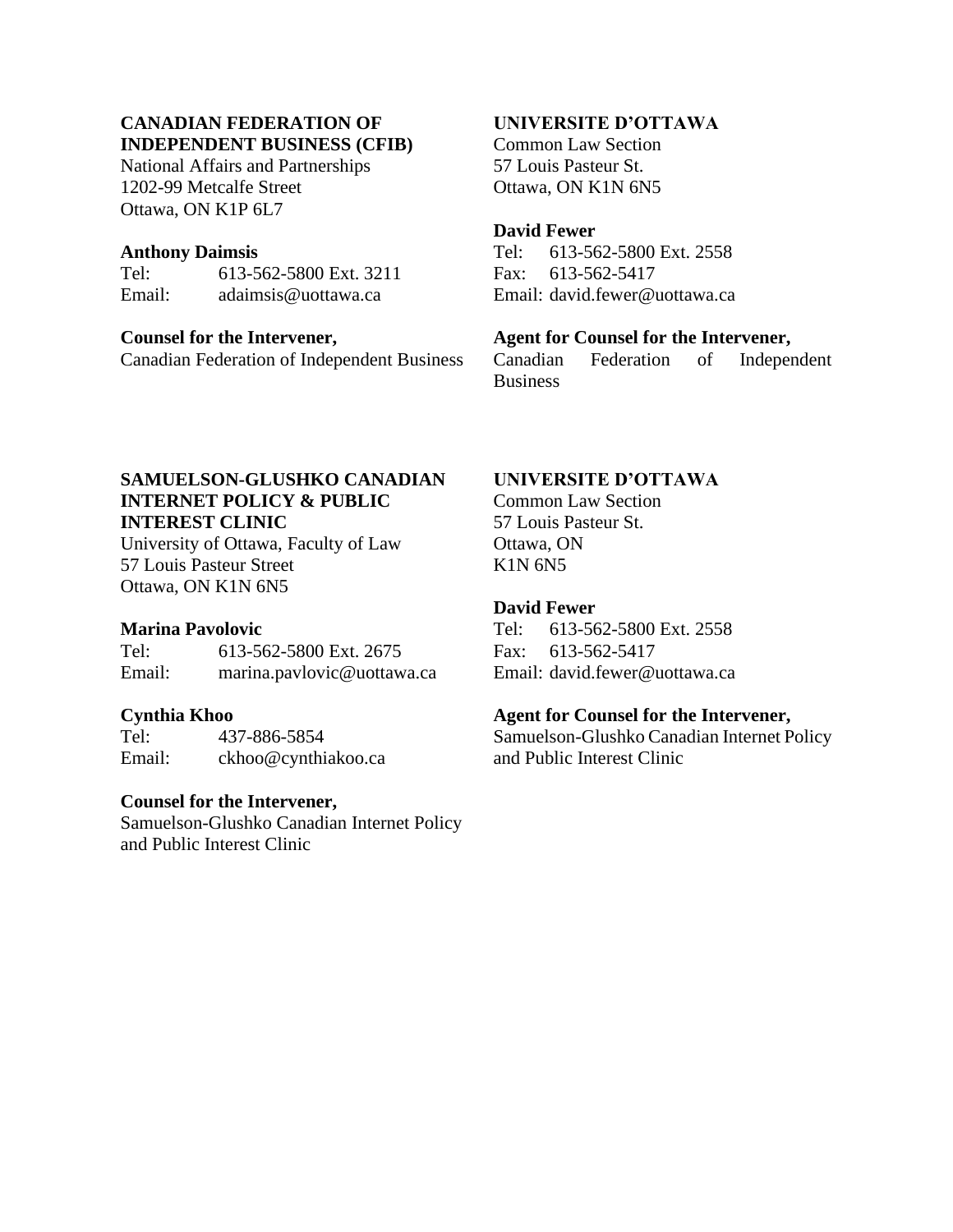#### **INCOME SECURITY ADVOCACY CENTRE**

1500-55 University Ave. Toronto, ON M5J 2H7

#### **Nabila Qureshi**

Tel: 416-597-5820 Ext. 5156 Email: qureshn@lao.on.ca

#### **Karin Baqi**

Tel: 416-597-5820 Ext. 5157 Email: baqikr@lao.on.ca

#### **Counsel for the Interveners,**

Income Security Advocacy Centre, and Parkdale Community Legal Services

# **ATTORNEY GENERAL OF ONTARIO**

720 Bay Street 8 th Floor Toronto, ON M7A 2S9

#### **Christopher P. Thompson**

Tel: 416-605-3857 Email: Christopher.P.Thompson@ontario.ca

# **Counsel for the Intervener,**

Attorney General of Ontario

# **GOLDBLATT PARTNERS LLP**

20 Dundas Street West Suite 1039 Toronto, ON M5G 2C2

#### **Steven Barrett**

Tel: 416-977-6070 Email: sbarrett@goldblattpartners.com

#### **Counsel for the Intervener,**

United Food and Commercial Workers Canada

#### **GOLDBLATT PARTNERS LLP**

500-30 Metcalfe St. Ottawa, ON K1P 5L4

#### **Colleen Bauman**

Tel: 613-482-2463 Fax: 613-235-3041 Email: cbauman@goldblattpartners.com

## **Agent for Counsel for the Interveners,**

Income Security Advocacy Centre, and Parkdale Community Legal Services

#### **JURISTES POWER**

130 rue Albert bureau 1103 Ottawa, ON K1P 5G4

#### **Maxine Vincelette**

Tel: 613-702-5573 Fax: 613-702-5573 Email: mvincelette@juristespower.ca

#### **Agent for Counsel for the Intervener,**

Attorney General of Ontario

#### **GOLDBLATT PARTNERS LLP**

500-30 Mecalfe St. Ottawa, ON K1P 5L4

#### **Colleen Bauman**

Tel: 613-482-2463 Fax: 613-235-3041 Email: cbauman@goldblattpartners.com

#### **Agent for Counsel for the Intervener,**

United Food and Commercial Workers Canada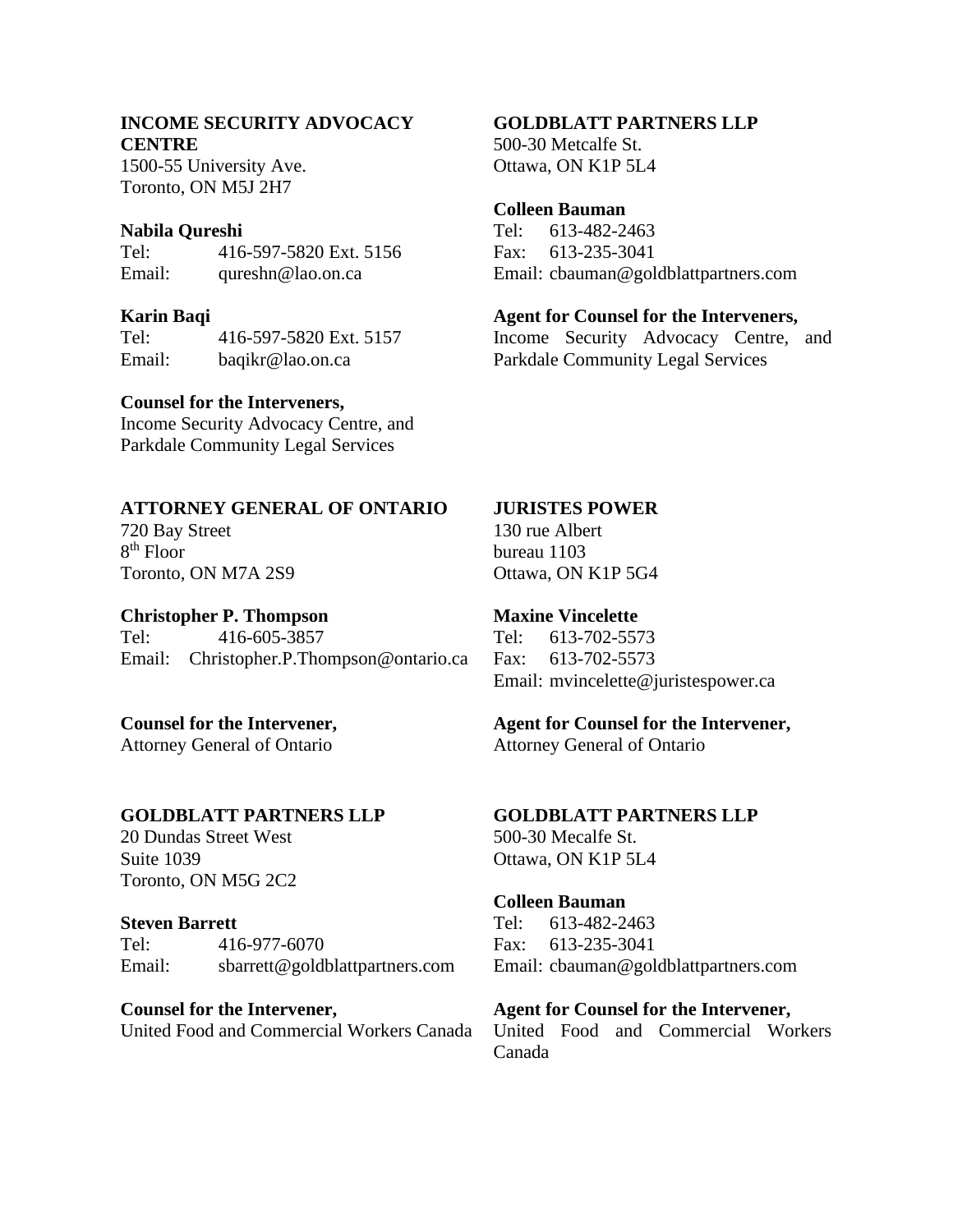# **WORKERS' HEALTH AND SAFETY LEGAL CLINIC**

2000-180 Dundas Street West, Box 4 Toronto, ON M5G 1Z8

#### **Kevin Simms**

Tel: 416-971-8832 Ext. 203 Email: simmsk@lao.on.ca

**Counsel for the Intervener,**  Workers' Health and Safety Legal Clinic

#### **SUPREME ADVOCACY LLP**

130-340 Gilmour Street Ottawa, ON K2P 0R3

#### **Marie-Francis Major**

Tel: 613-695-8855 Ext. 102 Fax: 613-695-8580 Email: mfmajor@supremeadvocacy.ca

**Agent for Counsel for the Intervener,**

Workers' Health and Safety Legal Clinic

#### **OSLER, HOSKIN & HARCOURT LLP**

100 King Street West 1 First Canadian Place, Suite 6200 Toronto, ON M5X 1B8

#### **Robert Carson**

Tel: 416-862-4235 Email: rcarson@osler.com

**Counsel for the Intervener,**  Montreal Economic Institute

#### **OSLER, HOSKIN & HARCOURT LLP** Suite 1900

340 Albert Street Ottawa, ON K1R 7Y6

#### **Geoffrey Langen**

Tel: 613-787-1009 Fax: 613-235-2867 Email: glangen@osler.com

# **Agent for Counsel for the Intervener,**

Montreal Economic Institute

# **CAZA SAIKALEY LLP**

350-220 avenue Laurier Ouest Ottawa, ON K1P 5Z9

# **Alyssa Tomkins**

# **James Plotkin**

| Tel:   | 613-564-8269           |
|--------|------------------------|
| Fax:   | 613-565-2087           |
| Email: | atomkinds@plaideurs.ca |
|        | jplotkin@plaideurs.ca  |

#### **Counsel for the Intervener,**

Canadian American Bar Association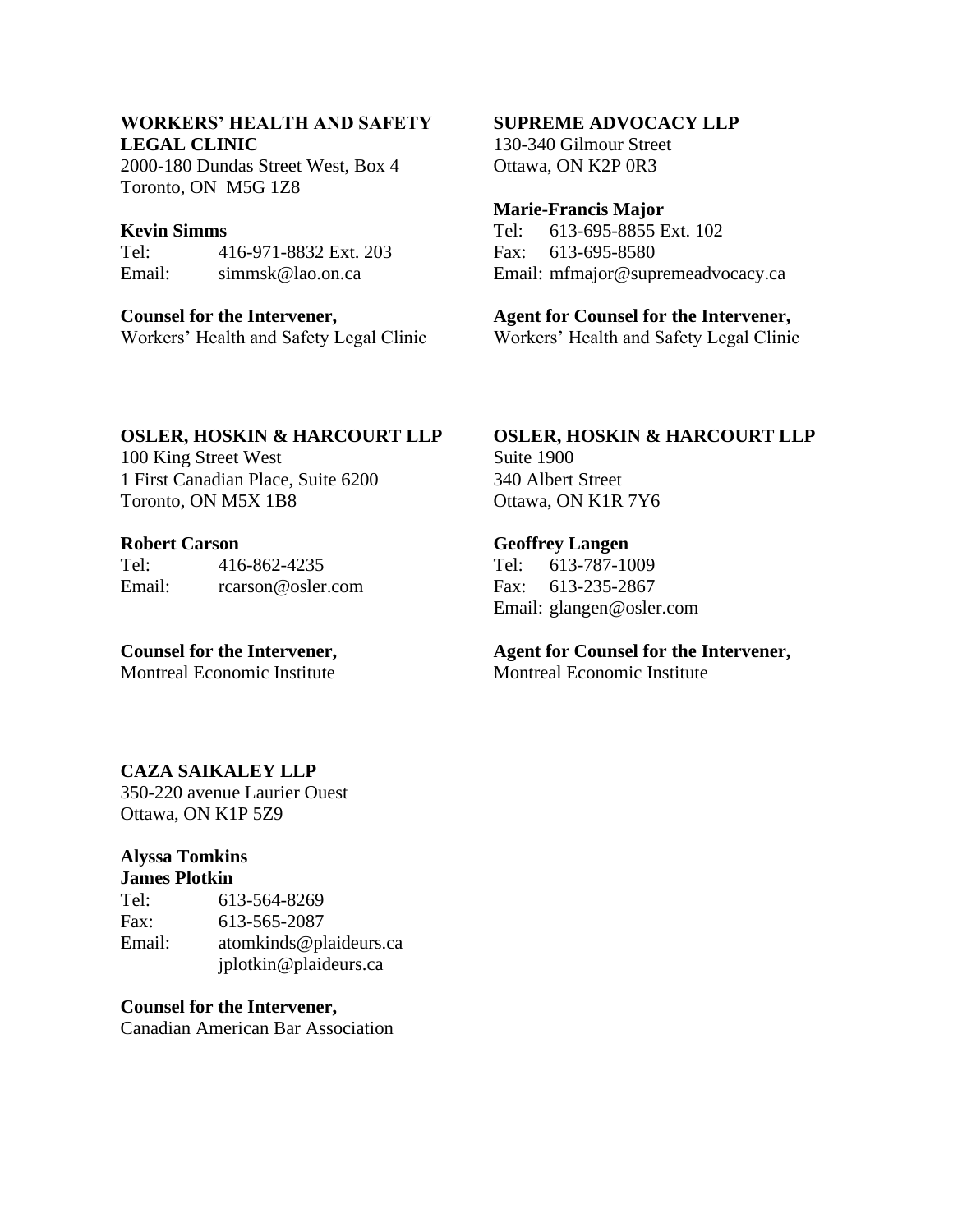#### **BLAKE, CASSELS & GRAYDON LLP**

595 Burrard Street, P.O. Box 49314 Suite 2600, Three Bentall Centre Vancouver, BC V7X 1L3

**Joseph C. McArthur Rahat Godil Laura Cundari Justin Manoryk Andrew Kavanagh** Tel: 604-631-3300 Fax: 604-631-3309 Email: joe.mcarthur@blakes.com

#### **GOWLING WLG (CANADA) LLP**

2600 - 160 Elgin Street Ottawa, ON K1P 1C3

#### **D. Lynne Watt**

Tel: 613-786-8695 Fax: 613-788-3509 Email: lynne.watt@gowlingwlg.com

#### **Agent for Counsel for the Interveners,**

Chartered Institute of Arbitrators (Canada) Inc., and Toronto Commercial Arbitration Society

#### **Counsel for the Interveners,**

Chartered Institute of Arbitrators (Canada) Inc., and Toronto Commercial Arbitration Society

# **DAVIES WARD PHILLIPS & VINEBERG GOWLING WLG (CANADA) LLP LLP**

155 Wellington Street West 37th Floor Toronto, ON M5V 3J7

# **Matthew Milne-Smith**

**Chantelle Cseh**

Tel: 416-863-0900 Fax: 416-863-0871 Email: mmilne-smith@dwpv.com

#### **Counsel for the Intervener**,

Canadian Chamber of Commerce

2600 - 160 Elgin Street P.O. Box 466, Stn. A Ottawa, ON K1P 1C3

#### **Matthew Estabrooks**

Tel: 613-786-0211 Fax: 613-788-3573 Email: matthew.estabrooks@gowlingwlg.com

# **Agent for Counsel for the Intervener,**

Canadian Chamber of Commerce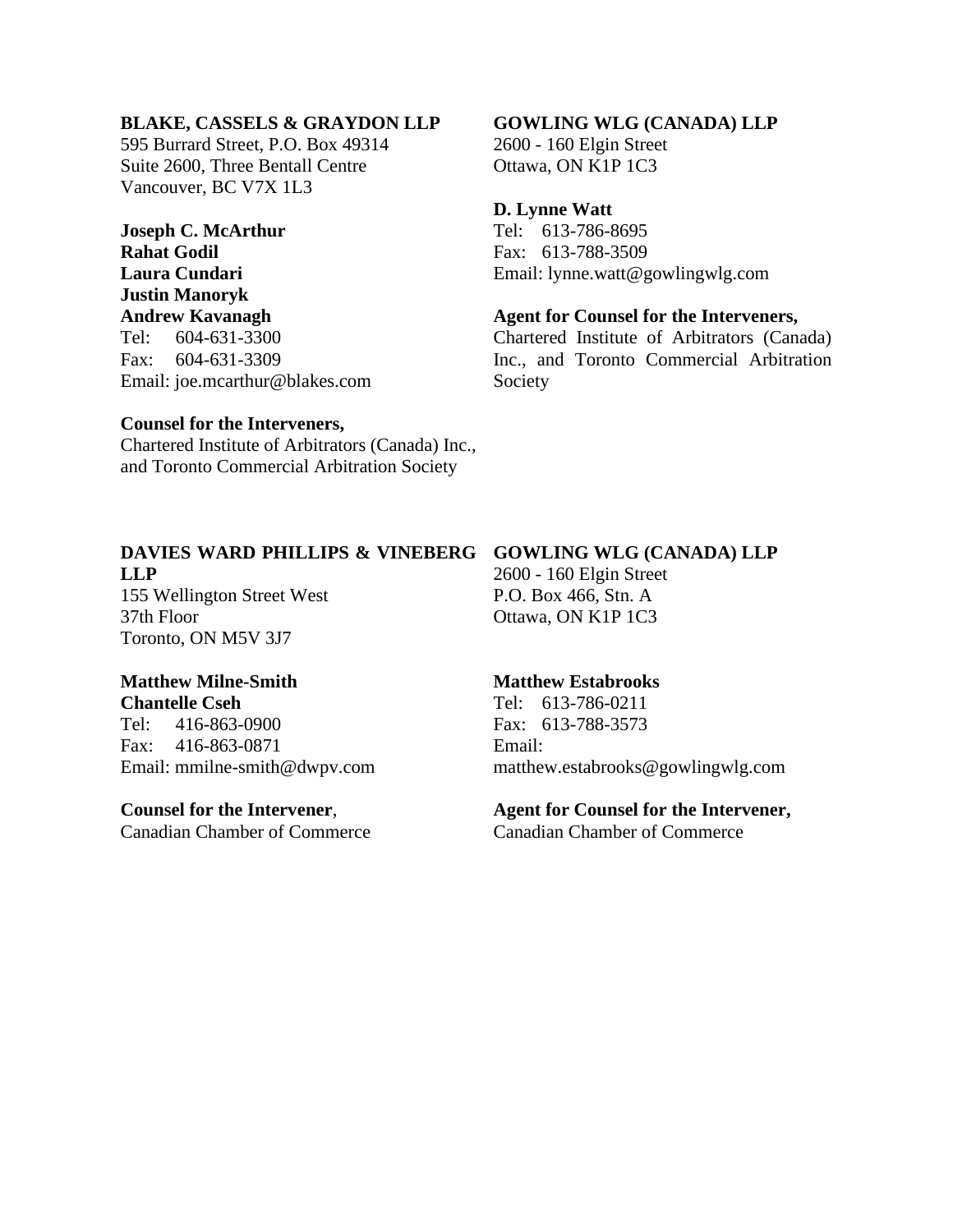### **NORTON ROSE FULBRIGHT CANADA LLP**

1, Place Ville Marie Bureau 2500 Montréal, QC H3B 1R1

# **Pierre Bienvenu**

**Andres C. Garin Alison FitzGerald** Tel: 514-847-4747

Fax: 514-286-5474 Email: pierre.bienvenu@nortonrosefulbright.com

#### **Counsel for the Intervener,**

International Chamber of Commerce

## **CANADA LLP** 45 O'Connor Street

**NORTON ROSE FULBRIGHT** 

Suite 1500 Ottawa, ON K1P 1A4

## **Matthew J. Halpin**

Tel: 613-780-8654 Fax: 613-230-5459 Email: matthew.halpin@nortonrosefulbright.com

# **Agent for Counsel for the Intervener,**

International Chamber of Commerce

# **SOTOS LLP**

180 Dundas Street West Suite 1200 Toronto, ON M5G 1Z8

# **Mohsen Seddigh**

**Daniel Hamson**

Tel: 416-572-7320 Fax: 416-977-0717 Email: mseddigh@sotosllp.com

# **Counsel for the Intervener**,

Consumers Council of Canada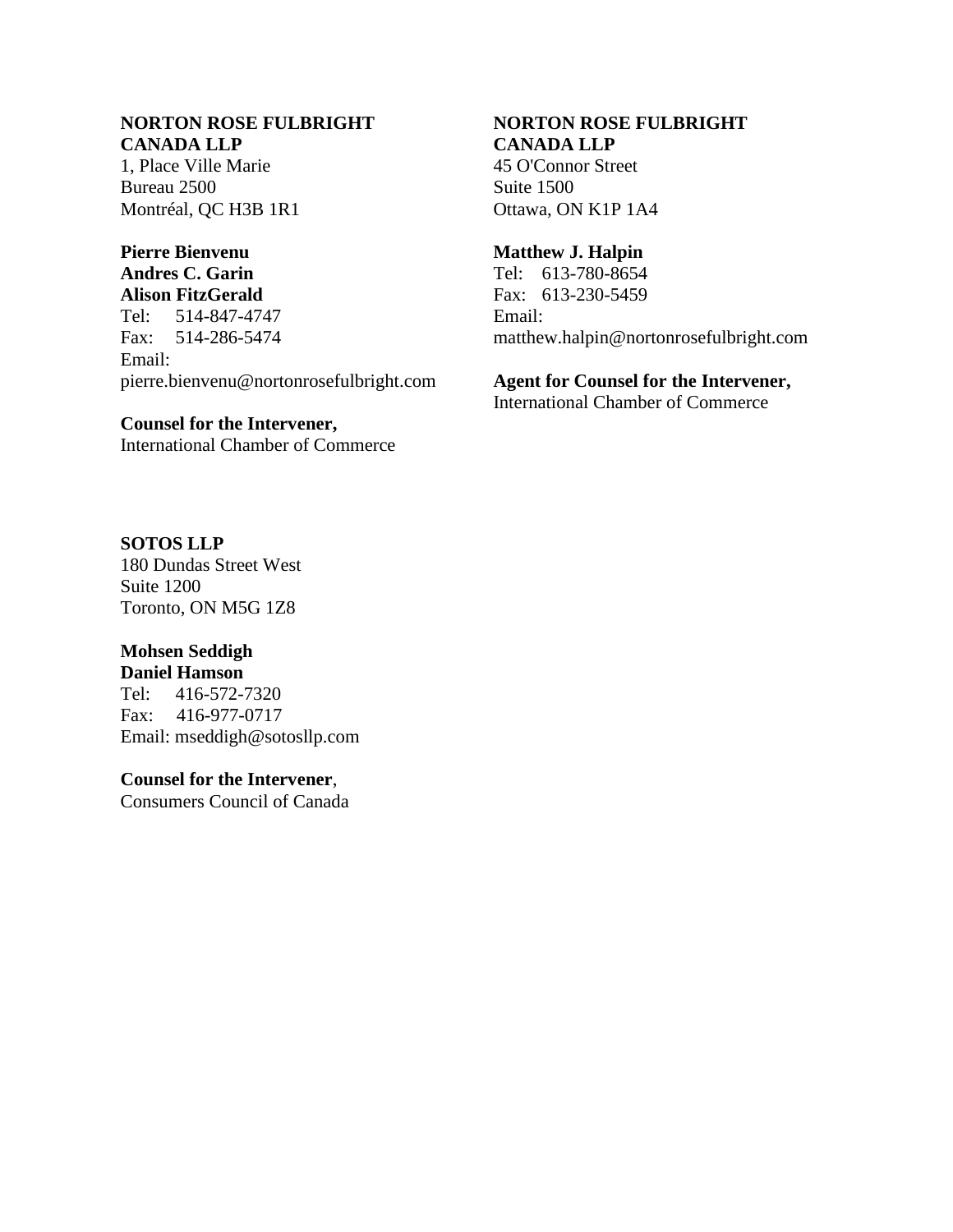## **ALLEN/MCMILLAN LITIGATION COUNSEL**

1550-1185 West Georgia Street Vancouver, BC V6E 4E6

#### **Greg J. Allen Wes McMillan**

Tel: 604-282-3982 Fax: 604-628-3832 Email: greg@amlc.ca

**Counsel for the Intervener**, Community Legal Assistance Society

#### **GIB VAN ERT LAW**

148 Third Avenue Ottawa, ON K1S 2K1

# **Gib van Ert**

Tel: 613-408-4297 Fax: 613-651-0304 Email: gib@gibvanertlaw.com

## **Agent for Counsel for the Intervener,**

Community Legal Assistance Society

# **BENNETT JONES LLP**

3400 One First Canadian Place P.O. Box 130 Toronto, ON M4X 1A4

# **Andrew D. Little**

**Ranjan K. Agarwal Charlotte Harman**

|        | Chul Ivite Tiul Muhl      |
|--------|---------------------------|
| Tel:   | 416-863-1200              |
| Email: | littlea@bennettjones.com  |
|        | agarwalr@bennettjones.com |
|        | manc@bennettjones.com     |

# **Counsel for the Intervener,**

ADR Chambers Inc.

## **BENNETT JONES LLP**

World Exchange Plaza 1900-45 O'Connor Street Ottawa, ON K1P 1A4

# **Mark Jewett**

Tel: 613-683-2328 Fax: 613-683-2323 Email: jewettm@bennettjones.com

# **Agent for Counsel for the Intervener,**

ADR Chambers Inc.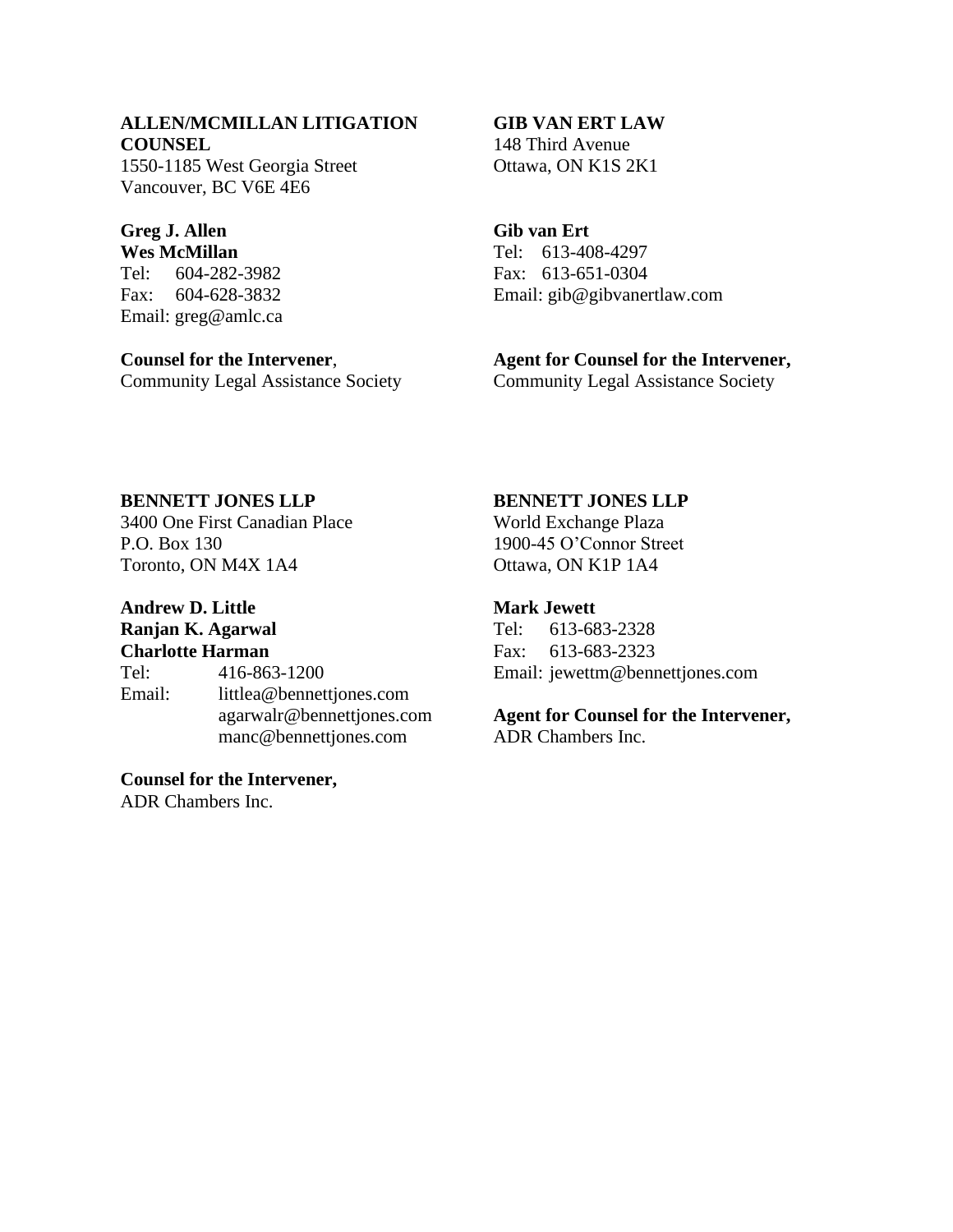# **TABLE OF CONTENTS**

| PART I:     |                                                                                 |
|-------------|---------------------------------------------------------------------------------|
| А.          |                                                                                 |
| <b>B.</b>   |                                                                                 |
|             |                                                                                 |
|             |                                                                                 |
|             |                                                                                 |
|             |                                                                                 |
| PART II:    |                                                                                 |
| PART III:   |                                                                                 |
| А.          |                                                                                 |
|             | 1. Denying the stay is permitted under both the Arbitration Act and the ICAA 7  |
|             | 2. The Court of Appeal's ESA analysis did not violate competence-competence 10  |
|             | 3. Applying unconscionability does not violate competence-competence.  13       |
| <b>B.</b>   |                                                                                 |
|             | 1. The enforcement mechanisms are ESA benefits that cannot be waived.  20       |
|             | 2. The Arbitration Agreement impermissibly contracts out of the entire ESA.  26 |
|             | 3. The Court of Appeal properly considered the policy reasons for the ESA.  27  |
|             |                                                                                 |
| $C_{\cdot}$ |                                                                                 |
|             | 1. The Court of Appeal properly assessed the Arbitration Agreement alone.  31   |
|             | 2. The Court of Appeal did not lower the threshold for unconscionability.  32   |
|             |                                                                                 |
| PART IV:    |                                                                                 |
| PART V:     |                                                                                 |
| PART VI:    |                                                                                 |
| PART VII:   |                                                                                 |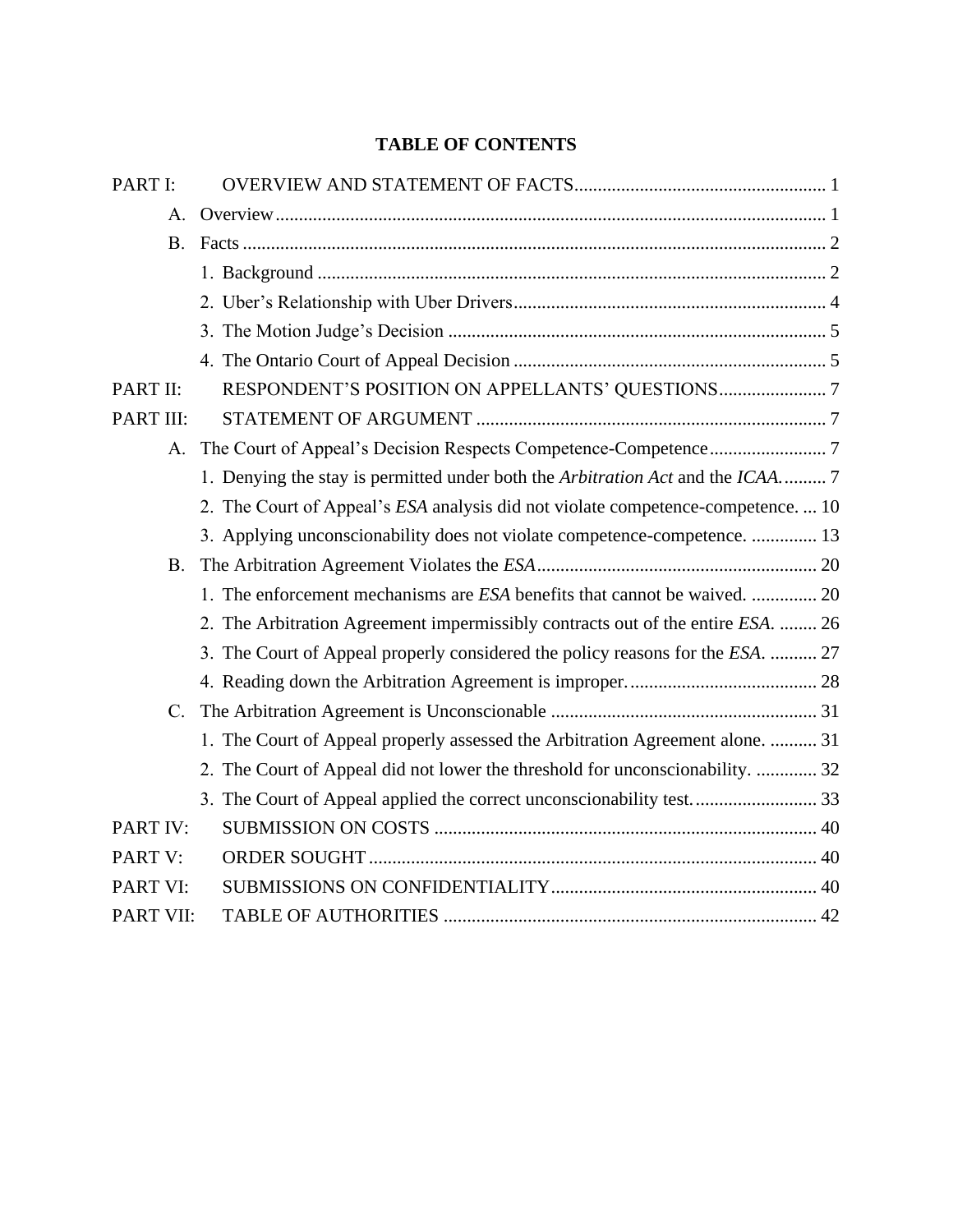#### <span id="page-12-0"></span>**PART I: OVERVIEW AND STATEMENT OF FACTS**

#### <span id="page-12-1"></span>**A. Overview**

1. The Respondent, David Heller, seeks to represent Ontario workers in an Ontario class action who have picked up passengers or delivered food pursuant to a series of service agreements with the Appellants (collectively "Uber"). Delivering food 40-50 hours a week for Uber, Mr. Heller earns between \$400 and \$600 a week before taxes and expenses. The Uber agreements describe Mr. Heller and the other Uber delivery personnel and drivers (collectively "Uber drivers") as independent contractors. However, given the extent of Uber's control over his work, Mr. Heller seeks to challenge that classification under the Ontario *Employment Standards Act*<sup>1</sup> (the "*ESA*"), seeking compensation for Uber's failure to pay him and others minimum wage, overtime, vacation pay, and other minimum amounts owed to employees under the act.

2. Uber contends that the Ontario courts cannot hear this dispute because an arbitration agreement in the service agreements requires Mr. Heller and other Uber drivers to give up their right to determine their status under the *ESA* in Ontario and, instead, to arbitrate their dispute in the Netherlands under the law of the Netherlands and rules that require a driver to pay \$14,500 USD in "up front administrative/filing-related costs to participate"<sup>2</sup> (the "Arbitration Agreement"). The Ontario Court of Appeal disagreed, holding that the Arbitration Agreement was unenforceable because it violates the *ESA* and is unconscionable.

3. This Honourable Court should affirm the Court of Appeal's decision for three reasons. First, the Court of Appeal's holdings did not violate the competence-competence principle. *Seidel v* Telus Communications Inc ("Seidel")<sup>3</sup> and Telus Communications Inc *v* Wellman ("Wellman")<sup>4</sup> have delineated where a court's discretion ends and competence-competence begins. Where, like here, an Ontario court can determine an arbitration clause's validity by examining an Ontario statutory scheme to discern a legislative intent to prohibit arbitration of claims as a matter of law, that determination does not violate competence-competence. Likewise, where unconscionability can be determined from a superficial review of a documentary record, that determination does not violate competence-competence.

<sup>1</sup> *Employment Standards Act, 2000*, [SO 2000, c 41](https://www.ontario.ca/laws/statute/00e41) [*ESA*].

<sup>&</sup>lt;sup>2</sup> *Heller v Uber Technologies Inc*, 2019 ONCA 1 at para **15** [ONCA Reasons].

<sup>3</sup> 2011 SCC 15 at para [8](https://www.canlii.org/en/ca/scc/doc/2011/2011scc15/2011scc15.html?autocompleteStr=2011%20scc%2015&autocompletePos=1#par8) [*Seidel*].

<sup>4</sup> [2019 SCC 19](https://www.canlii.org/en/ca/scc/doc/2019/2019scc19/2019scc19.html?autocompleteStr=2019%20SCC%2019&autocompletePos=1) [*Wellman*].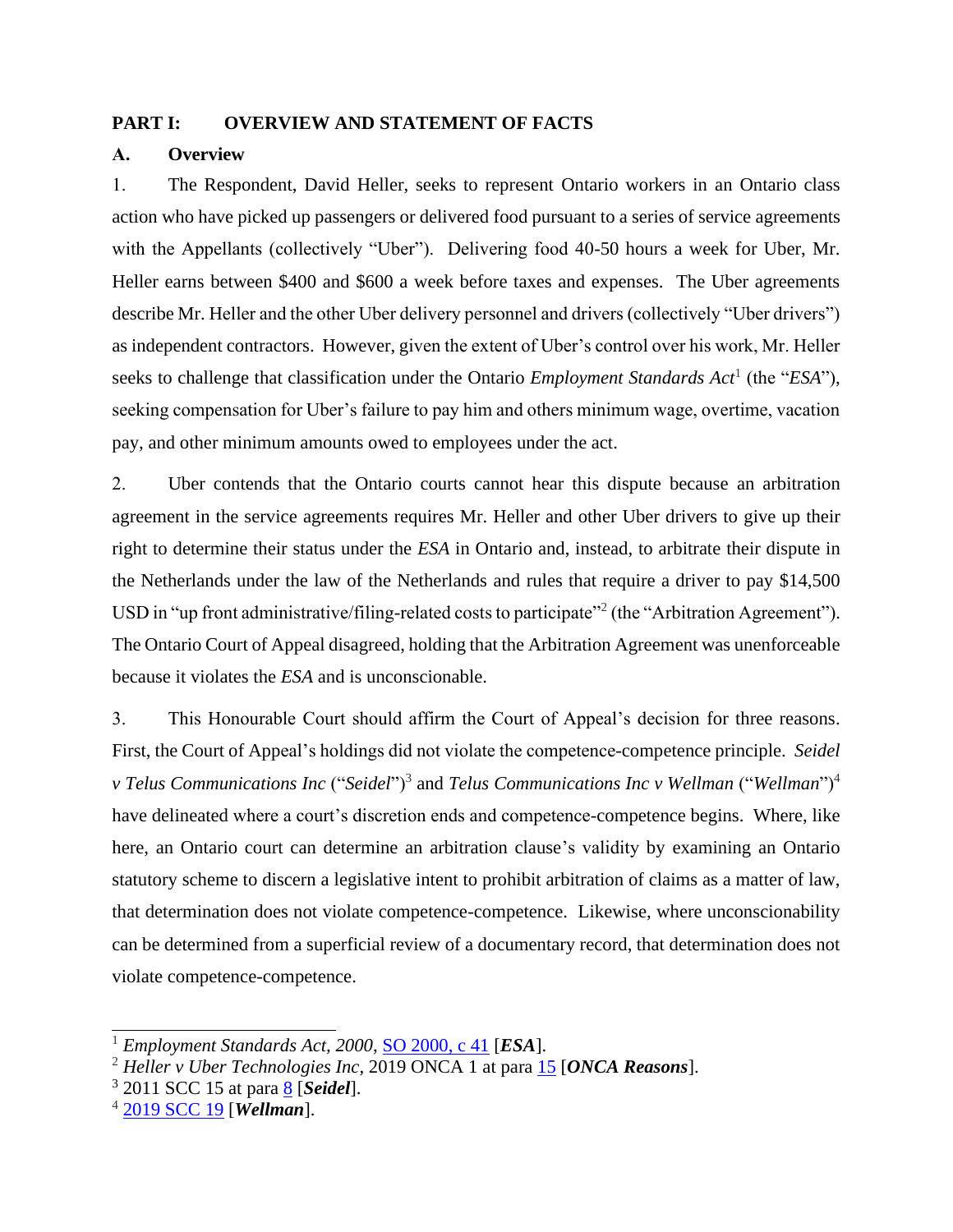4. Second, the Court of Appeal correctly determined that mandatory arbitration is inconsistent with the *ESA*'s statutory enforcement mechanisms, which cannot be waived. As a result, the Arbitration Agreement is invalid and unenforceable as to *ESA* claims.

5. Third, the Court of Appeal applied the correct unconscionability analysis and determined that the facts available based on a superficial review of the record establish that the Arbitration Agreement unconscionably prevents Uber drivers from enforcing their rights. In reaching this holding, the court reasonably found that the Arbitration Agreement imposes costs that are out of proportion with Mr. Heller's economic means and the size of his potential claims and, moreover, requires adjudication in the Netherlands, which he has no connection to, and under the law of the Netherlands, of which he has no knowledge.

6. In a situation where Uber has reached out into Ontario to benefit from its workforce and economy, the Court of Appeal's decision reflects both the *ESA*'s remedial purpose and the legislature's intent to ensure Ontario workers, working in Ontario, have access to justice in Ontario. In other words, the court affirmed that mandatory statutory protections that cannot be meaningfully enforced are illusory. The Court of Appeal's decision likewise recognizes that contracts of adhesion that create nearly insurmountable barriers to access to justice, nominally in service of that same goal, are more likely than not intentionally drafted to impede access. Where low-wage workers are concerned—whatever their classification under Ontario employment law— Uber should not be permitted to operate in Ontario with impunity. If this Arbitration Agreement is enforced, it will.

#### <span id="page-13-0"></span>**B. Facts**

7. Fundamentally, though Uber chooses to rely primarily on the record rather than the facts found by the Ontario courts and fails to mention the quantum of the fees required to bring an arbitration under the International Chamber of Commerce ("ICC") Arbitration Rules imposed under the Arbitration Agreement, the parties do not disagree on the material facts. They disagree on the import of these facts.

#### **1. Background**

<span id="page-13-1"></span>8. Mr. Heller is an Ontario resident who began delivering food for UberEATS, in 2016. He is 36 years old and has a high school education. As an UberEATS delivery person, Mr. Heller earns about \$400-600 a week before paying taxes and expenses using his own vehicle and working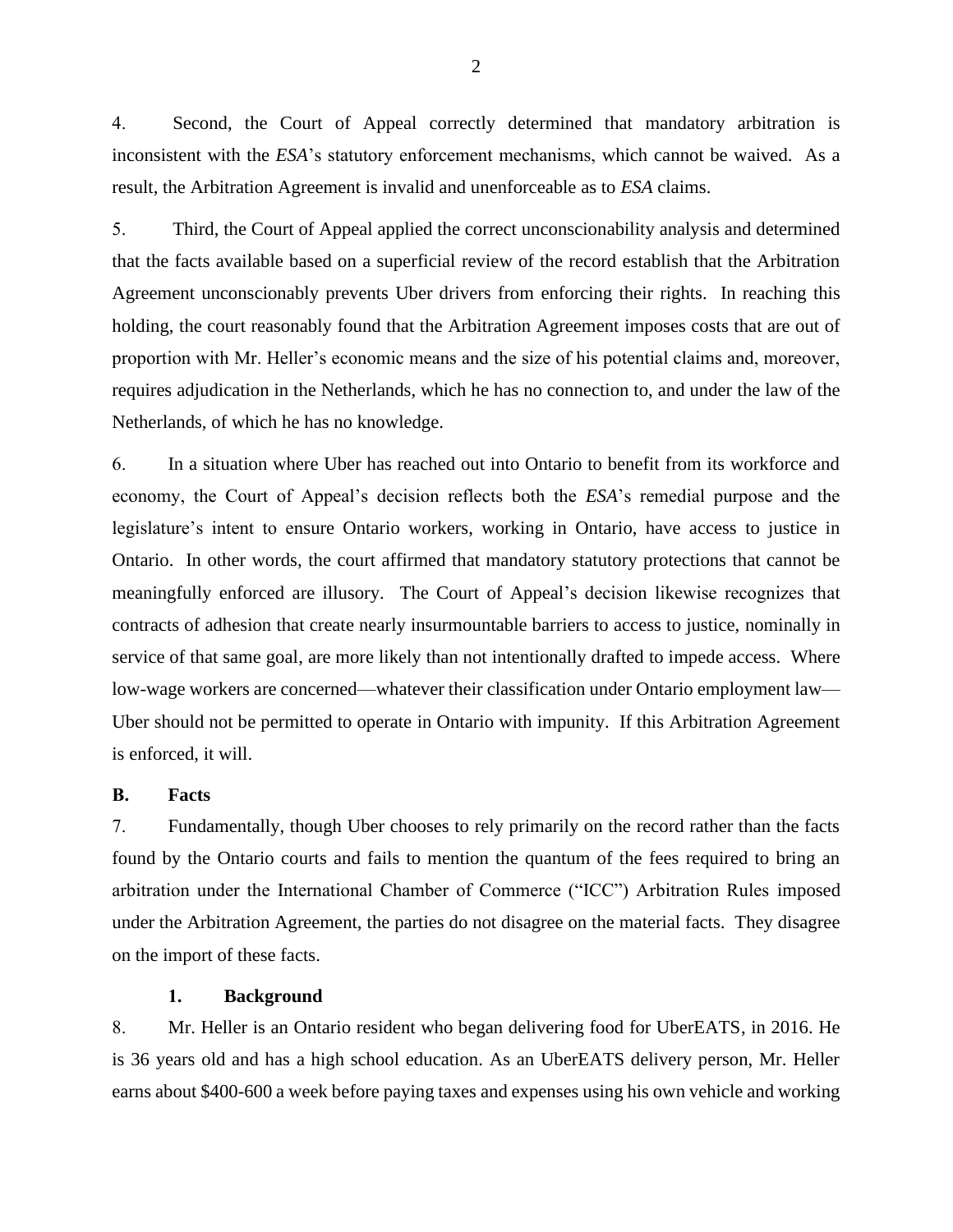40-50 hours a week (about \$21,000-31,000 annually).<sup>5</sup> At this rate, Mr. Heller earns on average between \$10 and \$12 per hour. The minimum wage in Ontario is \$14 per hour.<sup>6</sup>

9. Mr. Heller proposes to bring this action on behalf of Ontario Uber drivers who have worked for Uber since 2012 (the "Class" or "Class Members"). He alleges that Uber has violated the *ESA* by misclassifying him and other similarly situated Uber drivers in Ontario. Mr. Heller seeks a declaration that he and the Class Members are employees of Uber entitled to minimum wage, overtime pay, vacation pay and other minimum entitlements guaranteed under the *ESA*. He also seeks damages for Uber's breach thereof. Further, Mr. Heller seeks a declaration that Uber's Arbitration Agreement is void and unenforceable.<sup>7</sup>

10. Uber has divided its corporate operations into numerous subsidiaries, including Uber Canada Inc., which is incorporated in Canada and provides marketing and administrative support to drivers and customers, and Uber B.V., Rasier Operations B.V. and Uber Portier B.V., which hold Uber's intellectual property and are incorporated under the laws of the Netherlands.<sup>8</sup>

11. Uber has developed numerous mobile phone applications ("Apps"), which it operates around the world. The Uber Apps relevant to this action connect users seeking transportation or food delivery with nearby drivers.<sup>9</sup> Uber sets and collects the fares and fees users must pay and charges a fee per transaction.<sup>10</sup> Uber determines the maximum fares and fees drivers receive for their work according to a base fare amount plus distance (based on GPS data from the App), plus applicable time amounts. Uber collects the payments, provides receipts to customers, and remits payments periodically to drivers.<sup>11</sup> Downloading the App is free, but if the drivers do not pick up riders and make deliveries, Uber does not make money.

<sup>10</sup> *ONSC Reasons* at paras [13-14;](http://canlii.ca/t/hq4hk#par13) *ONCA Reasons* at para [9.](http://canlii.ca/t/hq4hk#par9)

<sup>5</sup> *ONCA Reasons* at par[a 2;](https://www.canlii.org/en/on/onca/doc/2019/2019onca1/2019onca1.html?autocompleteStr=2019%20onca%201&autocompletePos=1#par2) *Heller v Uber Technologies Inc*, 2018 ONSC 718 at para[s 26-29](http://canlii.ca/t/hq4hk#par26) [*ONSC Reasons*].

 $6$  *ESA*, s [23.1\(1\).](https://www.ontario.ca/laws/statute/00e41#BK45)

<sup>7</sup> Statement of Claim, paras 1, 8, **Appellants' Record** [**AR]**, Tab 6, pp 62-66.

<sup>8</sup> *ONSC Reasons* at paras [7-11,](http://canlii.ca/t/hq4hk#par7) [15,](http://canlii.ca/t/hq4hk#par15) [23.](http://canlii.ca/t/hq4hk#par23)

<sup>9</sup> *ONSC Reasons* at paras [9-10,](http://canlii.ca/t/hq4hk#par9) [13-14;](http://canlii.ca/t/hq4hk#par13) *ONCA Reasons* at paras [5-6.](http://canlii.ca/t/hwqzt#par5)

<sup>11</sup> *ONSC Reasons* at paras [13-14;](http://canlii.ca/t/hq4hk#par13) *ONCA Reasons* at par[a 9;](https://www.canlii.org/en/on/onca/doc/2019/2019onca1/2019onca1.html?autocompleteStr=2019%20onca%201&autocompletePos=1#par9) *see also* Affidavit of R van der Woude*,* Ex B, ss 4.1, 4.6, **AR**, Vol II, Tab 9, pp 39-40; Transcript of Cross-Examination of D Heller, Exs 4, 7, **AR**, Vol III, Tab 13, pp 169-74, 183.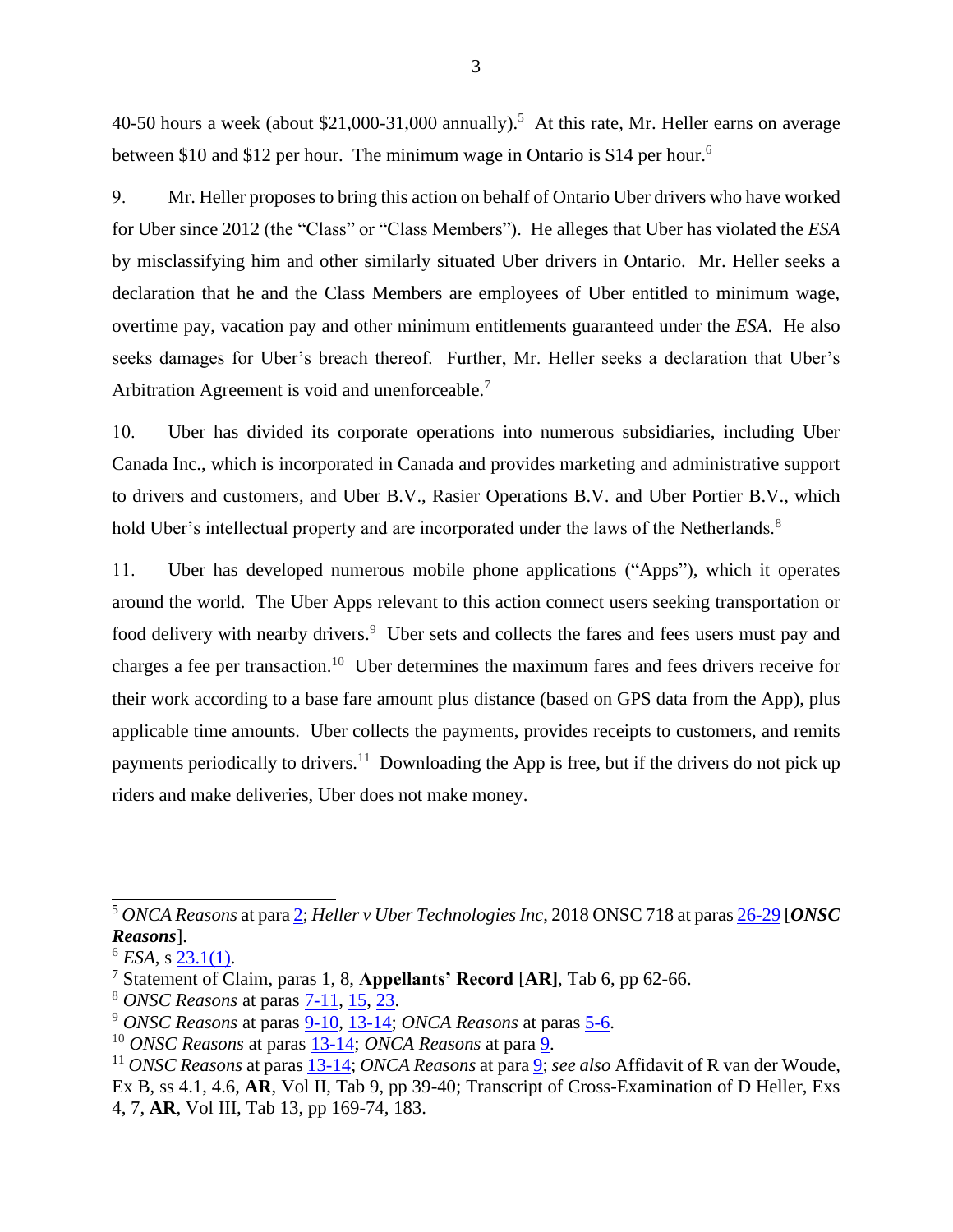#### **2. Uber's Relationship with Uber Drivers**

<span id="page-15-0"></span>12. Uber requires drivers to create an online account to access the Apps. After they download the requisite App, Uber requires drivers in Ontario (performing services by car) to provide copies of the following: (i) a valid driver's license; (ii) valid vehicle registration; (iii) proof of eligibility to work in Canada; (iv) valid insurance; and (v) an Ontario Safety Standards Certificate.<sup>12</sup>

13. Uber also requires prospective drivers to undergo criminal and driving-history screening through a third-party agency. After reviewing their documentation and screening results, Uber activates the drivers' account.<sup>13</sup> The first time Uber drivers log into the Uber App on their phone, they must agree to a 14- to 15-page service agreement<sup>14</sup> from their phone's screen. They accept by clicking "I agree" and reviewing language confirming they have reviewed the "documents".<sup>15</sup>

14. The agreements include the following Arbitration Agreement, which contains a forum selection clause:

*Governing Law; Arbitration*. Except as otherwise set forth in this Agreement, *this Agreement shall be exclusively governed by and construed in accordance with the laws of The Netherlands, excluding its rules on conflicts of laws*. . . . Any dispute, conflict or controversy howsoever arising out of or broadly in connection with or relating to this Agreement, including those relating to its validity, its construction or its enforceability, shall be first mandatorily submitted to mediation proceedings under the International Chamber of Commerce Mediation Rules ("ICC Mediation Rules"). If such dispute has not been settled within sixty (60) days after a request for mediation has been submitted under such ICC Mediation Rules, such dispute can be referred to and shall be exclusively and finally resolved by arbitration under the Rules of Arbitration of the International Chamber of Commerce ("ICC Arbitration Rules"). . . . The dispute shall be resolved by one (1) arbitrator appointed in accordance with ICC Rules. *The place of arbitration shall be Amsterdam, The Netherlands*. . . <sup>16</sup> (emphasis added).

15. Under the ICC Mediation Rules the Arbitration Agreement imposes, Uber drivers like Mr. Heller must pay a \$2,000 USD non-refundable filing fee to initiate mediation. For disputes valued under \$200,000 USD, drivers must pay an additional administrative fee, which may be as much as

<sup>12</sup> *ONSC Reasons* at para [18;](http://canlii.ca/t/hq4hk#par18) *ONCA Reasons* at para [7.](http://canlii.ca/t/hwqzt#par7)

<sup>13</sup> R van der Woude Answers to Undertakings at Q 190, **AR**, Vol III, Tab 12, pp 93-94; *ONCA Reasons* at para [7.](http://canlii.ca/t/hwqzt#par7)

<sup>&</sup>lt;sup>14</sup> *ONSC Reasons* at para <u>19</u>; *ONCA Reasons* at para <u>8</u>.

<sup>15</sup> *ONSC Reasons* at para [19;](http://canlii.ca/t/hq4hk#par19) *ONCA Reasons* at para [8.](http://canlii.ca/t/hwqzt#par8)

<sup>16</sup> *ONSC Reasons* at para [21;](http://canlii.ca/t/hq4hk#par21) *ONCA Reasons* at para [11.](http://canlii.ca/t/hq4hk#par11)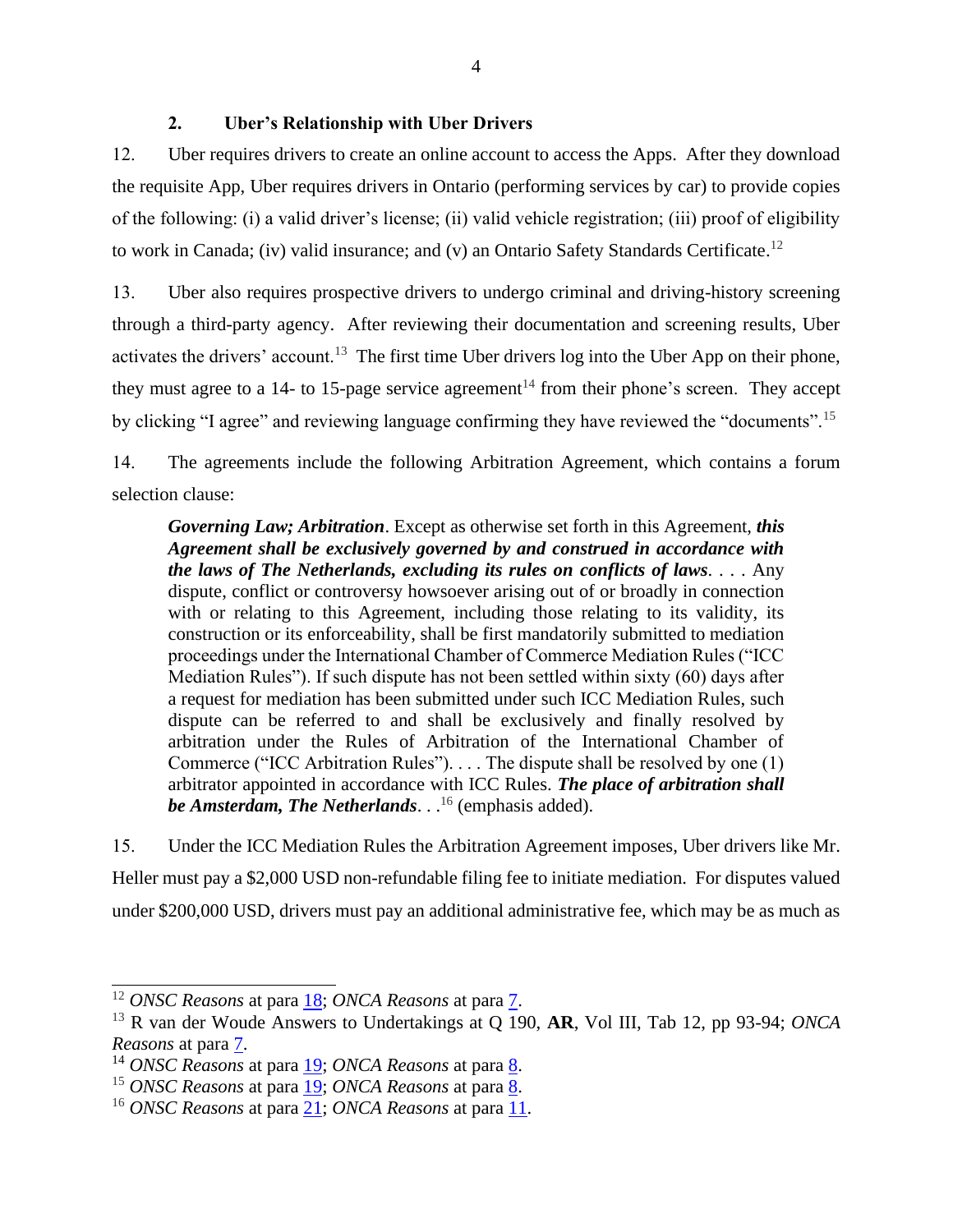\$5,000 USD. These fees do not cover the mediator's fee or Mr. Heller's legal fees or travel expenses related to the mediation.<sup>17</sup>

16. If the parties are unable to resolve their dispute within 60 days, they must proceed to arbitration.<sup>18</sup> Any party wishing to join the arbitration, including the driver who initiated it, must pay an additional \$5,000 USD filing fee.<sup>19</sup> The ICC Arbitration Rules also require the parties to pay an advance on the arbitrator's fees and expenses.<sup>20</sup> These payments must be in cash, unless a party's share is greater than  $$500,000$  USD.<sup>21</sup> A claimant like Mr. Heller would have to advance at least \$7,500 USD in respect of these fees, $^{22}$  which do not cover Mr. Heller's legal fees or personal expenses related to the arbitration.<sup>23</sup>

17. In total, the up-front cost for a driver like Mr. Heller to participate in the Netherlands-based mediation-arbitration process in the Uber Arbitration Agreement is  $$14,500$  USD.<sup>24</sup> As an Uber driver, Mr. Heller earns about \$20,800-31,200 CAD a year, before taxes and expenses.<sup>25</sup>

#### **3. The Motion Judge's Decision**

<span id="page-16-0"></span>18. On October 13, 2017, Uber moved in the Ontario Superior Court of Justice to stay the proposed class action in favour of arbitration. On January 30, 2018, Perell J granted a stay.<sup>26</sup>

# **4. The Ontario Court of Appeal Decision**

<span id="page-16-1"></span>19. The Ontario Court of Appeal, in a unanimous decision dated January 2, 2019, concluded that the motion judge erred in granting the stay because the Arbitration Agreement is invalid on

<sup>17</sup> *ONSC Reasons* at para [25;](http://canlii.ca/t/hq4hk#par25) *ONCA Reasons* at para [12.](http://canlii.ca/t/hq4hk#par12) *See also* ICC Mediation Rules*,* [Art 6](https://iccwbo.org/content/uploads/sites/3/2017/01/ICC-2017-Arbitration-and-2014-Mediation-Rules-english-version.pdf.pdf) and [Appx, Arts 1,2,](https://iccwbo.org/content/uploads/sites/3/2017/01/ICC-2017-Arbitration-and-2014-Mediation-Rules-english-version.pdf.pdf) **Respondent's Book of Authorities** [**RBOA**], Tab 25.

<sup>18</sup> *ONSC Reasons* at para [21;](http://canlii.ca/t/hq4hk#par21) *ONCA Reasons* at para [11.](http://canlii.ca/t/hq4hk#par11)

<sup>19</sup> *ONSC Reasons* at para [25;](http://canlii.ca/t/hq4hk#par25) *ONCA Reasons* at paras [12-13.](https://www.canlii.org/en/on/onca/doc/2019/2019onca1/2019onca1.html?autocompleteStr=2019%20onca%201&autocompletePos=1#par12) *See also* ICC Arbitration Rules, [Arts](https://iccwbo.org/content/uploads/sites/3/2017/01/ICC-2017-Arbitration-and-2014-Mediation-Rules-english-version.pdf.pdf)  [4\(4\)\(b\)](https://iccwbo.org/content/uploads/sites/3/2017/01/ICC-2017-Arbitration-and-2014-Mediation-Rules-english-version.pdf.pdf) and [7](https://iccwbo.org/content/uploads/sites/3/2017/01/ICC-2017-Arbitration-and-2014-Mediation-Rules-english-version.pdf.pdf) and [Appx III, Art 1,](https://iccwbo.org/content/uploads/sites/3/2017/01/ICC-2017-Arbitration-and-2014-Mediation-Rules-english-version.pdf.pdf) **RBOA**, Tab 26

<sup>20</sup> *ONCA Reasons* at para [14.](http://canlii.ca/t/hq4hk#par14) *See also* ICC Arbitration Rules, [Art 37](https://iccwbo.org/content/uploads/sites/3/2017/01/ICC-2017-Arbitration-and-2014-Mediation-Rules-english-version.pdf.pdf) an[d Appx III, Art 1,](https://iccwbo.org/content/uploads/sites/3/2017/01/ICC-2017-Arbitration-and-2014-Mediation-Rules-english-version.pdf.pdf) **RBOA**, Tab 26.

<sup>21</sup> *ONCA Reasons* at para [14.](http://canlii.ca/t/hq4hk#par14) *See also* ICC Arbitration Rules, [Appx III, Art 1\(5\),](https://iccwbo.org/content/uploads/sites/3/2017/01/ICC-2017-Arbitration-and-2014-Mediation-Rules-english-version.pdf.pdf) **RBOA**, Tab 26.

<sup>22</sup> *ONSC Reasons* at para [25;](http://canlii.ca/t/hq4hk#par25) *ONCA Reasons* at para [14.](http://canlii.ca/t/hwqzt#par14) *See also* ICC Arbitration Rules, [Art 38](https://iccwbo.org/content/uploads/sites/3/2017/01/ICC-2017-Arbitration-and-2014-Mediation-Rules-english-version.pdf.pdf) and [Appx III, Art 3](https://iccwbo.org/content/uploads/sites/3/2017/01/ICC-2017-Arbitration-and-2014-Mediation-Rules-english-version.pdf.pdf) (scales of expenses and fees), **RBOA**, Tab 26.

<sup>23</sup> *ONSC Reasons* at para [25;](http://canlii.ca/t/hq4hk#par25) *ONCA Reasons* at para [12.](http://canlii.ca/t/hwqzt#par12)

<sup>24</sup> *ONCA Reasons* at para [15;](http://canlii.ca/t/hwqzt#par15) *ONSC Reasons* at para [25.](http://canlii.ca/t/hq4hk#par25)

<sup>25</sup> *ONCA Reasons* at para [15.](https://www.canlii.org/en/on/onca/doc/2019/2019onca1/2019onca1.html?autocompleteStr=2019%20onca%201&autocompletePos=1#par15)

<sup>26</sup> *ONSC Reasons* at para [4.](http://canlii.ca/t/hq4hk#par4)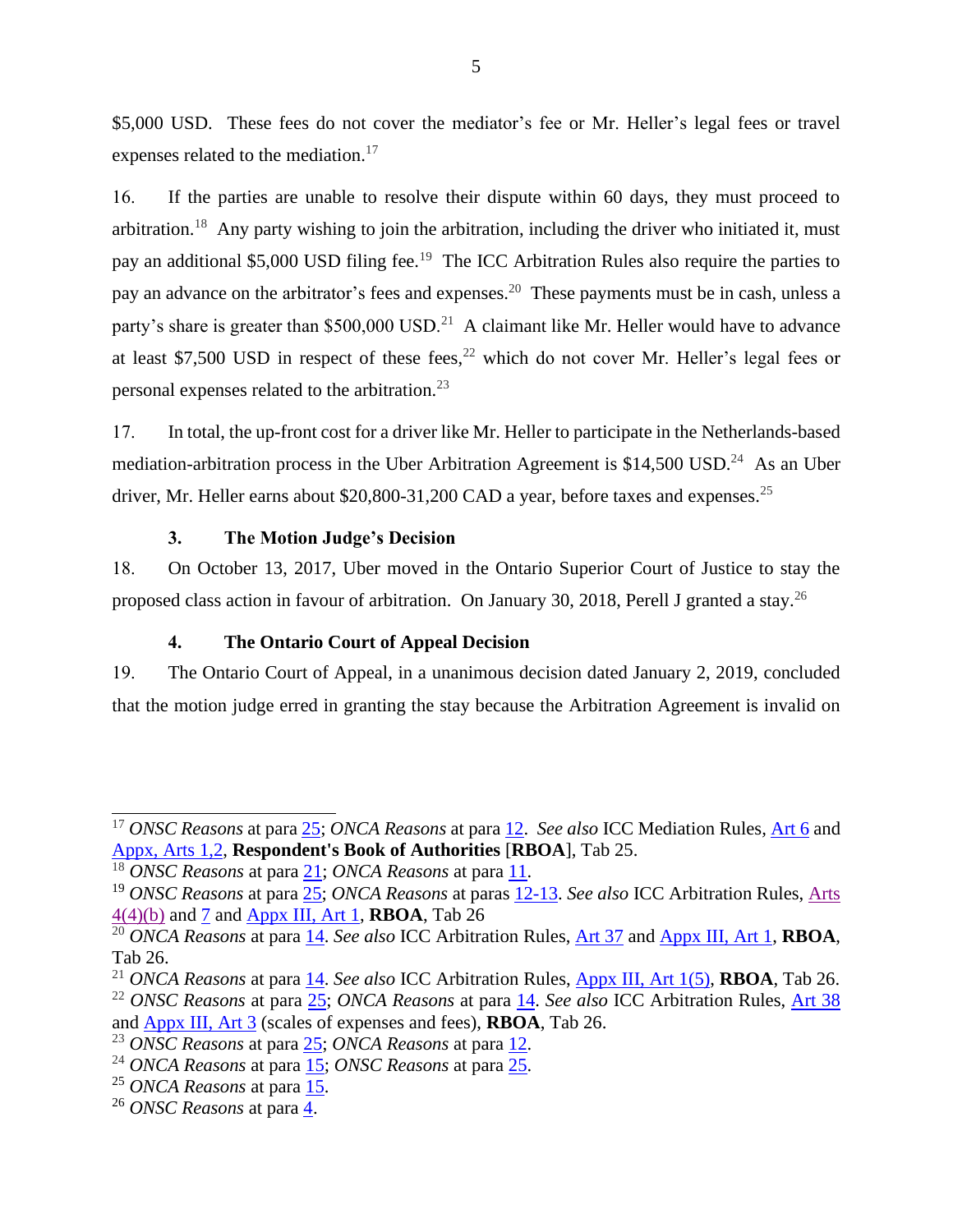two grounds: (i) as applied to claims under the *ESA*, it constitutes an illegal contracting out of the *ESA*; and (ii) it is unconscionable.<sup>27</sup>

20. First, the Court of Appeal held that, though it had "serious reservations" about the motion judge's finding that Mr. Heller and Uber are in a "commercial" relationship for the purposes of the *International Commercial Arbitration Act* ("*ICAA*"), <sup>28</sup> its analysis would be the same under the *ICAA* and the Ontario *Arbitration Act*. 29

21. Second, following *Seidel*, <sup>30</sup> the Court of Appeal presumed Mr. Heller's claim was "capable of proof" for the purpose of the motion and asked: "if the appellant (and those like him) is an employee of Uber, does the Arbitration Clause constitute a prohibited contracting out of the *ESA*?".<sup>31</sup> The Court of Appeal answered, "yes". The court reviewed the *ESA*, particularly s 5, which prohibits contracting out of any employment standard under the act.<sup>32</sup> The Court of Appeal then considered the *ESA*'s plain language and purpose, and determined that the Arbitration Agreement is invalid as to claims under the *ESA* because it impermissibly contracts out of the act. 33 Accordingly, the court, relying on s 7(2) of the *Arbitration Act*, denied the stay.<sup>34</sup>

22. Finally, the Court of Appeal held that the Arbitration Agreement is unconscionable.<sup>35</sup> Applying the four-part test from *Titus v William F. Cooke Enterprises Inc* ("*Titus*"), <sup>36</sup> the court concluded that Uber drafted the Arbitration Agreement to "take advantage of its drivers" and that it did so "knowingly and intentionally".<sup>37</sup>

<sup>&</sup>lt;sup>27</sup> *ONCA Reasons* at paras <u>41-42</u>, [73.](https://www.canlii.org/en/on/onca/doc/2019/2019onca1/2019onca1.html?autocompleteStr=2019%20onca%201&autocompletePos=1#par73)

<sup>&</sup>lt;sup>28</sup> International Commercial Arbitration Act, 2017, [SO 2017, c 2, Sch 5](https://www.ontario.ca/laws/statute/17i02b) [ICAA].

<sup>29</sup> *ONCA Reasons* at para [21](http://canlii.ca/t/hwqzt#par21) (citing *Arbitration Act,* [SO 1991, c 17](https://www.ontario.ca/laws/statute/91a17?search=arbitration) [*Arbitration Act*].

<sup>30</sup> *Seidel* at para [8.](https://www.canlii.org/en/ca/scc/doc/2011/2011scc15/2011scc15.html?autocompleteStr=2011%20scc%2015&autocompletePos=1#par8)

<sup>31</sup> *ONCA Reasons* at para [28.](https://www.canlii.org/en/on/onca/doc/2019/2019onca1/2019onca1.html?autocompleteStr=2019%20onca%201&autocompletePos=1#par28)

<sup>32</sup> *ONCA Reasons* at paras [29-32.](https://www.canlii.org/en/on/onca/doc/2019/2019onca1/2019onca1.html?autocompleteStr=2019%20onca%201&autocompletePos=1#par29)

<sup>33</sup> *ONCA Reasons* at paras [32-43.](https://www.canlii.org/en/on/onca/doc/2019/2019onca1/2019onca1.html?autocompleteStr=2019%20onca%201&autocompletePos=1#par32)

<sup>34</sup> *ONCA Reasons* at para [51.](http://canlii.ca/t/hwqzt#par51)

<sup>35</sup> *ONCA Reasons* at para [52.](https://www.canlii.org/en/on/onca/doc/2019/2019onca1/2019onca1.html?autocompleteStr=2019%20onca%201&autocompletePos=1#par52)

<sup>36</sup> *Titus v William F Cooke Enterprises Inc*, 2007 ONCA 573 at paras [60,](https://www.canlii.org/en/on/onca/doc/2007/2007onca573/2007onca573.html?autocompleteStr=2007%20onca%20573&autocompletePos=1#par60) [68](https://www.canlii.org/en/on/onca/doc/2007/2007onca573/2007onca573.html?autocompleteStr=2007%20onca%20573&autocompletePos=1#par68) [*Titus*]; *ONCA Reasons* at paras [60,](http://canlii.ca/t/hwqzt#par60) [68.](http://canlii.ca/t/hwqzt#par68)

<sup>37</sup> *ONCA Reasons* at paras [68-69.](https://www.canlii.org/en/on/onca/doc/2019/2019onca1/2019onca1.html?autocompleteStr=2019%20onca%201&autocompletePos=1#par68)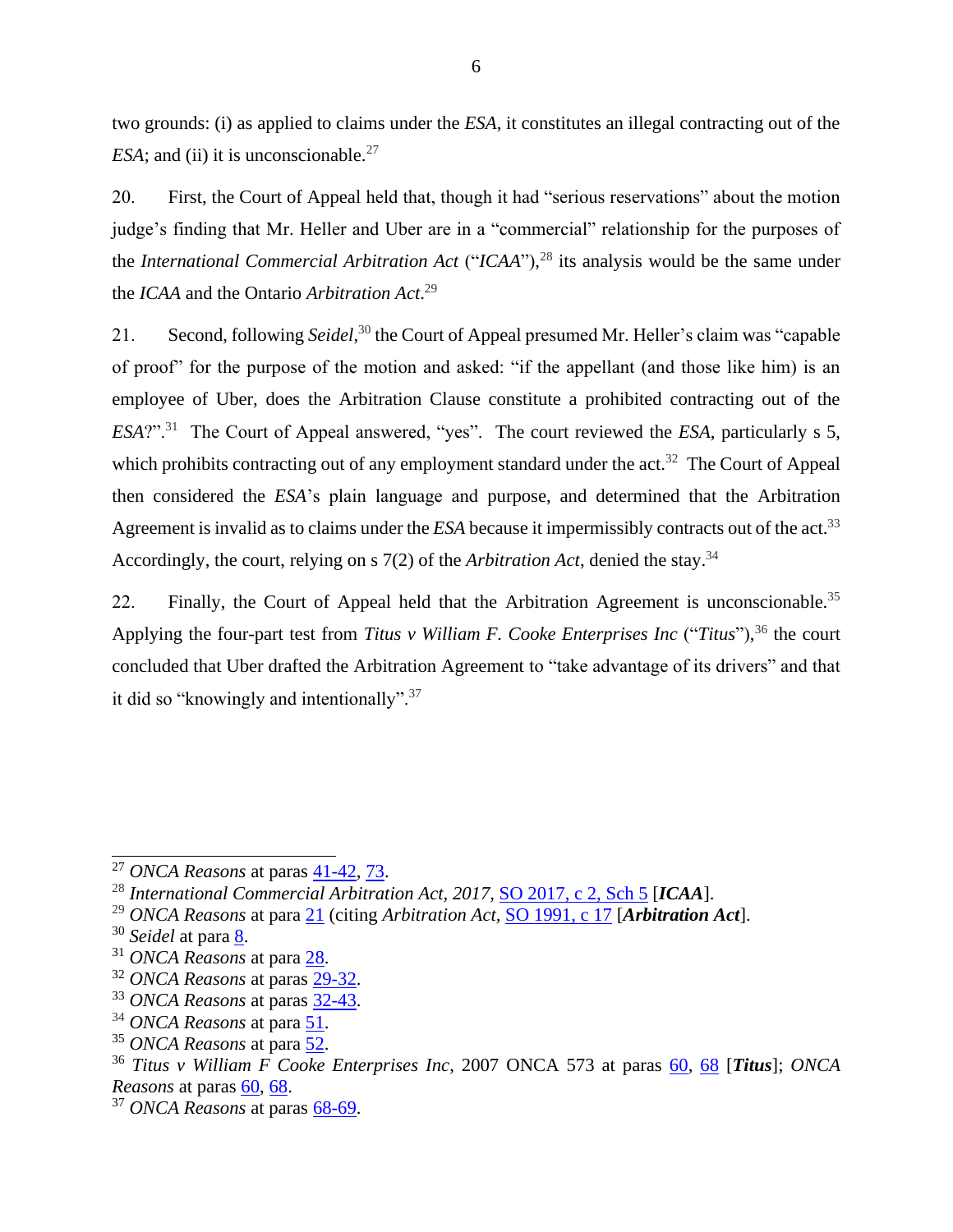#### <span id="page-18-0"></span>**PART II: RESPONDENT'S POSITION ON APPELLANTS' QUESTIONS**

23. Contrary to Uber's submissions, Mr. Heller submits that the proposed class proceeding should not be stayed because:

- (a) according to this Court's decisions in *Seidel* and *Wellman*, the *Arbitration Act* (and likewise the *ICAA*) allow courts to deny a stay without violating competencecompetence where an arbitration agreement is invalid or otherwise unenforceable;
- (b) the Court of Appeal correctly concluded that the Arbitration Agreement is invalid as a matter of law because it impermissibly precludes Ontario workers from seeking the *ESA*'s protections; and
- (c) the Court of Appeal applied the correct test from *Titus* and did not commit palpable and overriding error in holding that the Arbitration Agreement is unconscionable.

# <span id="page-18-1"></span>**PART III: STATEMENT OF ARGUMENT**

# <span id="page-18-2"></span>**A. The Court of Appeal's Decision Respects Competence-Competence**

24. The competence-competence principle does not deprive the courts of their authority under applicable arbitration legislation to deny a stay where the arbitration agreement in question is invalid. Regardless of the applicable legislation, where, as here, a court can determine as a matter of law or based on a superficial review of the record that an agreement is invalid, that determination does not violate competence-competence.<sup>38</sup> The Court of Appeal properly exercised its discretion and denied the stay in accordance with the legislation and these principles.

# **1. Denying the stay is permitted under both the** *Arbitration Act* **and the** *ICAA.*

<span id="page-18-3"></span>25. Although Uber asserts that the *ICAA*, rather than the *Arbitration Act*, applies, it acknowledges that both acts allow courts to decline to stay a proceeding in favour of arbitration where an agreement is invalid, void or inoperative.<sup>39</sup> The Ontario courts below agreed that this issue is not determinative, and this Court need not decide it. 40

<sup>38</sup> *Seidel* at para [29;](https://www.canlii.org/en/ca/scc/doc/2011/2011scc15/2011scc15.html?autocompleteStr=2011%20scc%2015&autocompletePos=1#par29) *see also Unifund Assurance Co v Insurance Corp of British Columbia*, 2003 SCC 40, paras [37-38;](https://www.canlii.org/en/ca/scc/doc/2003/2003scc40/2003scc40.html?autocompleteStr=2003%20scc%2040&autocompletePos=1#par37) *Dell Computer Corp v Union des consommateurs*, 2007 SCC 34, paras [84-](https://www.canlii.org/en/ca/scc/doc/2007/2007scc34/2007scc34.html?autocompleteStr=2007%20scc%2034&autocompletePos=1#par84) [85](https://www.canlii.org/en/ca/scc/doc/2007/2007scc34/2007scc34.html?autocompleteStr=2007%20scc%2034&autocompletePos=1#par84) [*Dell*]; *Rogers Wireless Inc v Muroff*, [2007 SCC 35](https://www.canlii.org/en/ca/scc/doc/2007/2007scc35/2007scc35.pdf) [*Rogers Wireless*].

<sup>&</sup>lt;sup>39</sup> Appellants' Factum at para 35.

<sup>40</sup> *ONCA Reasons* at para [21;](http://canlii.ca/t/hwqzt#par21) *ONSC Reasons* at para [35.](http://canlii.ca/t/hq4hk#par35)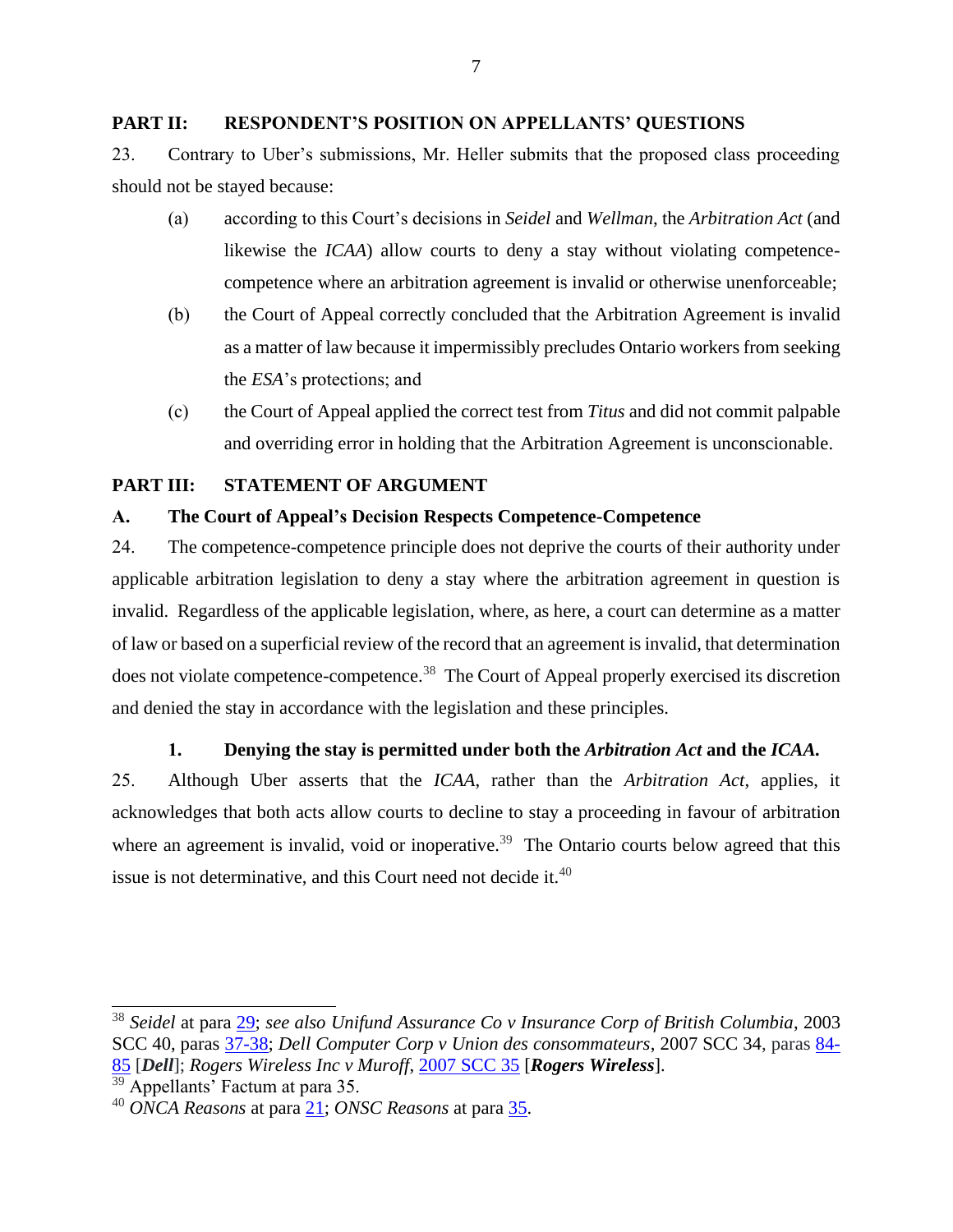26. Section 7(2) of the *Arbitration Act* provides, in relevant part, that a court may exercise its discretion to deny a stay in favour of arbitration where "the arbitration agreement is invalid".<sup>41</sup> Similarly, Article 8 of the *ICAA* grants courts the discretion to deny a stay where "it finds that the agreement is null and void, inoperative or incapable of being performed".<sup>42</sup> In *Seidel*, the Court applied identical language under what was then the British Columbia *Commercial Arbitration*  Act.<sup>43</sup> There, the Court treated the words "void" and "invalid" as interchangeable, noting that if the clause at issue contravened the*Business Practices and Consumer Protection Act* ("*BPCPA*")*,* 44 it was "invalid". 45 In light of *Seidel*, both lower courts correctly determined that it does not matter to the outcome which legislation applies.

27. If, however, the Court finds it necessary to decide the issue of which act applies, Mr. Heller submits that the *Arbitration Act* governs. The crux of the parties' disagreement on this issue is whether courts should consider the nature of the dispute or the agreement to determine which legislation applies. Uber asserts that its characterization of the parties' relationship in the service agreements controls. The law is to the contrary.

28. Courts considering the applicability of arbitration legislation consider the nature of the dispute as pleaded and the nature of the parties' relationship based on the evidence, of which the arbitration agreement is only a part.<sup>46</sup> Looking beyond the agreement's characterization of the parties' relationship is particularly important in cases like this one, where the fundamental claim is that Uber has mischaracterized the relationship and violated employment standards. $47$ 

29. An interpretive guide for the UNCITRAL Model Law on International Commercial Arbitration (the "Model Law") provides that, though the term "commercial" is construed broadly,

<sup>41</sup> *Arbitration Act*, s [7\(2\).](https://www.ontario.ca/laws/statute/91a17#BK10)

<sup>42</sup> *ICAA*, [Sch 2, Art 8\(1\)](https://www.ontario.ca/laws/statute/17i02b#BK16) (UNCITRAL Model Law on International Commercial Arbitration [**Model Law**]).

<sup>43</sup> RSBC 1996, c 55, s [15\(2\)](http://www.bclaws.ca/civix/document/id/complete/statreg/96055_01#section15) (now called the *Arbitration Act*).

<sup>&</sup>lt;sup>44</sup> [SBC 2004, c 2.](http://www.bclaws.ca/civix/document/id/complete/statreg/04002_00)

<sup>45</sup> *Seidel* at paras [21,](http://canlii.ca/t/fkkkj#par21) [28-31.](http://canlii.ca/t/fkkkj#par28)

<sup>46</sup> *See Matrix Integrated Solutions Ltd v Naccarato*, 2009 ONCA 593 at paras [11-13;](http://canlii.ca/t/24wb2#par11) *Patel v Kanbay International Inc*, 2008 ONCA 867 at paras [9,](http://canlii.ca/t/220b1#par9) [12,](http://canlii.ca/t/220b1#par12) [18,](http://canlii.ca/t/220b1#par18) [19.](http://canlii.ca/t/220b1#par19)

<sup>47</sup> *See Modern Cleaning Concept Inc v Comité paritaire de l'entretien d'édifices publics de la région de Québec*, 2019 SCC 28 at paras [25,](http://canlii.ca/t/j0362#par25) [37;](http://canlii.ca/t/j0362#par37) *671122 Ontario Ltd v Sagaz Industries* Canada *Inc*, 2001 SCC 59 at paras [33-48.](http://canlii.ca/t/51z6#par33)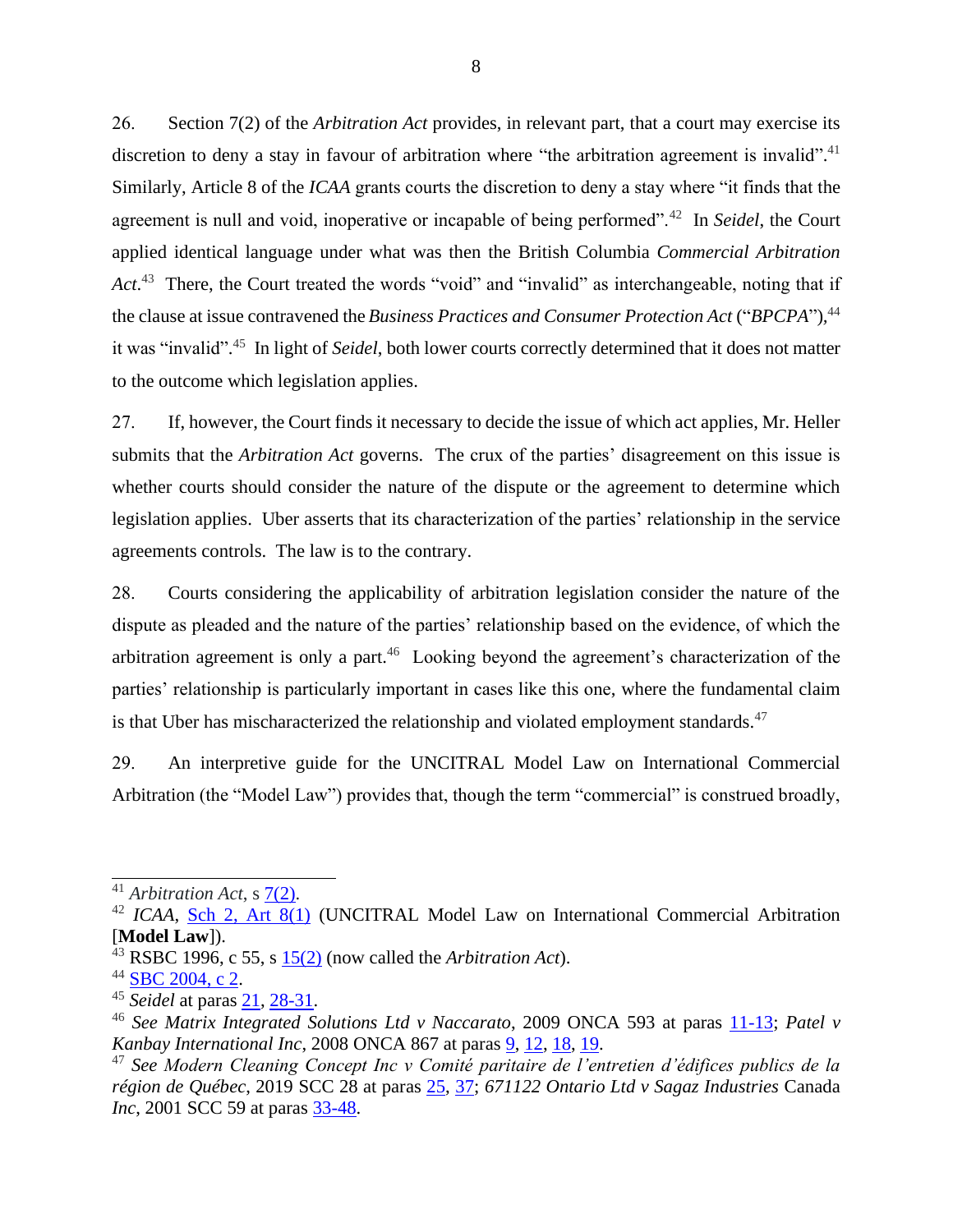not all agreements that arise from a business relationship are "commercial".<sup>48</sup> In particular, "labour or employment disputes and ordinary consumer claims" are excluded, "despite their relation to business".<sup>49</sup> In other words, parties may have a business relationship that leads to employment claims, which are *not* commercial.<sup>50</sup> That is the case here.

30. Furthermore, when Canada adopted the Model Law, it declared that it would only apply "to *differences* arising out of legal relationships . . . which are considered as commercial under the laws of Canada" (emphasis added).<sup>51</sup> Canadian courts and legislators have recognized that employment relationships are inherently different than commercial relationships,<sup>52</sup> and interpret the term "employment" liberally when construing remedial legislation such as the *ESA*. 53 Moreover, independent contractors are workers, and whether someone has been misclassified goes to the heart of employment law.<sup>54</sup>

31. Here, the pleadings evidence claims sounding in employment. Mr. Heller seeks to enforce the *ESA*. Numerous adjudicators have rejected Uber's characterization of its business as mere "lead generation" or technology licensing.<sup>55</sup> Instead, they treat Uber drivers like Mr. Heller as

<sup>49</sup> Report of the UN Commission on International Trade Law, *Report of the Secretary-General*, UNGAOR, 18th Sess, UN Doc A/CN.9/264 (1985) at Part II, Art 18, p 10, **ABOA**, Tab 28.

<sup>50</sup> The Hague Convention on Choice of Court Agreements likewise excludes employment matters

from its scope. Castel & Walker, *Canadian Conflict of Laws*, 6th ed (LexisNexis Canada, 2005), s 11.2(d), **RBOA**, Tab 20.

<sup>48</sup> Report of the UN Commission on International Trade Law, *Report of the Secretary-General*, UNGAOR, 18th Sess, UN Doc A/CN.9/264 (1985) at Part II, Art 18, pp 3-4, 10, **ABOA**, Tab 28; *see also Patel v Kanbay International Inc*, 2008 ONCA 867 at paras [9,](http://canlii.ca/t/220b1#par9) [12,](http://canlii.ca/t/220b1#par12) [18.](http://canlii.ca/t/220b1#par18)

<sup>51</sup> *Commission on International Trade Law, Report of the Secretary General*, UNGAOR, 2017, UN Doc A/CN.9/909, Enactments of model laws at pp 18-19, **RBOA**, Tab 21.

<sup>52</sup> *Machtinger v HOJ industries Ltd*, [1992] SCR 986 (SCC) at pp [997, 1003-1004,](https://decisions.scc-csc.ca/scc-csc/scc-csc/en/872/1/document.do) [*Machtinger*]; *Rizzo & Rizzo Shoes Ltd (Re),* [1998] 1 SCR 27 at paras [25-27;](http://canlii.ca/t/1fqwt#par25)[*Rizzo Shoes*]; *Wood v Fred Deeley Imports Ltd*, 2017 ONCA 158 at para [26.](http://canlii.ca/t/gxn69#par26)

<sup>53</sup> *McCormick v Fasken Martineau DuMoulin LLP*, 2014 SCC 39 at paras [21-23;](http://canlii.ca/t/g6xlp#par21) *Kaszuba v Salvation Army Sheltered Workshop*, 41 OR (2d) 316 (ONDC 1983) at para [2,](https://nextcanada.westlaw.com/Document/I10b717ccbcc763f0e0440003ba0d6c6d/View/FullText.html?originationContext=typeAhead&transitionType=Default&contextData=(sc.Default)) **RBOA**, Tab 9; *See also* Ontario Ministry of Labour, *Employment Standards Act 2000*[, Policy and Interpretation](https://www.ontario.ca/document/employment-standard-act-policy-and-interpretation-manual/part-iii-how-act-applies)  [Manual,](https://www.ontario.ca/document/employment-standard-act-policy-and-interpretation-manual/part-iii-how-act-applies) Part I, ["Definitions"](https://www.ontario.ca/document/employment-standard-act-policy-and-interpretation-manual/part-i-definitions#section-4) (noting "employer" is defined).

<sup>54</sup> *See 671122 Ontario Ltd v Sagaz Industries Canada Inc*, 2001 SCC 59 at paras [33-34;](http://canlii.ca/t/51z6#par33) *Marbry v Avrecan International Inc*, 1999 BCCA 172 at para [9;](http://canlii.ca/t/546j#par9) *New Prime v Oliveira*, [139 S Ct](https://www.supremecourt.gov/opinions/18pdf/17-340_o7kq.pdf) 532 (US [2019\),](https://www.supremecourt.gov/opinions/18pdf/17-340_o7kq.pdf) **RBOA**, Tab 15.

<sup>55</sup> *O'Connor v Uber Technologies, Inc*, 82 F Supp 3d 1133 at [p 1141-1145](https://www.leagle.com/decision/infdco20150312a51) (ND Cal 2015), **RBOA**, Tab 16; *Uber BV v Aslam*, [2018] EWCA Civ 2748 (UK) at paras [90-97,](https://www.judiciary.uk/wp-content/uploads/2018/12/uber-bv-ors-v-aslam-ors-judgment-19.12.18.pdf) **RBOA**, Tab 18;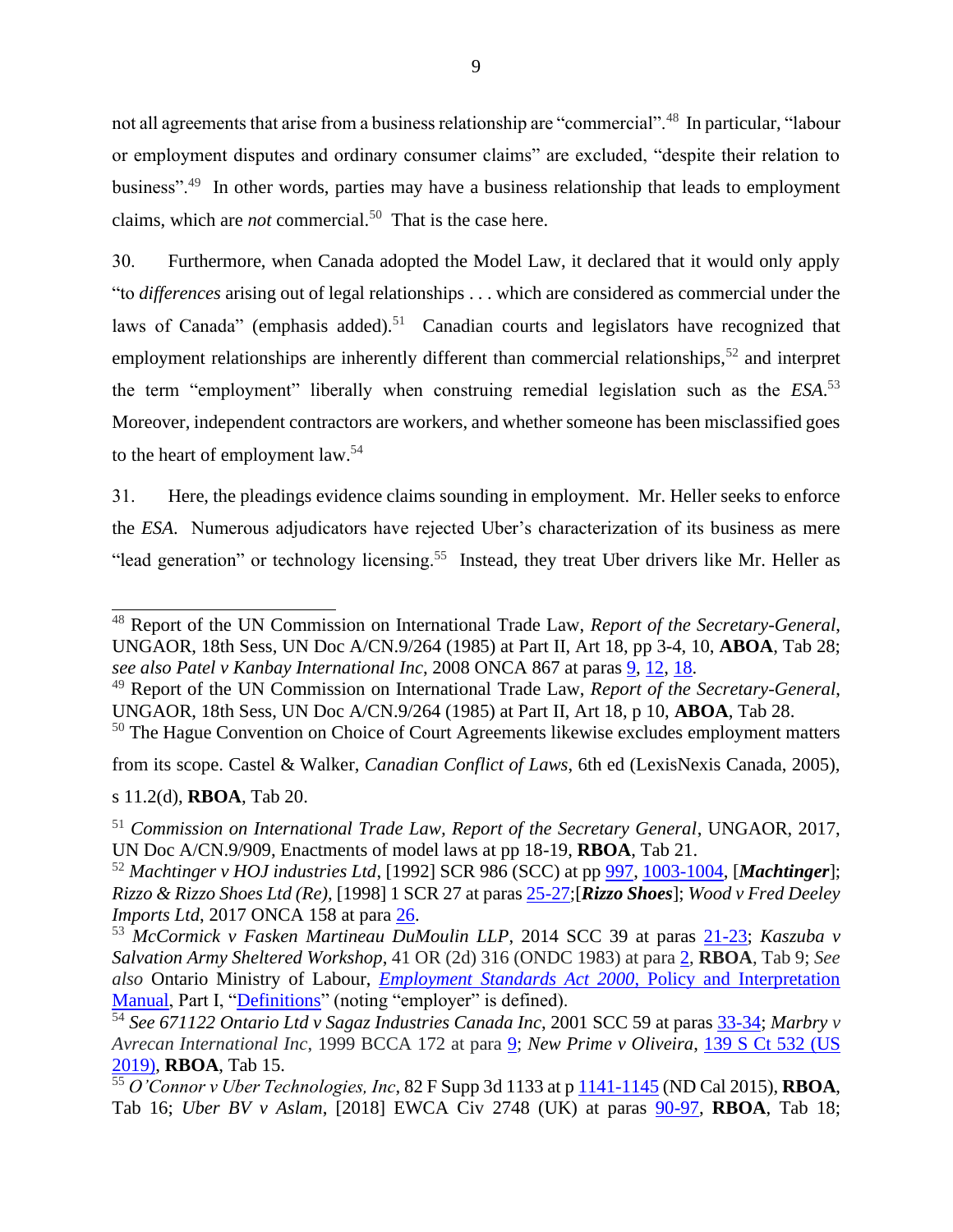transportation workers. Given the nature of the pleadings and the work at issue, Mr. Heller's claims do not qualify as "commercial."

## **2. The Court of Appeal's** *ESA* **analysis did not violate competence-competence.**

<span id="page-21-0"></span>32. Citing s 7(2) of the *Arbitration Act* and *OMA v Willis Canada Inc*, in which it held that the competence-competence principle applies to that  $act<sub>56</sub>$ , the Court of Appeal considered whether, "as a matter of statutory interpretation", the *ESA* prohibits mandatory arbitration of claims seeking its protection.<sup>57</sup> This approach is consistent with competence-competence.

33. As the Court recognized in *Wellman*, s 7 of the *Arbitration Act* serves to ensure that *valid* arbitration agreements are enforced.<sup>58</sup> To that end, s  $7(2)$  grants courts the discretion to deny a stay in a series of circumstances where "it would be either unfair or impractical to refer the matter to arbitration", including where an arbitration agreement is invalid.<sup>59</sup>

34. Article 8 of the *ICAA* likewise grants courts this discretion where the impugned arbitration agreement is "void, inoperative or incapable of being performed". 60 In *Seidel*, the Court considered identical language under what is now the British Columbia *Arbitration Act*, <sup>61</sup> in particular, whether an action pursuant to the  $BPCPA^{62}$  was subject to a stay.<sup>63</sup> As noted in *Wellman*, *Seidel* confirmed that courts may determine that an arbitration agreement is void or invalid where "a close examination of the law" evidences an intent to curtail arbitration of certain claims.<sup>64</sup> Examining the *ESA* as the Court of Appeal did conforms to *Wellman* and *Seidel*'s delineation of the limits of competence-competence and the courts' discretion to determine an arbitration agreement's validity.

*Asociación Profesional Elite Taxi v Uber Systems Spain SL*, [2017] C-434/15 ECJ at paras [38-40,](http://curia.europa.eu/juris/document/document.jsf;jsessionid=F921C735D4806283713B872A790D513E?text=&docid=190593&pageIndex=0&doclang=EN&mode=lst&dir=&occ=first&part=1&cid=4291906) **RBOA**, Tab 3.

<sup>56</sup> *ONCA Reasons* at para [26;](https://www.canlii.org/en/on/onca/doc/2019/2019onca1/2019onca1.html#par26) *Ontario Medical Association v Willis Canada Inc*, 2013 ONCA 745 at paras [19-37.](https://www.canlii.org/en/on/onca/doc/2013/2013onca745/2013onca745.html?autocompleteStr=2013%20onca%20745&autocompletePos=1#par19)

<sup>57</sup> *Seidel* at para [26.](http://canlii.ca/t/fkkkj#par26)

<sup>58</sup> *Wellman* at paras [50-52,](http://canlii.ca/t/hzjnp#par50) [65.](http://canlii.ca/t/hzjnp#par65)

<sup>59</sup> *Wellman* at paras [65](http://canlii.ca/t/hzjnp#par65) (quoting *MDG Kingston Inc v MDG Computers Canada Inc*, 2008 ONCA 656 at para [36\)](https://www.canlii.org/en/on/onca/doc/2008/2008onca656/2008onca656.html?autocompleteStr=2008%20onca%20656&autocompletePos=1#par36).

<sup>60</sup> *ICAA*, [Sch 2, Art 8\(1\)](https://www.ontario.ca/laws/statute/17i02b#BK16) (Model Law).

<sup>61</sup> *Arbitration Act*, [RSBC 1996, c 55.](http://www.bclaws.ca/civix/document/id/complete/statreg/96055_01)

<sup>62</sup> *Business Practices and Consumer Protection Act*, [SBC 2004 c 2.](http://www.bclaws.ca/civix/document/id/complete/statreg/04002_00)

<sup>63</sup> *Seidel* at paras [7,](https://www.canlii.org/en/ca/scc/doc/2011/2011scc15/2011scc15.html?autocompleteStr=2011%20scc%2015&autocompletePos=1#par7) [15,](https://www.canlii.org/en/ca/scc/doc/2011/2011scc15/2011scc15.html?autocompleteStr=2011%20scc%2015&autocompletePos=1#par15) [27-30.](https://www.canlii.org/en/ca/scc/doc/2011/2011scc15/2011scc15.html?autocompleteStr=2011%20scc%2015&autocompletePos=1#par27)

<sup>64</sup> *Wellman* at para [43](http://canlii.ca/t/hzjnp#par43) (citing *Seidel* at paras [41-42\)](http://canlii.ca/t/fkkkj#par41).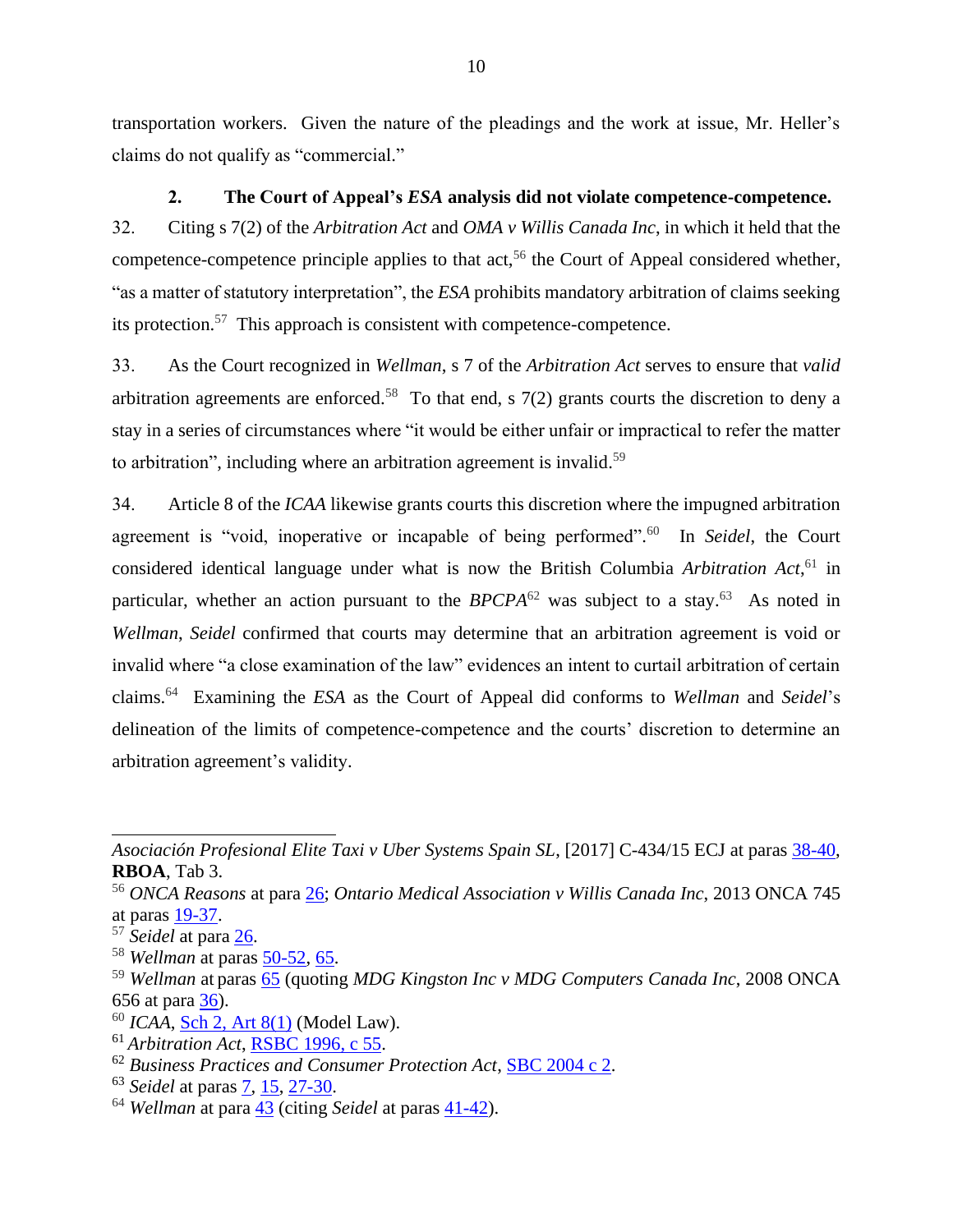35. Uber incorrectly argues that the Court of Appeal erred when it presumed for the purposes of that analysis that Mr. Heller could "prove that which he pleads" because the applicability of the *ESA* is in dispute. Uber's argument fails for two reasons: (i) as in *Seidel*, the question is whether, as a matter of law, the *ESA* prohibits the mandatory private arbitration of claims under the act, not whether Mr. Heller will succeed; and (ii) the *ESA*, among other things, prohibits misclassifying workers as independent contractors rather than employees, and precluding workers from bringing claims alleging misclassification would deny them access to the *ESA*'s protections entirely.

36. The Court of Appeal's analysis derived from this Court's approach in *Seidel*, <sup>65</sup> which started with a presumption that "Ms. Seidel's complaints against TELUS are taken to be capable of proof only for the purposes of this application". 66 In *Seidel*, the Court's concern was whether Ms. Seidel's claims invoked the relief available under s 172 of the *BPCPA*, which provides that such actions should be filed in court.<sup>67</sup> Like the *ESA*, the *BCPA* voids agreements that contract out of any "rights, benefits or protections" conferred by the act.<sup>68</sup> The Court's assumption that Ms. Seidel's claims were capable of proof was necessary because, if they were not, she would not be entitled to relief under s 172. If she was not entitled to relief under s 172, then the arbitration clause would not have deprived her of any rights under the *BPCPA*, and the action would be stayed.

37. The Court of Appeal's analysis followed the same logic. To determine whether the Arbitration Agreement impermissibly contracts out of the *ESA* by denying Mr. Heller access to its enforcement mechanisms, the Court of Appeal properly presumed that Mr. Heller's claims are capable of proof. If not, then Mr. Heller would not be entitled to any relief under the *ESA*.

38. Uber's contention that this presumption will encourage plaintiffs to plead around arbitration agreements likewise fails. First, Mr. Heller does not need to prove he is an employee to seek adjudication under the *ESA* because the act prohibits misclassification. Section 5.1(1) of the *ESA* provides that "[a]n employer shall not treat, for the purposes of this Act, a person who is an employee of the employer as if the person were not an employee under this Act."<sup>69</sup> As explained

- <sup>67</sup> *Seidel* at paras [5-6,](http://canlii.ca/t/fkkkj#par5) [11,](http://canlii.ca/t/fkkkj#par11) [31,](http://canlii.ca/t/fkkkj#par31) [40.](http://canlii.ca/t/fkkkj#par40)
- <sup>68</sup> *Seidel* at para [5.](http://canlii.ca/t/fkkkj#par5)
- <sup>69</sup> *ESA*, s [5.1](https://www.ontario.ca/laws/statute/00e41#BK9)

<sup>65</sup> *ONCA Reasons* at para [27.](http://canlii.ca/t/hwqzt#par27)

<sup>&</sup>lt;sup>66</sup> *Seidel* at para <u>8</u>.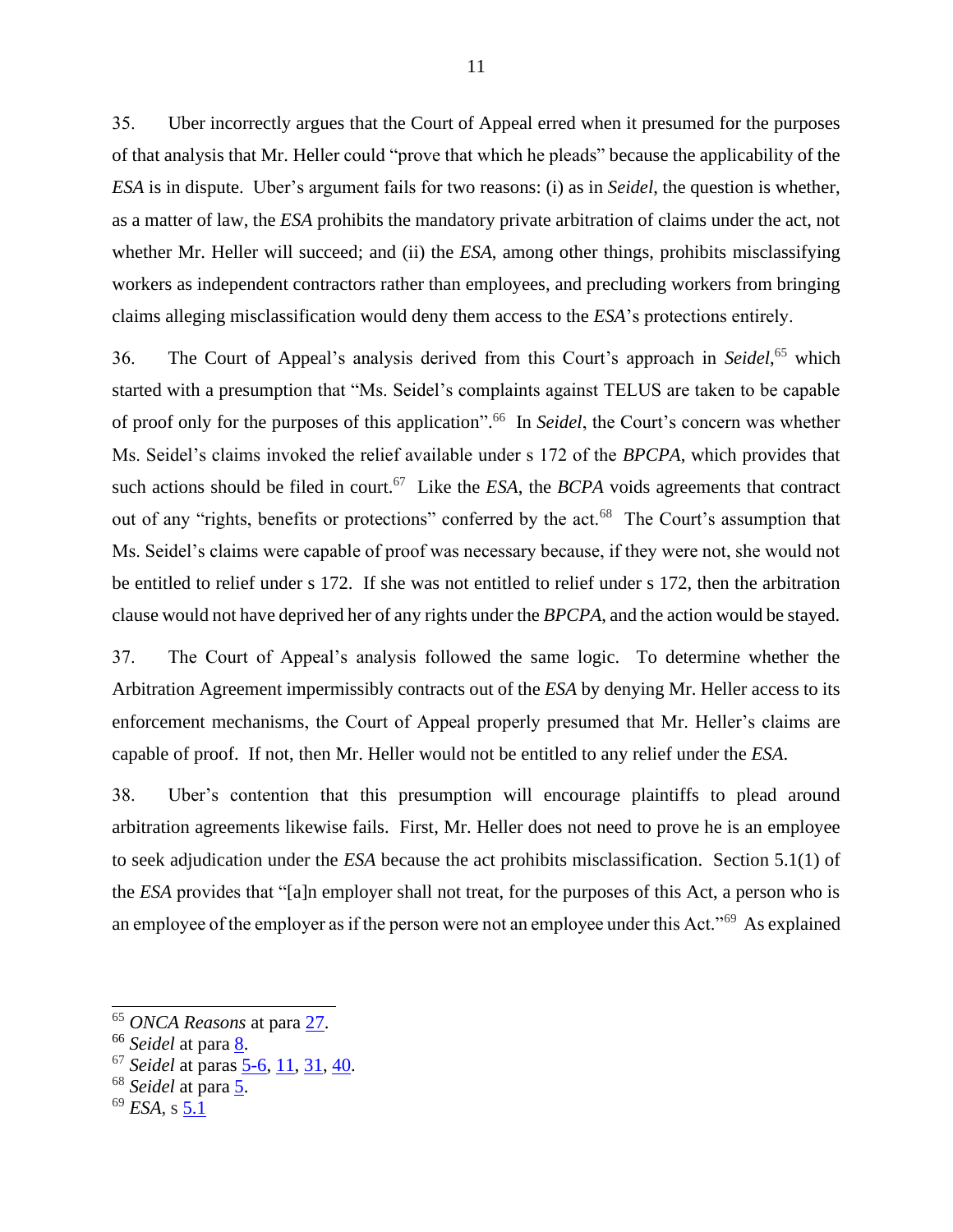in the *ESA Policy and Interpretation Manual*, <sup>70</sup> a guide for Ontario Employment Standards Officers, the legislature introduced s 5.1 as part of the *Fair Workplaces Better Jobs Act, 2017*. 71 Section 5.1(1) requires Employment Standards Officers to determine whether an employer has misclassified an employee.<sup>72</sup> Accordingly, any claimant alleging misclassification is entitled to have that claim determined in Ontario under the *ESA*.

39. The *ESA*'s prohibition of misclassification distinguishes it from other legislation, such as the Ontario *Consumer Protection Act, 2002* considered in *Wellman*, <sup>73</sup> where a claimant's status might determine whether the legislation applies and precludes arbitration. All Ontarians have recourse under the *ESA* to determine whether they have been misclassified and whether, therefore, the act applies, but only consumers have recourse under the *Consumer Protection Act*. 74

40. Second, relying on "artful pleading" to invoke the protection of remedial legislation and avoid arbitration would be at the plaintiffs' peril where the claims have no chance of success because ultimately the plaintiffs' claims would fail. For example, in *Wellman*, the business customers did not allege that they were consumers for the purposes of the *Consumer Protection Act*. Doing so would have served little purpose because they would later get no relief under that legislation, which only protects "consumers".<sup>75</sup> The same is true of workers seeking the *ESA*'s protections. If the *ESA* does not apply, then a plaintiff recovers nothing and gains nothing from structuring a pleading to avoid arbitration. Additionally, *Seidel* and *Wellman* discourage plaintiffs from pleading claims under legislation that prohibits arbitration in conjunction with other arbitrable claims because the arbitrable claims will be stayed.<sup>76</sup>

41. Whether the *ESA* precludes mandatory arbitration of claims under the act is a distinct inquiry from whether Uber has violated the act. The answer depends on a review of the legislation, not the record. The presumption that claims are capable of proof allows courts to consider questions of law—in this case statutory interpretation—without wading into the merits or delving

<sup>70</sup> Ontario Ministry of Labour, *Employment Standards Act 2000*[, Policy and Interpretation Manual](https://www.ontario.ca/document/employment-standard-act-policy-and-interpretation-manual/part-iii-how-act-applies) [*ESA Manual*].

 $71$  SO [2017, c 22.](https://www.ontario.ca/laws/statute/s17022)

<sup>72</sup> *ESA Manual*, [s 5.1\(1\).](https://www.ontario.ca/document/employment-standard-act-policy-and-interpretation-manual/part-iii-how-act-applies#section-4)

<sup>73</sup> *Wellman* at paras [13-16.](http://canlii.ca/t/hzjnp#par13)

<sup>74</sup> *Wellman* at paras [2-8.](http://canlii.ca/t/hzjnp#par2)

<sup>75</sup> *Consumer Protection Act*, *2002*, SO 2002, c 30, Sch A, ss [1-2.](https://www.ontario.ca/laws/statute/02c30#BK1)

<sup>76</sup> *Seidel* at para [50;](http://canlii.ca/t/fkkkj#par50) *Wellman* at paras [100-103.](http://canlii.ca/t/hzjnp#par100)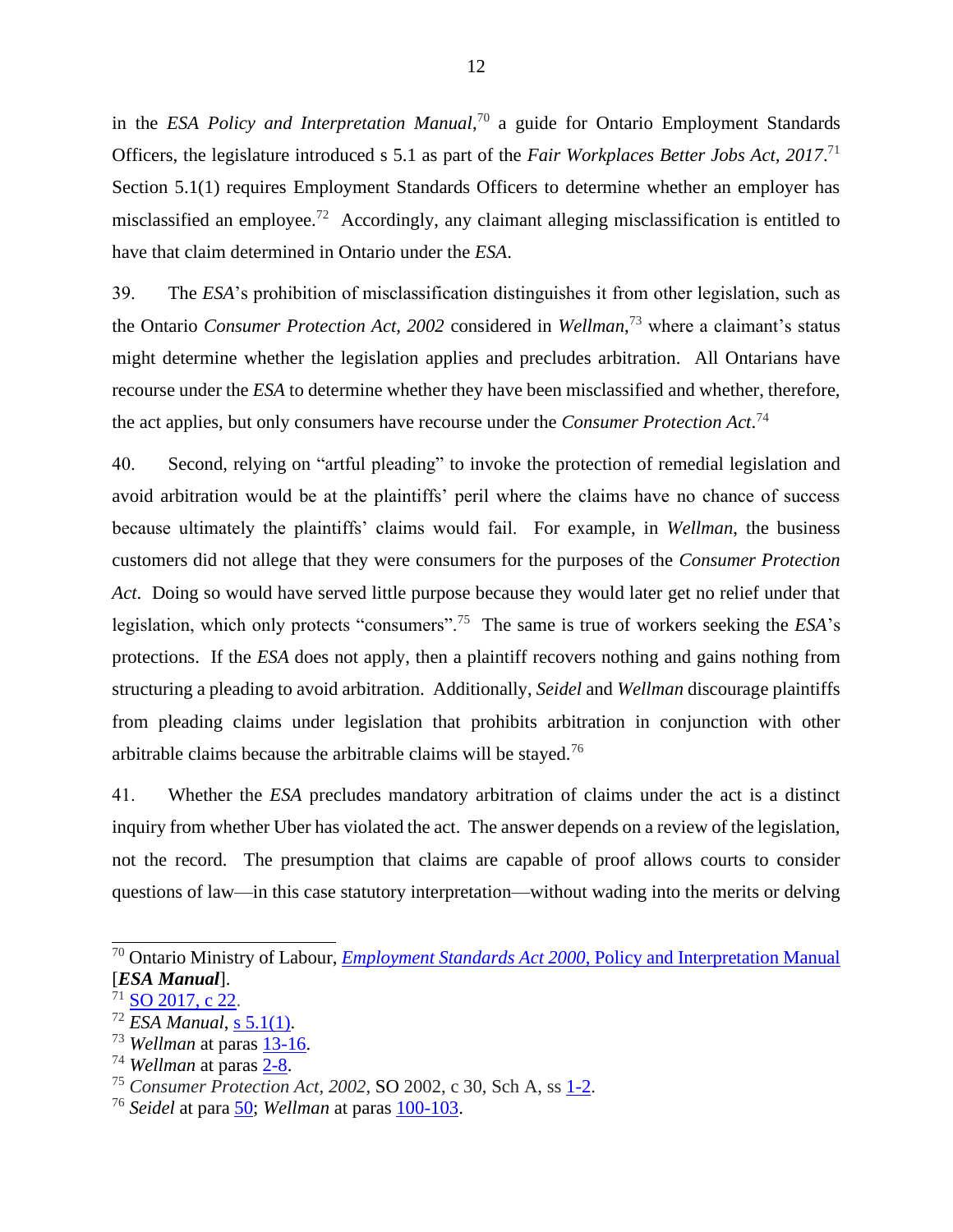deeply into the factual record. This Court has endorsed that approach because it is efficient and avoids duplication of a "strictly legal debate".<sup>77</sup>

42. Under Uber's approach, Mr. Heller's claims would (theoretically) proceed to an arbitrator in the Netherlands where he would argue that the *ESA* should apply. The arbitrator would refuse to apply the *ESA* because the Arbitration Agreement's choice of law provision provides that the "laws of the Netherlands, excluding its rules on conflicts of laws" apply. Excluding the application of the rules on conflicts of laws ensures that the substantive law of the chosen jurisdiction—the Netherlands—will apply.<sup>78</sup> The *Arbitration Act* and *ICAA* reinforce this interpretation by providing that arbitral tribunals should apply the substantive law of the chosen jurisdiction, without recourse to choice of law rules.<sup>79</sup>

43. Then, after incurring the expense of arbitration, Mr. Heller would have to apply to the Ontario courts for a determination of whether the *ESA* precludes mandatory arbitration of claims under the act. This is not only inefficient, but exceedingly improbable (if not impossible) for a person like Mr. Heller earning \$400 to \$600 a week as an Uber driver.<sup>80</sup>

44. If this is the law, then employers are incentivized both to misclassify employees and impose onerous arbitration clauses. "Artful," *i.e.* mis-, classification is already a serious concern for Ontario workers; "artful pleading" to avoid arbitration is speculative at best.<sup>81</sup>

#### **3. Applying unconscionability does not violate competence-competence.**

<span id="page-24-0"></span>45. Uber asserts that competence-competence bars courts from considering whether an agreement is unconscionable because: (i) unconscionability necessarily requires a "probing factual

<sup>77</sup> *Dell* at para [84.](https://www.canlii.org/en/ca/scc/doc/2007/2007scc34/2007scc34.html#par84)

<sup>78</sup> *ONSC Reasons* at para [21;](http://canlii.ca/t/hq4hk#par21) *ONCA Reasons* at para [11.](http://canlii.ca/t/hwqzt#par11) *See Douez v Facebook, Inc*, 2015 BCCA 279 at para [84,](https://www.canlii.org/en/bc/bcca/doc/2015/2015bcca279/2015bcca279.html#par84) *rev'd on other grounds*, [2017 SCC 33;](https://www.canlii.org/en/ca/scc/doc/2017/2017scc33/2017scc33.html?resultIndex=1) *see also* Stephen GA Pitel & Nicholas S Rafferty*, Conflict of Laws*, 2nd ed (Toronto: Irwin Law, 2016) at 287, **RBOA**, Tab 32; Kenneth McEwan QC & Ludmila B Herbst, *Commercial Arbitration in Canada*: A Guide to Domestic and International Arbitrations, (Toronto: Thomson Reuters Canada Limited, 2017) at 8:20, **RBOA**, Tab 29.

<sup>79</sup> *Arbitration Act*, s [32\(2\);](https://www.ontario.ca/laws/statute/91a17?search=arbitration#BK39) *ICAA*, [Sch 2, Art 28](https://www.ontario.ca/laws/statute/17i02b#BK16) (Model Law).

<sup>80</sup> *ONCA Reasons* at para [2;](https://www.canlii.org/en/on/onca/doc/2019/2019onca1/2019onca1.html?autocompleteStr=2019%20onca%201&autocompletePos=1#par2) *ONSC Reasons* at paras [26-29.](http://canlii.ca/t/hq4hk#par26)

<sup>&</sup>lt;sup>81</sup> Ontario Ministry of Labour, "The Changing Workplaces Review: An Agenda for Workplace Rights", SC Michael Mitchell & John C Murray at pp [54, 73, 262-265](https://files.ontario.ca/books/mol_changing_workplace_report_eng_2_0.pdf) [*Changing Workplaces Review***]**, **RBOA**, Tab 30; Pamela A. Izvanariu, "Matters Settled But Not Resolved: Worker Misclassification in the Rideshare Sector" (2016) 66 DePaul LR 133, 136-141, **RBOA**, Tab 27.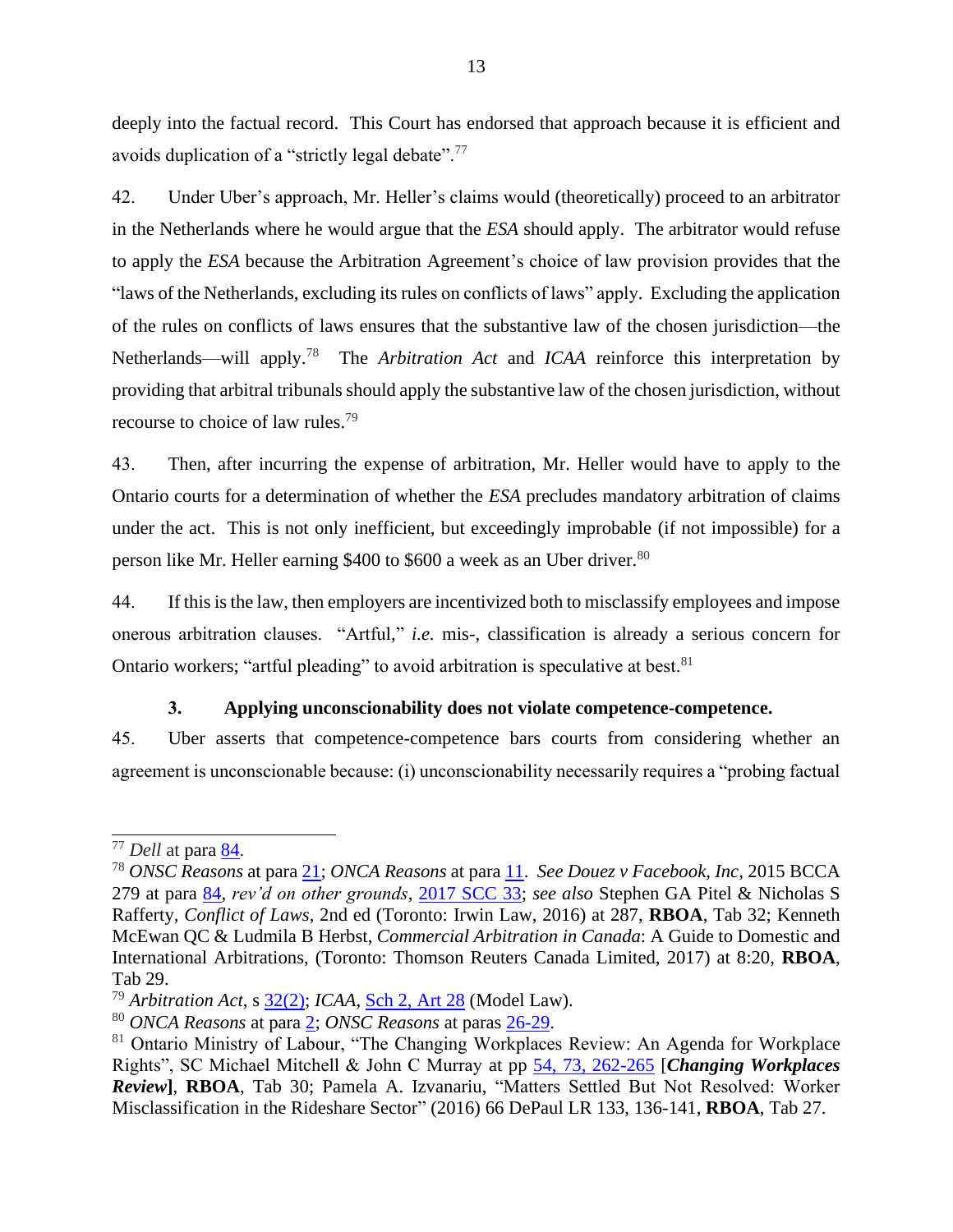inquiry" beyond a superficial review of documentary evidence; and (ii) contract interpretation requires a review of the surrounding "factual matrix".<sup>82</sup> To support its position, Uber claims that evidence as to the likely size of Mr. Heller's claims, the relative cost of arbitration compared to a civil proceeding, where the arbitration will take place, and what law will apply are in dispute and must be determined in an in-depth inquiry. Leaving aside that Uber is raising this argument for the first time in this appeal, Uber misstates the law and ignores the uncontroverted evidence already in the record. Uber's attempts to manufacture controversy about the meaning of the Arbitration Agreement's plain language—which it drafted—should not be countenanced.

46. Although this Court's and the Court of Appeal's jurisprudence establish that competencecompetence limits courts' review of arbitration agreements, they are nonetheless empowered to consider an agreement's validity.<sup>83</sup> Courts will decline to intervene if a "thorough review of the parties' complex contractual discussions, understanding, expectations and arrangements" is required.<sup>84</sup> The Court of Appeal's approach conformed to these well-settled principles.

#### **(i) Unconscionability is apparent from a superficial review of the record.**

47. Because arbitration agreements are contracts, they are subject to ordinary contract law defences and any Ontario law that might render them unenforceable.<sup>85</sup> Duress, mistake, fraud, illegality, and unconscionability are all reasons a court might find an arbitration agreement invalid or "null and void".<sup>86</sup> These remedies are essential to preventing stronger and more sophisticated

<sup>82</sup> Appellants' Factum at paras 52-53.

<sup>83</sup> *Dell* at para [85;](https://www.canlii.org/en/ca/scc/doc/2007/2007scc34/2007scc34.html#par85) *Rogers Wireless* at para [11;](https://www.canlii.org/en/ca/scc/doc/2007/2007scc35/2007scc35.html#par11) *Seidel* at para [8;](https://www.canlii.org/en/ca/scc/doc/2011/2011scc15/2011scc15.html?autocompleteStr=2011%20scc%2015&autocompletePos=1#par8) *Ontario Medical Association v Willis Canada Inc*, 2011 ONCA 525 at para [32;](https://www.canlii.org/en/on/onca/doc/2011/2011onca525/2011onca525.html#par32) *Ontario v Imperial Tobacco Canada Ltd*, 2011 ONCA 525 at paras [33-42](https://www.canlii.org/en/on/onca/doc/2011/2011onca525/2011onca525.html?autocompleteStr=2011%20onca%20525&autocompletePos=1#par33) [*Imperial Tobacco*]; *Dancap Productions Inc v Key Brand Entertainment, Inc*, [2009 ONCA 135](https://www.canlii.org/en/on/onca/doc/2009/2009onca135/2009onca135.pdf) [*Dancap*].

<sup>84</sup> *Imperial Tobacco* at paras [55-58;](https://www.canlii.org/en/on/onca/doc/2011/2011onca525/2011onca525.html?autocompleteStr=2011%20onca%20525&autocompletePos=1#par55) *Dancap* at paras [40-43.](https://www.canlii.org/en/on/onca/doc/2009/2009onca135/2009onca135.html?autocompleteStr=2009%20onca%20135&autocompletePos=1#par40)

<sup>85</sup> *See* Brian Casey, *International and Domestic Commercial Arbitration*, looseleaf (Toronto: Carswell) at para. 4.5(b)(i), **RBOA**, Tab 19; Alexander Gay & Alexandre Kaufman, *Annotated Ontario Arbitration Legislation –* Arbitration Act, 1991 *and* International Commercial Arbitration Act, 2017, (Toronto: Thomson Reuters, 2017) at pp 114-115, 542, **RBOA**, Tab 23; Kenneth McEwan & Ludmila B. Herbst, *Commercial Arbitration in Canada*, loose-leaf (Toronto: Thomson Reuters) at s 2:70, **RBOA**, Tab 29.

<sup>&</sup>lt;sup>86</sup> See *Brady v Williams Capital Group, LP*, 14 NY3d 459 at pp  $\frac{466-467}{40}$  (NY Ct App 2010), **RBOA**, Tab 4; *ACORN v Household Intern, Inc*, 211 F Supp 2d 1160 at pp [1168-1174](https://www.leagle.com/decision/20021371211fsupp2d116011261) (ND Cal 2002), **RBOA**, Tab 2.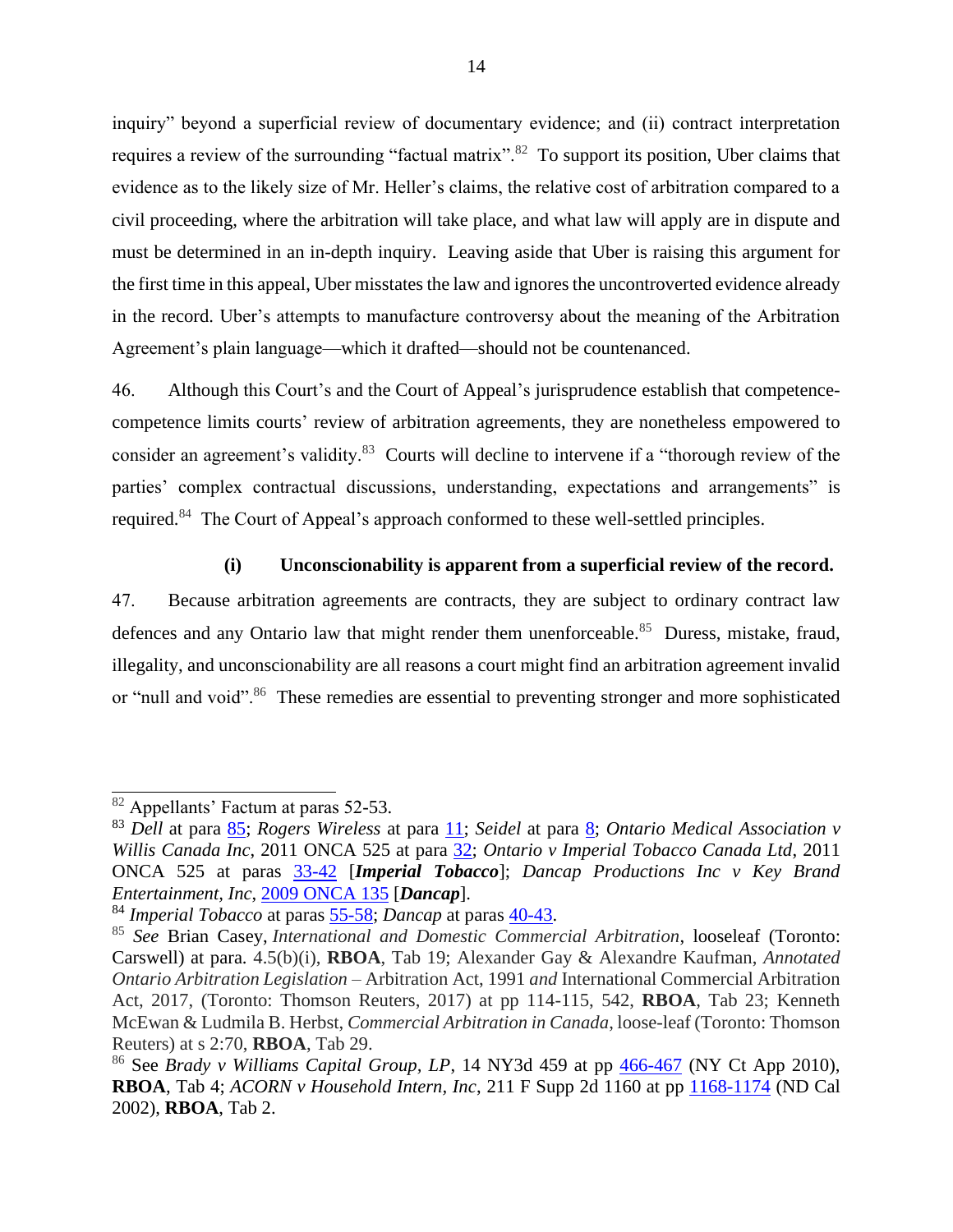parties from unfairly precluding weaker parties from vindicating their rights, especially where a standard form contract is at issue.<sup>87</sup>

48. Uber incorrectly assumes that every unconscionability analysis requires a probing factual inquiry that cannot be resolved based on documentary evidence. Unconscionability is assessed on a case-by-case basis.<sup>88</sup> Where a court can conclude based on a superficial review of the documentary evidence before it—such as in this case—that an arbitration agreement was not freely bargained for and, instead, is the result of an inequitable exercise of influence of one party over another,<sup>89</sup> unconscionability can be assessed without violating competence-competence. For example, numerous courts have found arbitration agreements unconscionable and unenforceable where the fees and costs associated with pursuing arbitration are outsized compared to court filing fees or likely to be prohibitively expensive compared to the plaintiff's financial means.<sup>90</sup>

49. In *Wellman*, this Court observed as much: "arguments over any potential unfairness resulting from the enforcement of arbitration clauses contained in standard form contracts are better dealt with through the doctrine of unconscionability, which was the approach taken in *Heller v Uber*".<sup>91</sup> As the Court of Appeal recognized, the Arbitration Agreement is a contract of adhesion, not an agreement resulting from "complex contractual discussions".<sup>92</sup> It involved no discussions of any complexity. Accordingly, the Court of Appeal's analysis did not extensively weigh credibility or consider the parties' relative expectations.

50. Uber's reliance on *Dell* and *Rogers Wireless* is misplaced. Neither case considered prohibitive administrative fees or the application of foreign law; both involved more than a

<sup>&</sup>lt;sup>87</sup> Stephen Waddams, "Review Essay: The Problem of Standard Form Contracts: A Retreat to Formalism" (2012), 53 Can Bus LJ 475, [482-484,](https://nextcanada.westlaw.com/Link/Document/FullText?findType=Y&serNum=0440985358&pubNum=0100238&originatingDoc=I52a200e7e34021e7e0540021280d7cce&refType=LR&originationContext=document&transitionType=DocumentItem&contextData=(sc.History*oc.Search)) **RBOA**, Tab 36; Margaret Jane Radin, "Access to Justice and Abuses of Contract" (2016) 33 Windsor YB Access to Jus 177 at pp [184-185,](https://nextcanada.westlaw.com/Document/I2eeb9ea2055211e798dc8b09b4f043e0/View/FullText.html?navigationPath=%2FFoldering%2Fv1%2Fdstampley%3D40wrighthenry.ca%2Fcontainers%2Fuser%2Fa698530dedd3491c83c9b76705e87481%2Fcontents%2FdocumentNavigation%2F5263f75f-f41a-45c9-8504-deca97fd7777%2FI2eeb9ea2055211e798dc8b09b4f043e0%3FcontainerType%3Dfolder&listSource=Foldering&list=folderContents&rank=1&sessionScopeId=445ccb057e902830e4a2c8584430d06a11d2e0422d452c3bf5ccd4eb75c45c27&rulebookMode=false&fcid=09f94a5cd9494da1bd9bc5c5a64b932b&transitionType=FolderItem&contextData=%28cid.09f94a5cd9494da1bd9bc5c5a64b932b*oc.Search%29) **RBOA**, Tab 33.

<sup>88</sup> *See Norberg v Wynrib*, [1992] SCR 226 at pp [247-249;](https://www.canlii.org/en/ca/scc/doc/1992/1992canlii65/1992canlii65.pdf) *Birch v Union of Taxation Employees*, *Local 70030*, 2008 ONCA 809 at para [49;](https://www.canlii.org/en/on/onca/doc/2008/2008onca809/2008onca809.html#par49) *Harry v Kreutziger*, [1978] BCJ No 1318 (BC CA) at paras [12-15.](https://www.canlii.org/en/bc/bcca/doc/1978/1978canlii393/1978canlii393.html#par12)

<sup>89</sup> *Norberg v Wynrib*, [1992] SCR 226 at pp [248-249.](https://www.canlii.org/en/ca/scc/doc/1992/1992canlii65/1992canlii65.pdf)

<sup>90</sup> *See, e.g.*, *ACORN v Household Intern, Inc*, 211 F Supp 2d 1160 at pp [1168-1174](https://www.leagle.com/decision/20021371211fsupp2d116011261) (ND Cal 2002), **RBOA**, Tab 2; *Phillips v Associates Home Equity Services, Inc*, 179 F Supp 2d 840 at pp [846-847](https://law.justia.com/cases/federal/district-courts/FSupp2/179/840/2485101/) (ND Ill 2001), **RBOA**, Tab 17; *Mendez v Palm Harbor Homes, Inc*, 45 P3d 594 at pp [601-606](https://www.courtlistener.com/opinion/2271747/mendez-v-palm-harbor-homes-inc/) (Wash Ct App 2002), **RBOA**, Tab 13.

<sup>91</sup> *Wellman* at para [85.](https://www.canlii.org/en/ca/scc/doc/2019/2019scc19/2019scc19.html?autocompleteStr=2019%20scc%2019&autocompletePos=1#par85)

<sup>92</sup> *Cf. Imperial Tobacco* at paras [55-58;](https://www.canlii.org/en/on/onca/doc/2011/2011onca525/2011onca525.html?autocompleteStr=2011%20onca%20525&autocompletePos=1#par55) *Dancap* at paras [40-43.](https://www.canlii.org/en/on/onca/doc/2009/2009onca135/2009onca135.html?autocompleteStr=2009%20onca%20135&autocompletePos=1#par40)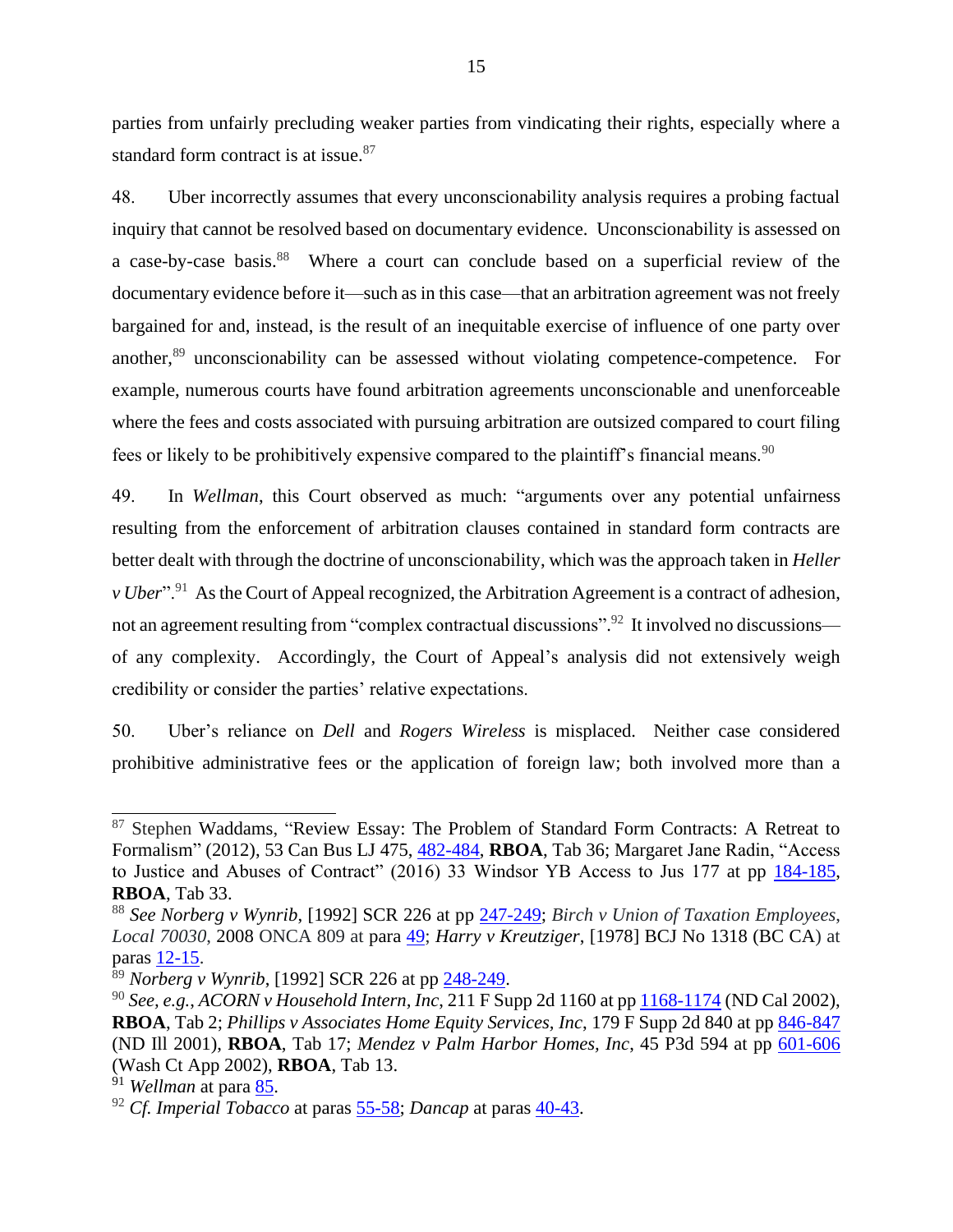superficial review of documentary evidence.<sup>93</sup> In *Dell*, the Court was tasked with evaluating the arbitration provisions' accessibility by reviewing web pages and hyperlinks to determine whether they were "external" under the *Civil Code of Quebec*. <sup>94</sup> In *Rogers Wireless*, the applicant sought to prove the "abusive" nature of the impugned agreement in court "using a variety of evidence", including cross-examination, in a "long and complex inquiry".<sup>95</sup> Here, by contrast, the Arbitration Agreement's unconscionability can be determined based on a review of the pleadings, the agreement's plain language, the ICC Arbitration Rules, and limited documentary evidence.<sup>96</sup>

51. Indeed, the Court of Appeal's conclusion relied primarily on the following facts (all of which were discerned from documentary evidence) and legal analysis:

- (a) Uber's internal dispute resolution process is not independent and is not in Ontario;  $97$
- (b) the Arbitration Agreement requires arbitration of *all* disputes regardless of size, unless the driver voluntarily resolves the dispute with Uber;  $98$
- (c) because this class action has not yet been certified, the Arbitration Agreement must be considered in the context of an individual claim, rather than a collective claim;<sup>99</sup>
- (d) under the ICC Rules imposed under the Arbitration Agreement, the up-front cost to bring an arbitration is \$14,500 USD, excluding the cost of travel, accommodation and counsel, which should be considered relative to Mr. Heller's claims for minimum wage, overtime, vacation pay and his earnings of  $$400-$600$  a week;<sup>100</sup>
- (e) as written, the Arbitration Agreement requires arbitration in the Netherlands under the law of the Netherlands, of which Mr. Heller had no knowledge; $^{101}$
- (f) Mr. Heller had no legal advice and was not able to negotiate the agreement;  $102$  and

<sup>101</sup> *ONCA Reasons* at para [68.](http://canlii.ca/t/hwqzt#par68)

<sup>93</sup> *Dell* at para [7;](https://www.canlii.org/en/ca/scc/doc/2007/2007scc34/2007scc34.html#par7) *Rogers Wireless* at paras [1-8.](https://www.canlii.org/en/ca/scc/doc/2007/2007scc35/2007scc35.html#par1)

<sup>&</sup>lt;sup>94</sup> *Dell* at paras <u>94-103</u>.

<sup>95</sup> *Rogers Wireless* at [14-15,](https://www.canlii.org/en/ca/scc/doc/2007/2007scc35/2007scc35.html#par14) [25.](https://www.canlii.org/en/ca/scc/doc/2007/2007scc35/2007scc35.html#par25)

<sup>96</sup> *ONCA Reasons* at paras [55-56,](http://canlii.ca/t/hwqzt#par55) [59,](http://canlii.ca/t/hwqzt#par59) [68.](http://canlii.ca/t/hwqzt#par69)

<sup>97</sup> *ONCA* Reasons at para [55.](http://canlii.ca/t/hwqzt#par55)

<sup>98</sup> *ONCA Reasons* at para [56.](http://canlii.ca/t/hwqzt#par56)

<sup>99</sup> *ONCA Reasons* at paras [57-58.](http://canlii.ca/t/hwqzt#par57) *See Seidel* at para [8.](http://canlii.ca/t/fkkkj#par8)

<sup>100</sup> *ONCA Reasons* at para [59;](http://canlii.ca/t/hwqzt#par59) *see also ONSC Reasons* at paras [25,](http://canlii.ca/t/hq4hk#par25) [29](http://canlii.ca/t/hq4hk#par29) (noting Mr. Heller's income and relative costs of arbitration under the ICC Arbitration Rules).

<sup>102</sup> *ONCA Reasons* at para [68.](http://canlii.ca/t/hwqzt#par68) *Cf.* Petition for Order Compelling Arbitration, *Abadilla v Uber Technologies, Inc*, Case No 3:18-cv-7343 (ND Cal Dec 5, 2018) at paras [10-13,](https://www.courtlistener.com/recap/gov.uscourts.cand.335603/gov.uscourts.cand.335603.1.0_1.pdf) **RBOA**, Tab 1 (alleging that arbitration agreement provides fees will be the same as if filed in court and Uber will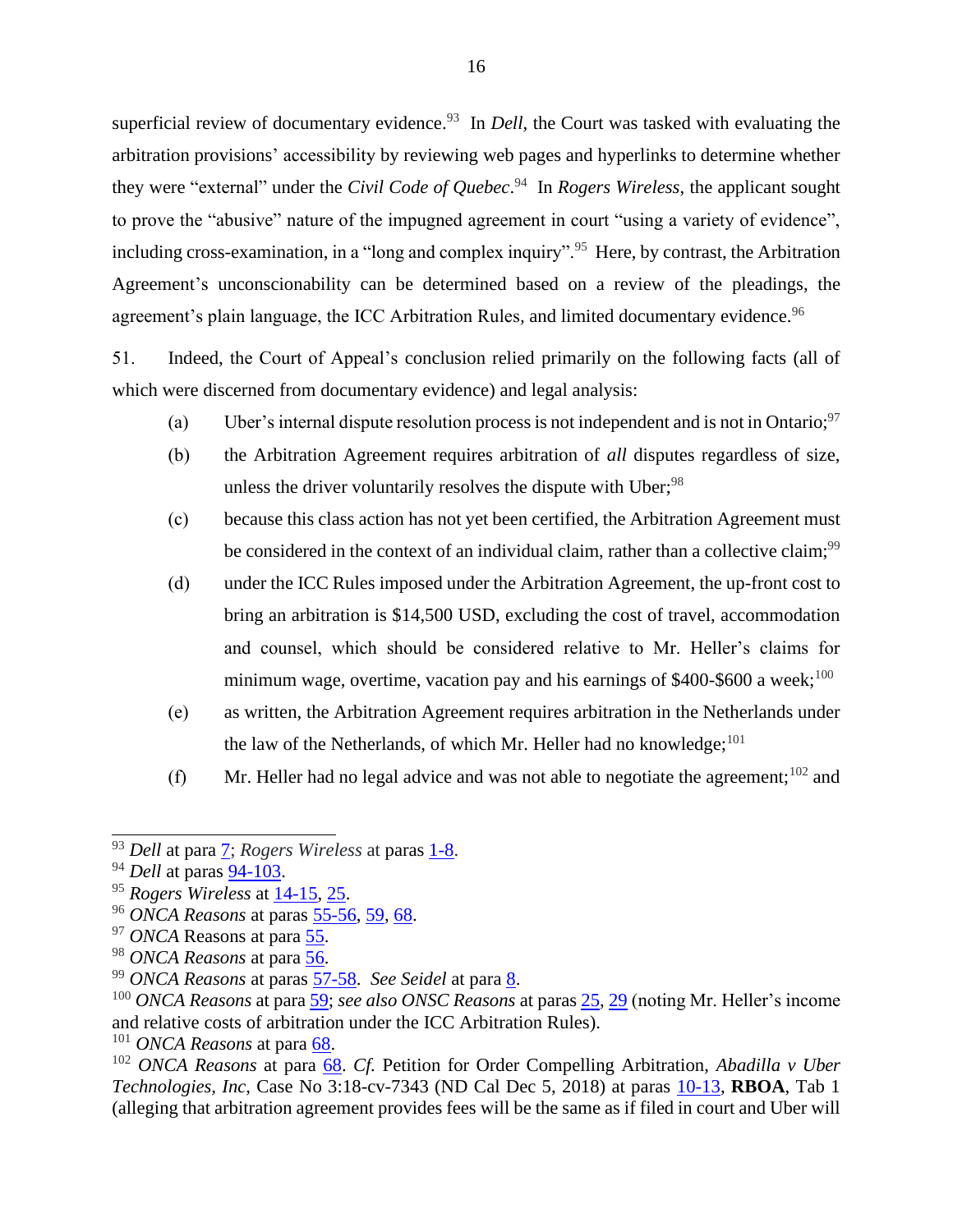(g) the "significant inequality of bargaining power", which Uber admits.<sup>103</sup>

52. When viewed through an objective lens, these facts are not controversial, nor are they facts that require a "probing inquiry" to discern. Accordingly, though Uber may disagree with the Court of Appeal's conclusions, the court did not violate competence-competence. The relevance of these facts to the unconscionability analysis is addressed in Part C.3 below.

# **(ii) The Arbitration Agreement can be interpreted as a matter of law.**

53. Uber muddies the waters by suggesting that the Arbitration Agreement must be interpreted as part of a complex "factual matrix", citing *Sattva Capital Corp v Creston Moly Corp*  ("*Sattva*"). 104 However, unlike in *Sattva*, the Arbitration Agreement is not a negotiated agreement between two corporations.<sup>105</sup> It is a contract of adhesion issued to all Uber Drivers via the Uber App, the interpretation of which is less informed by the "factual matrix" giving rise to its formation.<sup>106</sup> As a contract with precedential value, the Arbitration Agreement is susceptible to interpretation as a matter of law. $107$ 

54. In any event, as the Court explained in *Sattva*, *when necessary*, inquiries into a contract's "surrounding circumstances" should not overwhelm the text and should "consist only of objective evidence of the background facts at the time of execution".<sup>108</sup> An inquiry into "objective evidence of background facts" does not necessarily require more than a superficial review of the evidence. Indeed, here, most of the background facts from the time of execution are neither controversial nor sincerely in dispute. The Arbitration Agreement's meaning can be resolved by interpreting its plain language with reference to the relevant legal principles.<sup>109</sup>

pay such fees); *Kai Peng v Uber Technologies, Inc*, 237 F Supp 3d 36, [41-43](https://casetext.com/case/peng-v-uber-techs-inc) (EDNY 2017), **RBOA**, Tab 10 (allowing drivers to opt out of arbitration and not applying law of the Netherlands). <sup>103</sup> *ONCA Reasons* at para [68.](http://canlii.ca/t/hwqzt#par68)

<sup>104</sup> [2017 SCC 53](https://www.canlii.org/en/ca/scc/doc/2014/2014scc53/2014scc53.html?resultIndex=1) [*Sattva*].

<sup>105</sup> *Sattva* at paras [2-3.](https://www.canlii.org/en/ca/scc/doc/2014/2014scc53/2014scc53.html#par2)

<sup>&</sup>lt;sup>106</sup> *Ledcor Construction Ltd v Northbridge Indemnity Insurance Co*, 2016 SCC 37 at paras [27-32](https://www.canlii.org/en/ca/scc/doc/2016/2016scc37/2016scc37.html#par27) [*Ledcor*].

<sup>107</sup> *Ledcor* at paras [39-45](https://www.canlii.org/en/ca/scc/doc/2016/2016scc37/2016scc37.html#par39)*.*

<sup>108</sup> *Sattva* at paras [56-58.](https://www.canlii.org/en/ca/scc/doc/2014/2014scc53/2014scc53.html#par56)

<sup>109</sup> *Ledcor* at para [49;](https://www.canlii.org/en/ca/scc/doc/2016/2016scc37/2016scc37.html#par49) *see also Sattva* at para [57](https://www.canlii.org/en/ca/scc/doc/2014/2014scc53/2014scc53.html#par57) (noting that "[t]he interpretation of a written contractual provision must always be grounded in the text").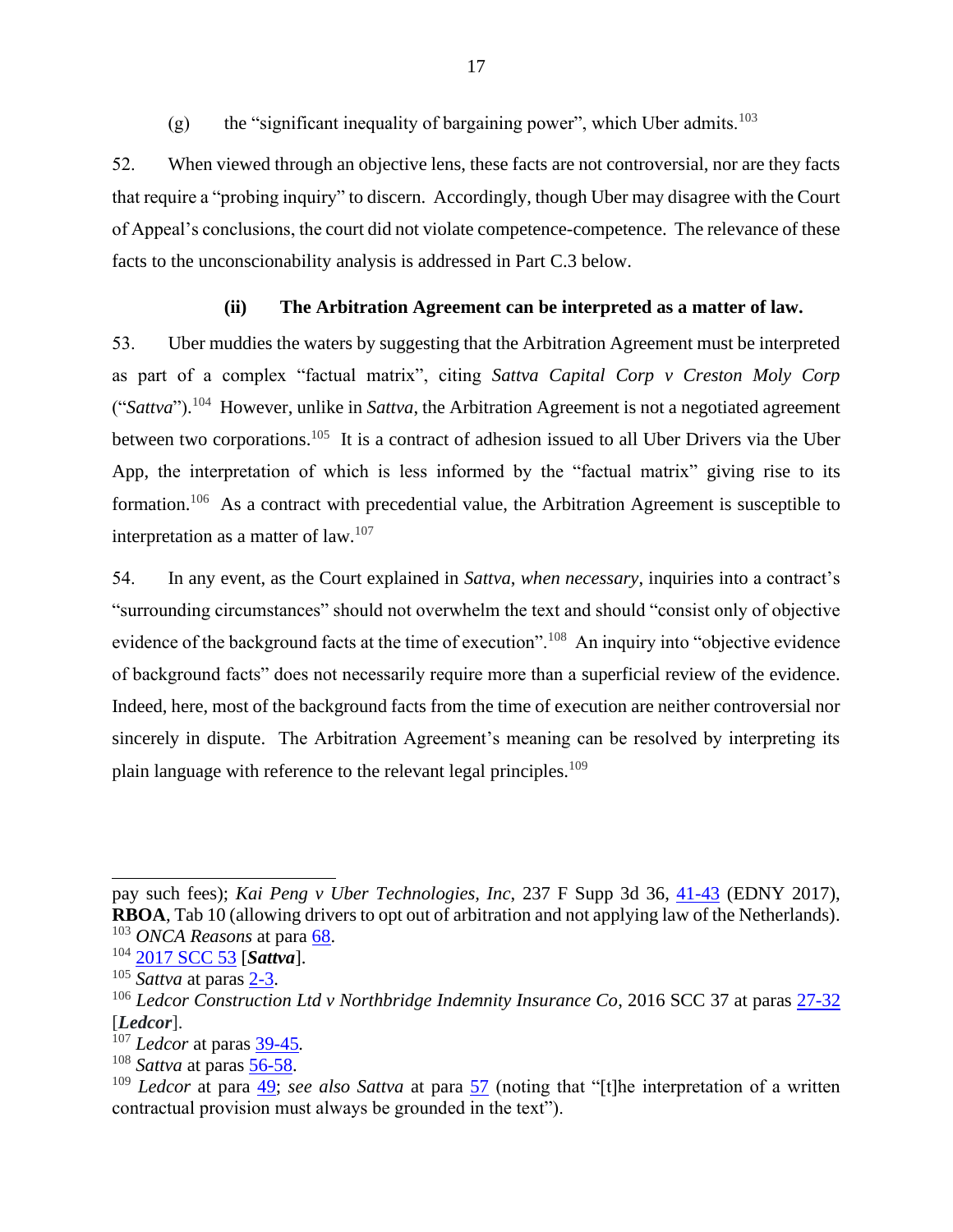55. The Arbitration Agreement provides, in relevant part, that: (i) it "shall be exclusively governed by and construed in accordance with the laws of The Netherlands, excluding its rules on conflicts of laws"; (ii) any dispute shall be "first mandatorily submitted to mediation proceedings" under the ICC Mediation Rules; (iii) if the parties do not settle their dispute within 60 days, it "shall be exclusively and finally resolved by arbitration" under the ICC Arbitration Rules; and (iv) "the place of arbitration shall be Amsterdam, The Netherlands". $^{110}$ 

56. In its factum in support of its motion to stay the arbitration, Uber argued that the Arbitration Agreement requires "arbitration in the Netherlands", specifically "in Amsterdam".<sup>111</sup> On crossexamination, Uber's witness and counsel confirmed that Uber drivers have to "travel to the Netherlands to mediate and  $\ldots$  participate in arbitration" under the Arbitration Agreement.<sup>112</sup>

57. Uber did not suggest that the arbitration could take place anywhere else until after Mr. Heller had obtained counsel, filed a claim, prepared an affidavit, participated in crossexaminations, and opposed Uber's motion. The first time Uber raised the *possibility* of conducting the arbitration outside of the Netherlands was in its reply factum, in which Uber suggested that the parties are "*capable of* participating in Ontario arbitration".<sup>113</sup> Uber reiterated this during the motion hearing.<sup>114</sup> The timing of Uber's offer both undermines its legitimacy and suggests Uber is aware how unfair the Arbitration Agreement is to Ontario Uber drivers.

58. Further, by specifying "Amsterdam" as the place of the arbitration,<sup>115</sup> the plain language belies Uber's contention that "place" refers to the arbitral seat and the applicable procedural rules.<sup>116</sup> Given that the agreement says the law of the Netherlands (not Amsterdam) applies, the reasonable reading is that Amsterdam is where the arbitration will take place.

59. Likely recognizing that Uber drafted the Arbitration Agreement and that any "agreement" to hold the arbitration outside the Netherlands would be entirely at Uber's discretion given the

<sup>110</sup> *ONSC Reasons* at para [21;](http://canlii.ca/t/hq4hk#par21) ONCA *Reasons* at para [11.](http://canlii.ca/t/hwqzt#par11)

<sup>111</sup> Motion Factum of the Defendants at paras 2, 33, 55-57, **Respondent's Record** [**RR**], Tab 1, pp 4, 12, 19.

<sup>112</sup> Transcript of Cross-Examination of R van der Woude at Q 198 [**Van der Woude Trans**], **AR**, Vol III, Tab 11, p 66.

<sup>113</sup> Reply Factum of the Defendants at para 23, **RR**, Tab 2, p 50.

<sup>114</sup> *ONSC Reasons* at n [39.](http://canlii.ca/t/hq4hk#par71)

<sup>115</sup> *ONSC Reasons* at para [21;](http://canlii.ca/t/hq4hk#par21) *ONCA Reasons* at para [11.](http://canlii.ca/t/hq4hk#par11)

<sup>116</sup> Appellants' Factum at para 23.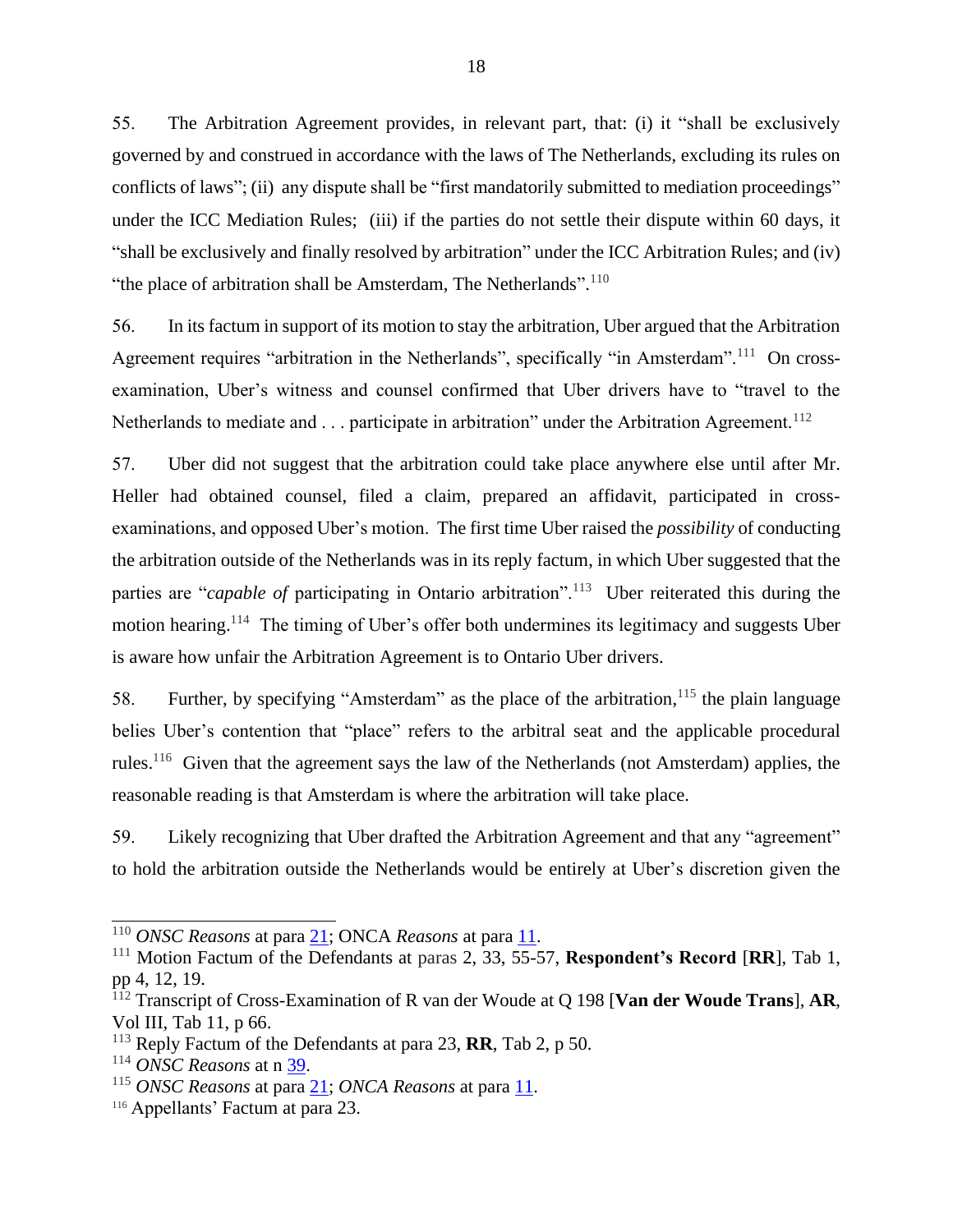parties' unequal bargaining power, Justice Perell found that the Arbitration Agreement required arbitration "in the Netherlands".<sup>117</sup> Likewise, the Ontario Court of Appeal concluded that the Arbitration Agreement provides for arbitration in Amsterdam.<sup>118</sup> In this context, the Court should disregard Uber's attempt to insert ambiguity on this point and rely on the document's plain language. This is consistent with the principles of contract interpretation and does not violate competence-competence.<sup>119</sup>

60. As to Uber's assertion that the applicable law is ambiguous and cannot be resolved, the plain language of the Arbitration Agreement is to the contrary. It provides that the agreement is "exclusively governed by and construed in accordance with the laws of The Netherlands, excluding its rules on conflicts of laws".<sup>120</sup> The authorities and the arbitration legislation confirm that the agreement means what it says: a choice of law clause in an arbitration agreement refers to the substantive law of that jurisdiction, excluding choice of law rules, to ensure that the law of the chosen jurisdiction applies. $121$ 

61. Under Uber's approach, parties facing similarly prohibitive arbitration processes would never be able to challenge arbitration agreement as unconscionable in court, and the drafting parties would have no incentive to prepare fair agreements. Litigants would be subject to arbitration agreements that impose even more exorbitant fees and require travel to even farther places. Terms obviously intended to prevent the weaker party from obtaining a remedy could never be challenged, and parties would be forced to arbitrate (if they could afford it) even if the arbitration agreement was invalid at law. Enforcing agreements—which is what sending litigants

<sup>&</sup>lt;sup>117</sup> *ONSC Reasons* at para [66.](http://canlii.ca/t/hq4hk#par66)

<sup>118</sup> *ONCA Reasons* at paras [55-58.](http://canlii.ca/t/hwqzt#par55)

<sup>119</sup> *Sattva* at paras [56-58;](https://www.canlii.org/en/ca/scc/doc/2014/2014scc53/2014scc53.html#par56) *Dumbrell v The Regional Group of Companies Inc*, 2007 ONCA 59 at paras [51-52.](https://www.canlii.org/en/on/onca/doc/2007/2007onca59/2007onca59.html#par51)

<sup>120</sup> *ONSC Reasons* at para [21;](http://canlii.ca/t/hq4hk#par21) *ONCA Reasons* at para [11.](http://canlii.ca/t/hwqzt#par11)

<sup>121</sup> *See* Stephen GA Pitel & Nicholas S Rafferty*, Conflict of Laws*, 2nd ed (Toronto: Irwin Law, 2016) at 287, **RBOA**, Tab 32; Kenneth McEwan QC & Ludmila B Herbst, *Commercial Arbitration in Canada*: A Guide to Domestic and International Arbitrations, (Toronto: Thomson Reuters Canada Limited, 2017) at 8:20, **RBOA**, Tab 29; *see also Arbitration Act*, [s 32\(2\);](https://www.ontario.ca/laws/statute/91a17?search=arbitration#BK39) *ICAA*, [Sch 2,](https://www.ontario.ca/laws/statute/17i02b#BK16)  [Art 28](https://www.ontario.ca/laws/statute/17i02b#BK16) (Model Law).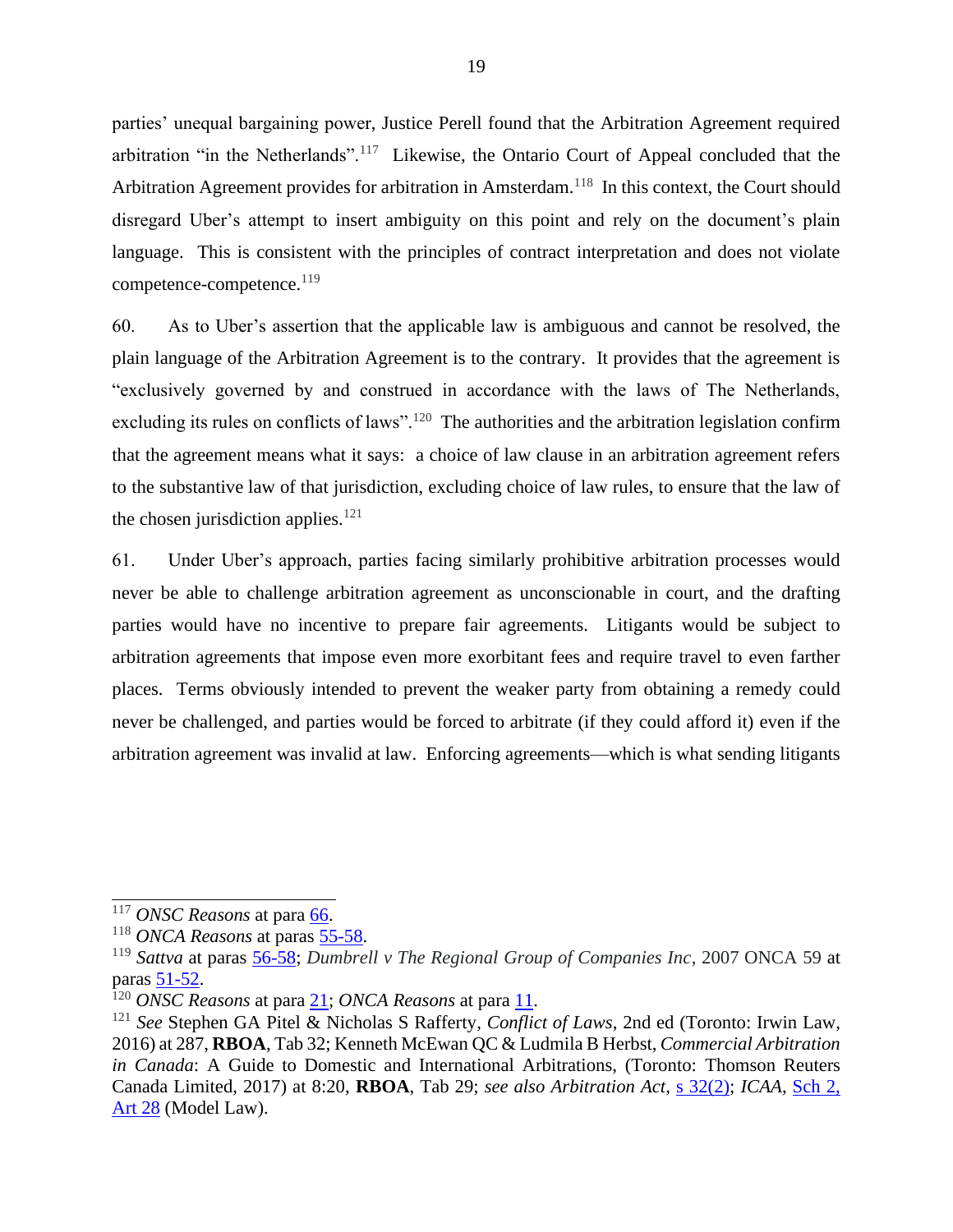to arbitration is—so patently designed to prevent unsophisticated individuals from vindicating their rights would be detrimental to the rule of law and devastating to access to justice.<sup>122</sup>

#### <span id="page-31-0"></span>**B. The Arbitration Agreement Violates the** *ESA*

62. Whether the *ESA* precludes mandatory arbitration of claims under that act turns on whether the legislation "manifests a legislative intent to intervene in the marketplace" to relieve workers of a "contractual commitment to 'private and confidential' mediation/arbitration and, if so, under what circumstances".<sup>123</sup> The Court of Appeal correctly applied these principles and held that the Arbitration Agreement violated the *ESA* and undermined its remedial purpose by: (i) precluding workers from accessing the *ESA*'s enforcement mechanisms; and (ii) contracting out of the *ESA* entirely, depriving Mr. Heller of the minimum benefits and protections of Ontario law.<sup>124</sup>

# <span id="page-31-1"></span>**1. The enforcement mechanisms are** *ESA* **benefits that cannot be waived.**

# **(i)** *Seidel* **supports the Court of Appeal's analysis.**

63. The *ESA* contemplates three enforcement mechanisms in ss 96-101: (i) a complaint to the Ministry of Labour; (ii) a civil proceeding in Superior Court; and (iii) for unionized workers, arbitration pursuant to a collective agreement.<sup>125</sup> These are the only avenues for dispute resolution of *ESA* claims contemplated by the legislature. The Court of Appeal, after examining the *ESA*'s text, remedial purpose, and the importance of these proceedings to that purpose, correctly held that the *ESA*'s complaint process and related enforcement mechanisms are employment standards, which cannot be waived. The court likewise concluded that the *ESA* gives workers the option to choose between that process and bringing a civil proceeding in court, which is incompatible with private and confidential mandatory arbitration of *ESA* claims. 126

64. To discern the legislature's intent, courts review legislation "textually, contextually and purposively".<sup>127</sup> In *Seidel*, the Court held that the *BPCPA* curtailed enforcement of an arbitration clause in Ms. Seidel's contract with TELUS because: (i) the act prohibited the "waiver or release

<sup>&</sup>lt;sup>122</sup> See Margaret Jane Radin, "Access to Justice and Abuses of Contract" (2016) 33 Windsor YB Access to Jus 177 at pp [185-186,](https://nextcanada.westlaw.com/Document/I2eeb9ea2055211e798dc8b09b4f043e0/View/FullText.html?navigationPath=Search%2Fv1%2Fresults%2Fnavigation%2Fi0ad7140a0000016d87d2bd37b90781d7%3FNav%3DCAN_JOURNALS%26fragmentIdentifier%3DI37597d31ee6911dbacd6b4db45fd6021%26startIndex%3D1%26contextData%3D%2528sc.Search%2529%26transitionType%3DSearchItem&listSource=Search&list=CAN_JOURNALS&rank=2&grading=na&sessionScopeId=4d7d594efc083cc4bec62ddc82925020f726fbf5f1d0da51a902b428fbcb226c&originationContext=previousnextdocument&transitionType=SearchItem&contextData=%28sc.Search%29&listPageSource=0b0a0e18279cbce025e3b2cc60a99258) **RBOA**, Tab 33.

<sup>123</sup> *Seidel* at para [2;](https://www.canlii.org/en/ca/scc/doc/2011/2011scc15/2011scc15.html?autocompleteStr=2011%20scc%2015&autocompletePos=1#par2) *Wellman* at para [40.](http://canlii.ca/t/fkkkj#par40)

<sup>124</sup> *ONCA Reasons* at paras [28-45.](http://canlii.ca/t/hwqzt#par28)

<sup>125</sup> *See ESA*, ss [96-101.](https://www.ontario.ca/laws/statute/00e41#BK200)

<sup>126</sup> *ONCA Reasons* at paras [36,](http://canlii.ca/t/hwqzt#par36) [41-46.](http://canlii.ca/t/hwqzt#par41)

<sup>127</sup> *Seidel* at paras [33-40.](https://www.canlii.org/en/ca/scc/doc/2011/2011scc15/2011scc15.html?autocompleteStr=2011%20scc%2015&autocompletePos=1#par33)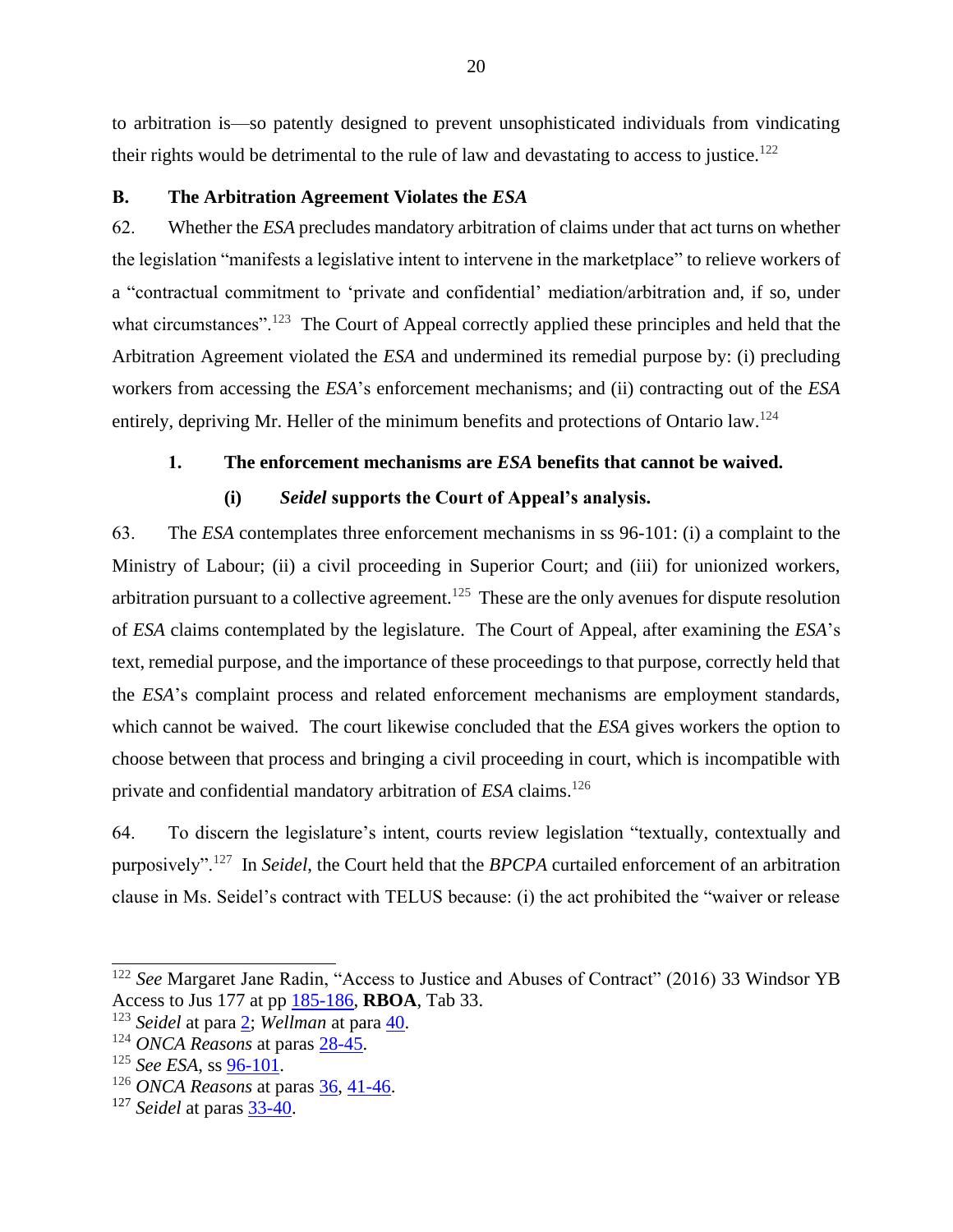by a person of the person's rights, benefits or protections under th[e] Act"; (ii) s 172 of the *BPCPA*  provided for enforcement by bringing an action in court;<sup>128</sup> and (iii) the legislation served a broad and remedial purpose with which the "usual rationales for arbitration" were incompatible.<sup>129</sup>

65. Likewise, the *ESA*'s goal is protecting employees and remedying the inherently unequal bargaining power between individual workers and employers.<sup>130</sup> Courts interpret the *ESA* in a way that encourages compliance and extends protection to as many employees as possible.<sup>131</sup>

66. Section 5(1) of the *ESA* provides that no employer or employee can "contract out of or waive an employment standard and any such contracting out or waiver is void".<sup>132</sup> The *ESA* defines "employment standard" as "a requirement or prohibition under this Act that applies to an employer for the benefit of an employee".<sup>133</sup> Accordingly, any arbitration agreement that deprives an employee of rights or benefits conferred by the *ESA* is invalid.<sup>134</sup>

67. Much like s 172 of the *BPCPA*, <sup>135</sup> s 96 establishes the right for anyone to bring a complaint, specifically that "a person alleging that [the *ESA*] has been or is being contravened may file a complaint with the Ministry [of Labour]".<sup>136</sup> As the Court of Appeal noted, these complaints lead to investigation by an Employment Standards Officer, who has a range of enforcement powers.<sup>137</sup>

68. Additionally, ss 8, 97 and 98 confirm the right to enforce the *ESA* in court and address the impact of filing a complaint under s 96 on that right, particularly that an employee who files a s 96 complaint may not also "commence a civil proceeding" involving the same matter, unless "he or she withdraws the complaint within two weeks after it is filed."<sup>138</sup> Section 8 clarifies that the act does not preclude "civil" remedies against employers, and requires employees who commence

<sup>&</sup>lt;sup>128</sup> *Seidel* at paras <u>31-32</u>.

<sup>129</sup> *Seidel* at paras [31-40.](https://www.canlii.org/en/ca/scc/doc/2011/2011scc15/2011scc15.html?autocompleteStr=2011%20scc%2015&autocompletePos=1#par31)

<sup>130</sup> *Machtinger* at pp [1002-1003;](https://decisions.scc-csc.ca/scc-csc/scc-csc/en/872/1/document.do) *Rizzo Shoes* at paras [24-25.](https://www.canlii.org/en/ca/scc/doc/1998/1998canlii837/1998canlii837.html#par24)

<sup>131</sup> *Rizzo Shoes* at paras [24-25;](https://www.canlii.org/en/ca/scc/doc/1998/1998canlii837/1998canlii837.html#par24) *Wood v Fred Deeley Imports Ltd*, 2017 ONCA 158 at para[s 20-21;](http://canlii.ca/t/gxn69#par20) *Ceccol v Ontario Gymnastic Federation*, [2001] OJ No. 3488 (ON CA) at para [47.](https://www.canlii.org/en/on/onca/doc/2001/2001canlii8589/2001canlii8589.html#par47)

 $132$  *ESA*, s [5\(1\).](https://www.ontario.ca/laws/statute/00e41#BK8)

 $133$  *ESA*, s [1\(1\).](https://www.ontario.ca/laws/statute/00e41#BK1)

<sup>134</sup> *Wood v Fred Deeley Imports Ltd*, 2017 ONCA 158 at paras [20-21.](http://canlii.ca/t/gxn69#par20)

<sup>135</sup> *Seidel* at paras [5-6.](http://canlii.ca/t/fkkkj#par5)

<sup>136</sup> *ESA*, s [96;](https://www.ontario.ca/laws/statute/00e41#BK200) *see also Changing Workplaces Review*, [p 111,](https://files.ontario.ca/books/mol_changing_workplace_report_eng_2_0.pdf) **RBOA**, Tab 30.

<sup>137</sup> *ESA*, ss [101.1-113;](https://www.ontario.ca/laws/statute/00e41#BK208) *ONCA Reasons* at paras [32-34,](http://canlii.ca/t/hwqzt#par32) [41-43.](http://canlii.ca/t/hwqzt#par41)

<sup>138</sup> *ESA*, ss [97-98.](https://www.ontario.ca/laws/statute/00e41#BK201)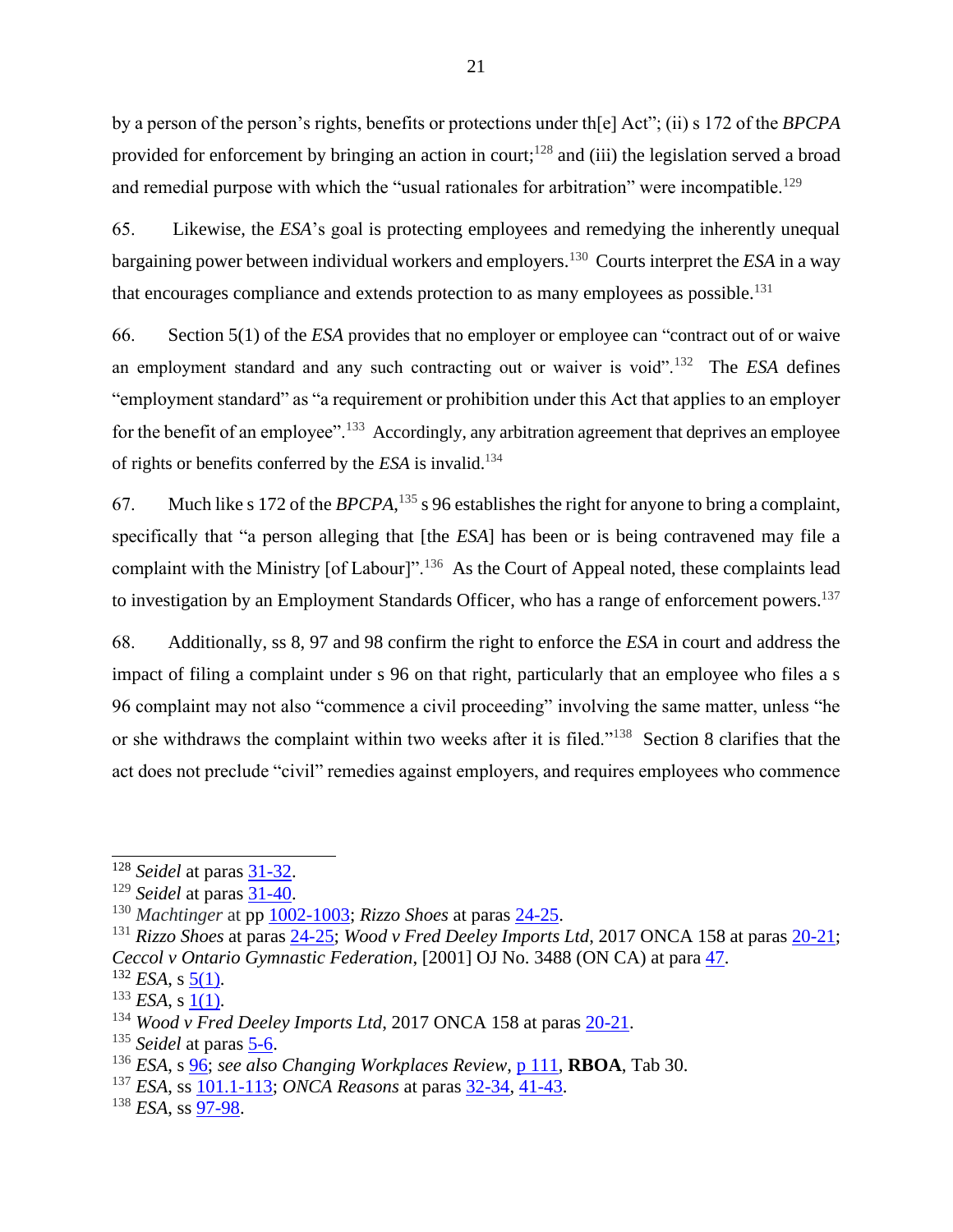civil claims to serve notice on the Director before "the civil proceeding is set down for trial".<sup>139</sup> These provisions evidence a legislative intent to establish "a civil action . . . as an alternative to the administrative procedure of the *ESA*".<sup>140</sup>

69. In *Seidel*, the Court noted that "private enforcement in the public interest vastly increases the potential effectiveness of the Act" and promotes compliance by providing for relief to more than a single complainant.<sup>141</sup> The *ESA*'s mechanisms to protect the public interest are even more robust and evidence the same intention to promote private enforcement in public proceedings.

## **(ii) A civil proceeding is not an arbitration.**

70. Uber challenges the Court of Appeal's holding that a "civil proceeding" under the *ESA* excludes arbitration.<sup>142</sup> But as the Court of Appeal recognized, "nothing in the *ESA* . . . suggests that there was any intention to include arbitrations within the usual meaning of the term 'civil proceeding"<sup>143</sup> Further, the Ontario *Courts of Justice Act*<sup>144</sup> defines both actions and applications as "civil proceedings".<sup>145</sup> The *Rules of Civil Procedure*,<sup>146</sup> likewise define a "proceeding" as an action or application.<sup>147</sup> Arbitration is neither of these.

71. As the Court of Appeal also noted, the *ESA* notice requirements are inconsistent with arbitration, and the act separately refers to arbitration as "arbitration".<sup>148</sup> Including "arbitration" in the definition of "civil proceeding," despite the act's explicit and separate references to "arbitration" does not give meaning to all of the terms and is, therefore, incorrect.<sup>149</sup>

<sup>&</sup>lt;sup>139</sup> *ESA*, s <u>8</u>; *ONCA Reasons* at para [34.](http://canlii.ca/t/hwqzt#par34)

<sup>140</sup> *Kumar v Sharp Business Forms Inc*, [2001] OJ No 1729 (ON SC) at paras [40-41.](https://www.canlii.org/en/on/onsc/doc/2001/2001canlii28301/2001canlii28301.html?autocompleteStr=kumar%20v%20sharp&autocompletePos=1)

<sup>141</sup> *Seidel* at paras [24,](http://canlii.ca/t/fkkkj#par24) [32.](http://canlii.ca/t/fkkkj#par32)

<sup>142</sup> Appellants' Factum at paras 75-76; *ONCA Reasons* at para [34.](http://canlii.ca/t/hwqzt#par34)

<sup>143</sup> *ONCA* Reasons at para [34.](http://canlii.ca/t/hwqzt#par34)

<sup>&</sup>lt;sup>144</sup> [RSO 1990, c C 43.](https://www.ontario.ca/laws/statute/90c43?search=8-07)

<sup>145</sup> *Courts of Justice Act*, RSO 1990, c C 43, [s 1\(1\).](https://www.ontario.ca/laws/statute/90c43?search=8-07)

 $146$  [RRO 1990, Reg 194.](https://www.ontario.ca/laws/regulation/900194)

<sup>147</sup> *Rules of Civil Procedure*, s [1.03;](https://www.ontario.ca/laws/regulation/900194) *ONCA Reasons* at [33-34.](http://canlii.ca/t/hwqzt#par33)

<sup>148</sup> *ONCA Reasons* at para [34;](http://canlii.ca/t/hwqzt#par34) *ESA*, ss [99-101.](https://www.ontario.ca/laws/statute/00e41#BK204)

<sup>149</sup> *See ONCA Reasons* at para [34.](http://canlii.ca/t/hwqzt#par34)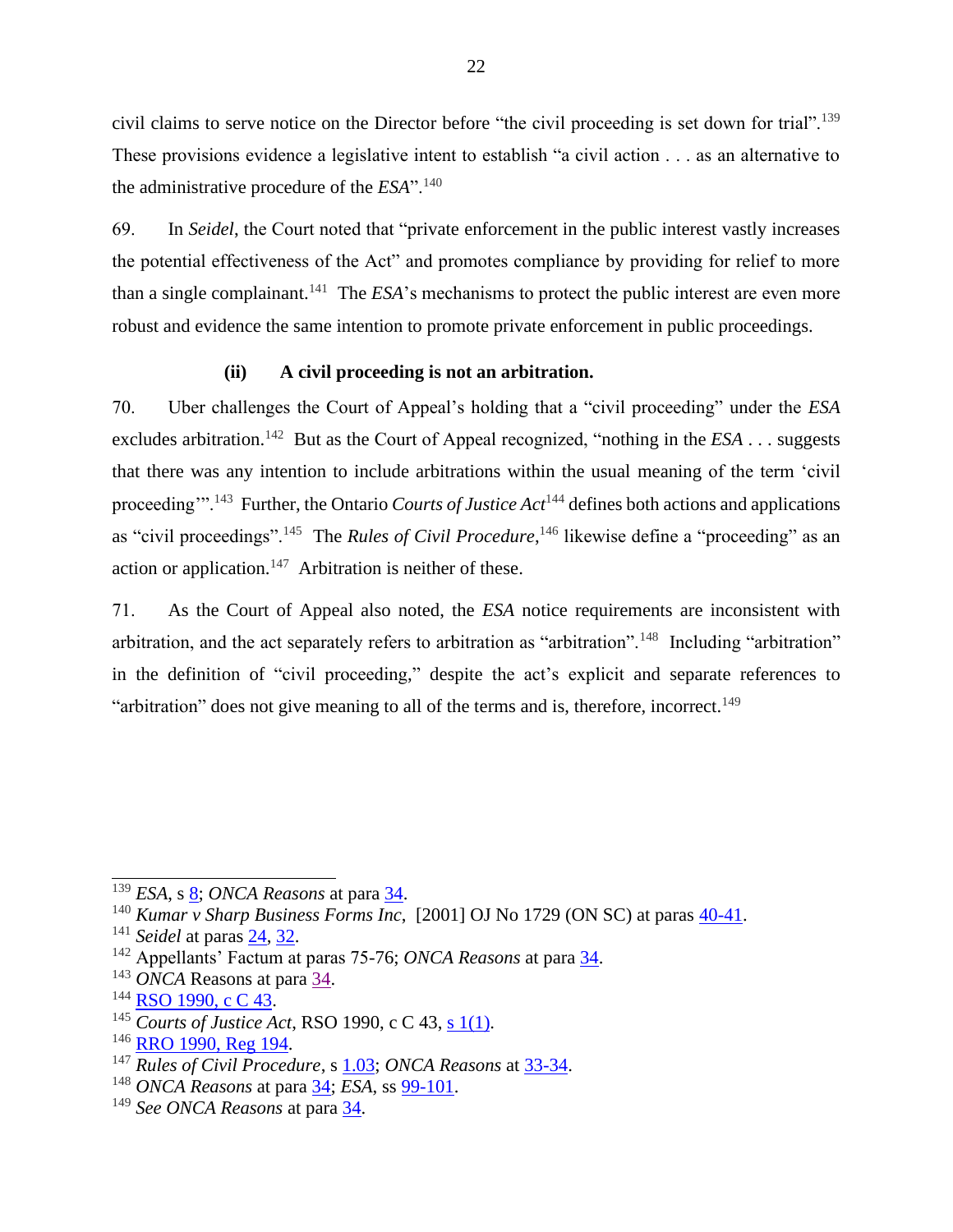72. Uber's reliance on *Reference re Public Service Employee Relations Act*<sup>150</sup> and *ONA v Extendicare (Canada) Inc.*<sup>151</sup> is misplaced.<sup>152</sup> These decisions address whether members of statutory bodies engaged in confidential work can be compelled to give evidence in labour arbitrations.<sup>153</sup> The courts' concern was protecting the confidentiality and integrity of the relevant statutory processes, which the members' participation in the arbitrations would have undermined. Here, by contrast, Uber's construction of the term "civil proceeding" would undermine the *ESA*'s plain language and purpose.

73. Uber further challenges the Court of Appeal's textual interpretation, arguing that the absence of an express prohibition of arbitration in the *ESA* is significant. Uber misapplies the law. Under the doctrine of implied exclusion, where the legislature has listed comparable items, "an intention to exclude may legitimately be implied whenever a thing is not mentioned in a context where if it were meant to be included one would have expected it to be expressly mentioned."<sup>154</sup> Here, the *ESA* provides a comprehensive framework through which claimants may seek redress via the complaints process, in a civil proceeding, or, only if they are unionized, in arbitration. The only reasonable interpretation is that if the legislature had contemplated non-unionized workers enforcing the  $ESA$  in private arbitration, it would have said so.<sup>155</sup>

#### **(iii) The legislative history supports the Court of Appeal's holding.**

74. Contrary to Uber's assertions, <sup>156</sup> the legislative history reveals that the 1996 *ESA* amendments were meant to: (i) allow "non-union employees" to choose whether "to file an employment standards claim with the ministry or *take the matter to court*" (emphasis added); and

<sup>150</sup> [1973 CarswellNat 47F,](https://nextcanada.westlaw.com/Document/I10b717d2339c63f0e0440003ba0d6c6d/View/FullText.html?listSource=Foldering&originationContext=clientid&transitionType=MyResearchHistoryItem&contextData=%28oc.Default%29&VR=3.0&RS=WLCA1.0) **ABOA**, Tab 5

<sup>151</sup> 159 LAC (4th) 30, 89 CLAS 36 at para [12,](https://nextcanada.westlaw.com/Document/I359685fd060b4a28e0440003ba0d6c6d/View/FullText.html?firstPage=true&transitionType=Default&contextData=%28sc.Default%29) **ABOA**, Tab 3.

<sup>&</sup>lt;sup>152</sup> Appellants' Factum at para 75.

<sup>153</sup> *Reference re Public Service Employee Relations Act*, 1973 CarswellNat 47F at paras [5-8,](https://nextcanada.westlaw.com/Document/I10b717d2339c63f0e0440003ba0d6c6d/View/FullText.html?listSource=Foldering&originationContext=clientid&transitionType=MyResearchHistoryItem&contextData=%28oc.Default%29&VR=3.0&RS=WLCA1.0) **ABOA**, Tab 5; *ONA v Extendicare (Canada) Inc*, 59 LAC (4th) 30, 89 CLAS 36 at paras [3, 10-](https://nextcanada.westlaw.com/Document/I359685fd060b4a28e0440003ba0d6c6d/View/FullText.html?firstPage=true&transitionType=Default&contextData=%28sc.Default%29) [13,](https://nextcanada.westlaw.com/Document/I359685fd060b4a28e0440003ba0d6c6d/View/FullText.html?firstPage=true&transitionType=Default&contextData=%28sc.Default%29) **ABOA**, Tab 3.

<sup>154</sup> Ruth Sullivan, *Statutory Interpretation*, 3rd ed (Toronto: Irwin Law, 2016) at pp 153-154, **ABOA**, Tab 25.

<sup>155</sup> *Gladstone v Canada (Attorney General)*, 2005 SCC 21 at para[s 9-10;](http://canlii.ca/t/1k6jl#par9) *Grey-Owen Sound Health Unit v ONA*, 1979 CarswellOnt 824 (ONSC App Div) at paras [13-20.](https://nextcanada.westlaw.com/Document/I10b717cf82c663f0e0440003ba0d6c6d/View/FullText.html?transitionType=UniqueDocItem&contextData=(sc.Default)&userEnteredCitation=1979+CarswellOnt+824)

<sup>&</sup>lt;sup>156</sup> Appellants' Factum at paras 75-76.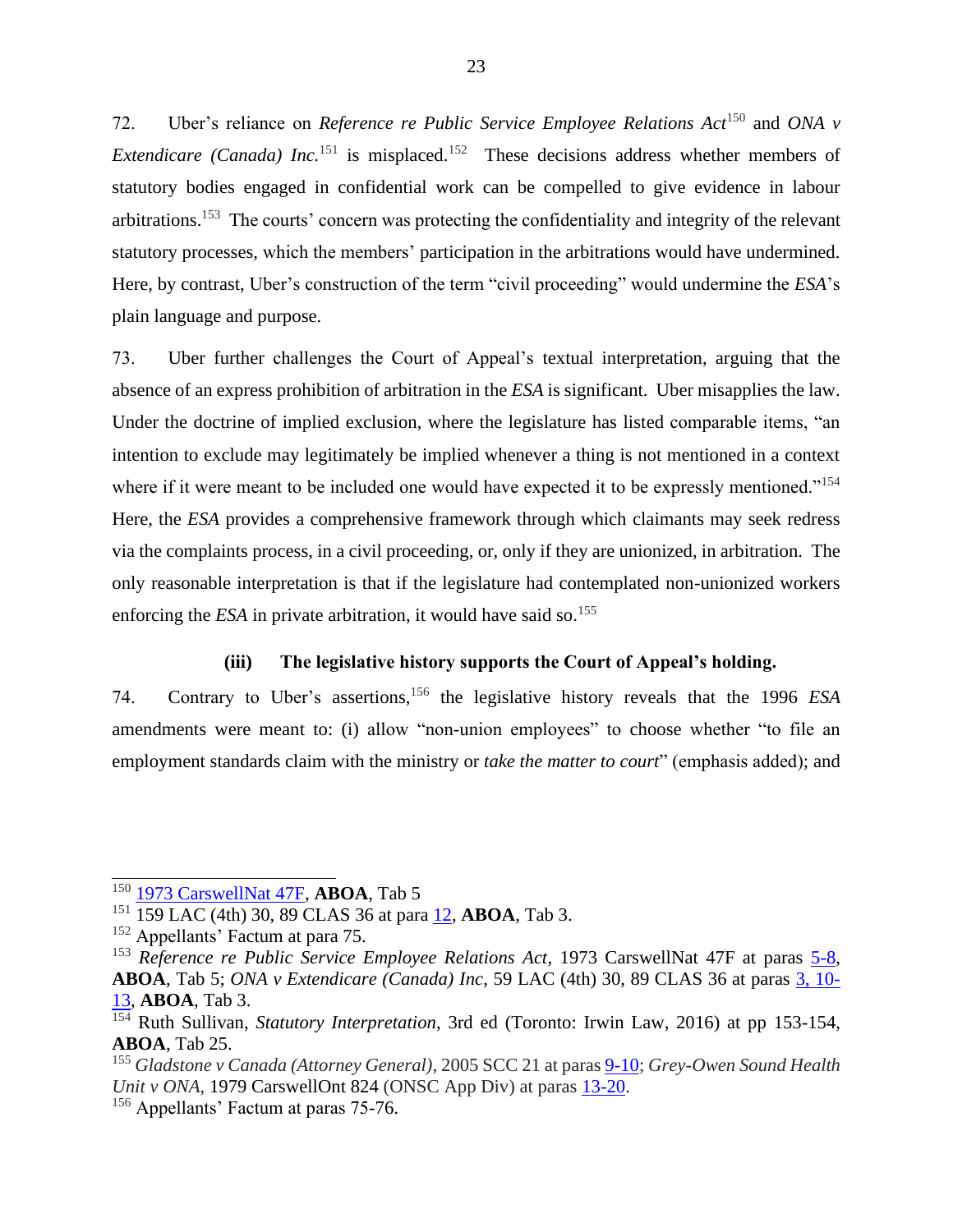(ii) allow union members to pursue their *ESA* claims in accordance with their collective agreement's arbitration process. 157

75. The legislature's concern was that *all* employees were pursuing *ESA* claims through only the complaints process. To conserve resources, the legislature allowed unionized employees to pursue their claims in arbitration and non-unionized employees to choose between a court process or the complaints process.<sup>158</sup> The Court of Appeal did not rely on this legislative history, but it would have found support there.

#### **(iv) The** *ESA***'s purpose supports the Court of Appeal's holding.**

76. The *ESA*'s complaint provisions' "objective is to make redress available, where it is appropriate at all, expeditiously and cheaply".<sup>159</sup> As the Ontario Ministry of Labour's 2017 Changing Workplaces Review explains, to achieve the *ESA*'s goals "complaint procedures must afford ordinary Ontarians the opportunity for fair and just adjudication and enforcement of their rights."<sup>160</sup> As explained above, the *ESA* likewise relies on civil proceedings to further the *ESA*'s objectives of enforcement, compliance, and ensuring workers have access to justice.

77. Quoting former Dean of Osgoode Hall Law School, Harry Arthurs, the Changing Workplaces Review emphasizes the importance of consistent enforcement: "Wide[-]spread noncompliance destroys the rights of workers, destabilizes the labour market, creates disincentives for law-abiding employers . . . and weakens public respect for the law".<sup>161</sup> The *ESA*'s notice provisions are one of the ways in which the Ministry of Labour promotes enforcement and oversight. Unlike a confidential and private arbitration, the *ESA* requires labour arbitrators in the union context who find an *ESA* contravention to notify the Director of Employment Standards, and civil litigants to notify the Director before setting an *ESA* matter down for trial.<sup>162</sup>

<sup>157</sup> *Legislative Assembly of Ontario Debates*, No 81 (3 June 1996) at 3256 [\(Joseph N](https://www.ola.org/en/legislative-business/house-documents/parliament-36/session-1/1996-06-03/hansard) Tascona), **RBOA**, Tab 28; *see also Kumar v Sharp Business Forms Inc*, [2001] OJ No 1729 (ONSC) at paras [40-41.](https://www.canlii.org/en/on/onsc/doc/2001/2001canlii28301/2001canlii28301.html?autocompleteStr=kumar%20v%20sharp&autocompletePos=1)

<sup>158</sup> *Legislative Assembly of Ontario Debates*, No 73 (13 May 1996) at 2909-2910 (Elizabeth Witmer), **ABOA**, Tab 16; *Legislative Assembly of Ontario Debates*, No 80 (30 May 1996) at 3213 (John R Baird), **ABOA**, Tab 17.

<sup>159</sup> *Danyluk v Ainsworth Technologies*, 2001 SCC 44 at [27.](https://www.canlii.org/en/ca/scc/doc/2001/2001scc44/2001scc44.html#par27)

<sup>160</sup> *Changing Workplaces Review* at p [22](https://files.ontario.ca/books/mol_changing_workplace_report_eng_2_0.pdf) **RBOA**, Tab 30.

<sup>161</sup> *Changing Workplaces Review* at p [23,](https://files.ontario.ca/books/mol_changing_workplace_report_eng_2_0.pdf) **RBOA**, Tab 30.

<sup>162</sup> *ESA*, ss [8,](https://www.ontario.ca/laws/statute/00e41#BK12) [100\(5\);](https://www.ontario.ca/laws/statute/00e41#BK205) *ONCA Reasons* at para [34.](http://canlii.ca/t/hwqzt#par34)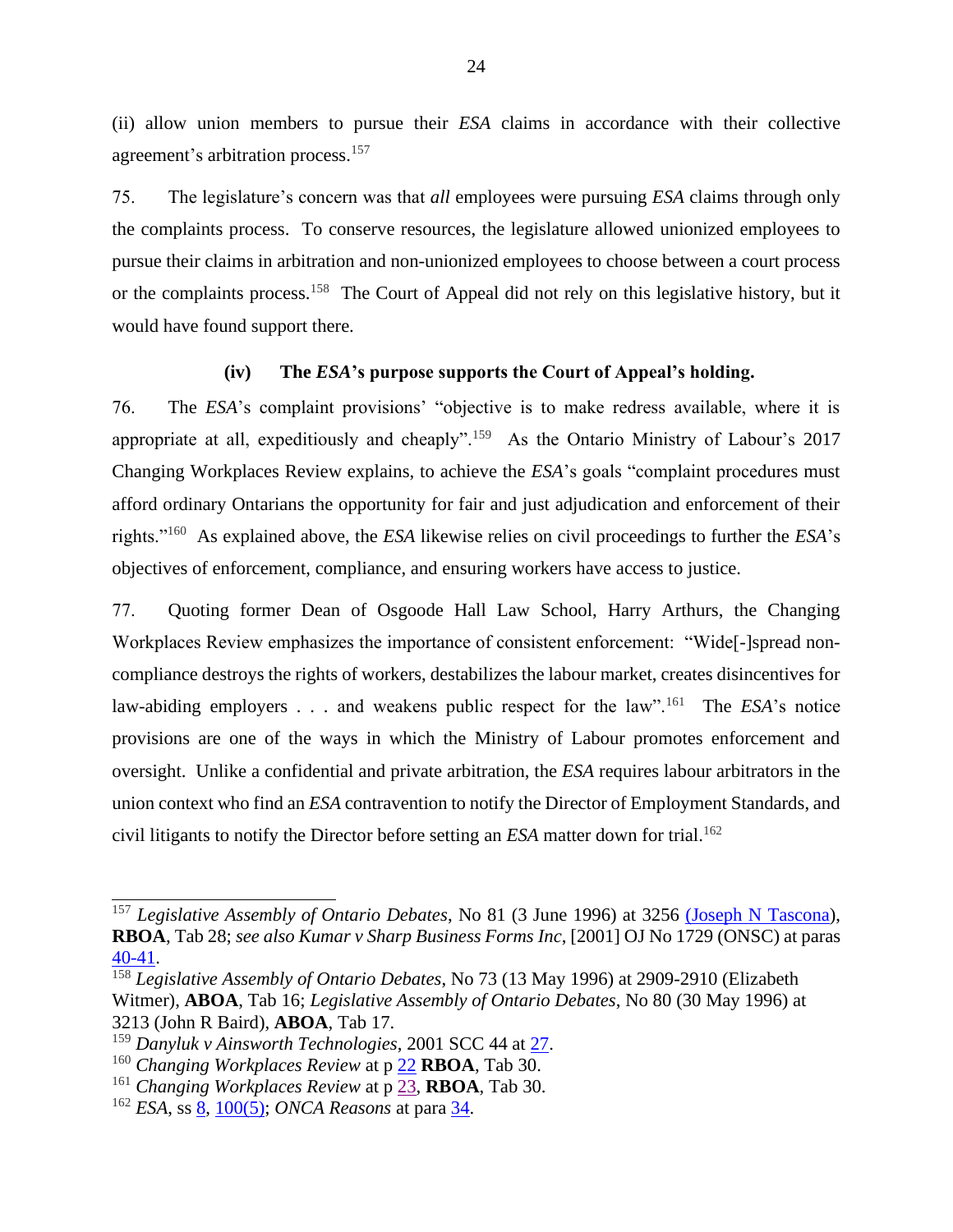78. Uber, in error, contends that this is simply to avoid a multiplicity of proceedings.<sup>163</sup> The *ESA Manual* states that the purpose is to allow the Director to seek standing in a proceeding where "important issues are being raised or the integrity of the legislation is being challenged", and to ensure that the Director is aware of lawsuits "involv[ing] a legislative interpretation or policy issue".<sup>164</sup> Private arbitration is antithetical to these goals.

79. Uber's reliance on *Robert v Markandu*<sup>165</sup> and *Morrison v Ericsson Canada*<sup>166</sup> to suggest that Ontario courts routinely enforce arbitration agreements in *ESA* claims is likewise misplaced. Neither of these cases considers claims under the *ESA* or whether the *ESA* precludes the arbitration of such claims. However, a New Brunswick court has found an arbitration agreement void because it precluded the application of local employment law.<sup>167</sup>

80. *Huras v Primerica Financial Services Ltd<sup>168</sup>* is the only Ontario case Mr. Heller is aware of that squarely addresses this issue. The Ontario Superior Court denied a motion to stay an action in favour of an arbitration agreement, holding that the agreement did not apply to claims for unpaid wages during a training program because the parties entered the agreement after the program ended.<sup>169</sup> That court also opined that the arbitration agreement likely violated the *ESA* by purporting to preclude an employee from filing an *ESA* complaint, but declined to decide the issue on mootness grounds.<sup>170</sup>

81. Reading the *ESA* purposively and in a manner consistent with the legislature's intention to protect employees, the Court of Appeal's approach is the only reasonable one. Under Uber's interpretation, employers could simply contract out of the *ESA*'s complaint mechanism precluding the "complaints driven model" that is integral to enforcing employment rights in Ontario.<sup>171</sup> Workers bringing complaints to the Ministry face barriers related to fear of reprisal,

<sup>163</sup> Appellants' Factum at para 79.

<sup>&</sup>lt;sup>164</sup> *ESA Manual* at s [8\(2\).](https://www.ontario.ca/document/employment-standard-act-policy-and-interpretation-manual/part-iii-how-act-applies#section-7)

<sup>&</sup>lt;sup>165</sup> [2012 ONSC 6891.](https://www.canlii.org/en/on/onsc/doc/2012/2012onsc6891/2012onsc6891.html?resultIndex=1)

<sup>&</sup>lt;sup>166</sup> [2016 ONSC 3908.](https://www.canlii.org/en/on/onsc/doc/2016/2016onsc3908/2016onsc3908.html?resultIndex=1)

<sup>167</sup> *Houston v Exigen (Canada) Inc*, 2006 NBQB 29 at paras [7-12.](https://www.canlii.org/en/nb/nbqb/doc/2006/2006nbqb29/2006nbqb29.html#par7)

<sup>168</sup> [\[2000\] OJ No 1474 \(ONSC\),](https://nextcanada.westlaw.com/Document/I10b717d2c33063f0e0440003ba0d6c6d/View/FullText.html?originationContext=typeAhead&transitionType=Default&contextData=(sc.Default)) **RBOA**, Tab 8.

<sup>169</sup> *Huras v Primerica Financial Services Ltd*, [2000] OJ No 1474 (ONSC) at para[s 26-35,](https://nextcanada.westlaw.com/Document/I10b717d2c33063f0e0440003ba0d6c6d/View/FullText.html?originationContext=typeAhead&transitionType=Default&contextData=(sc.Default)) **RBOA**, Tab 8, *aff'd on other grounds*, [\[2001\] OJ No 3318 \(ONCA\).](https://www.canlii.org/en/on/onca/doc/2001/2001canlii17321/2001canlii17321.html?autocompleteStr=huras%20v&autocompletePos=2)

<sup>170</sup> *Huras v Primerica Financial Services Ltd*, [2000] OJ No 1474 (ONSC) at para[s 26-35,](https://nextcanada.westlaw.com/Document/I10b717d2c33063f0e0440003ba0d6c6d/View/FullText.html?originationContext=typeAhead&transitionType=Default&contextData=(sc.Default)) **RBOA**, Tab 8.

<sup>171</sup> *Changing Workplaces Review* at pp [75-79,](https://files.ontario.ca/books/mol_changing_workplace_report_eng_2_0.pdf) **RBOA**, Tab 30.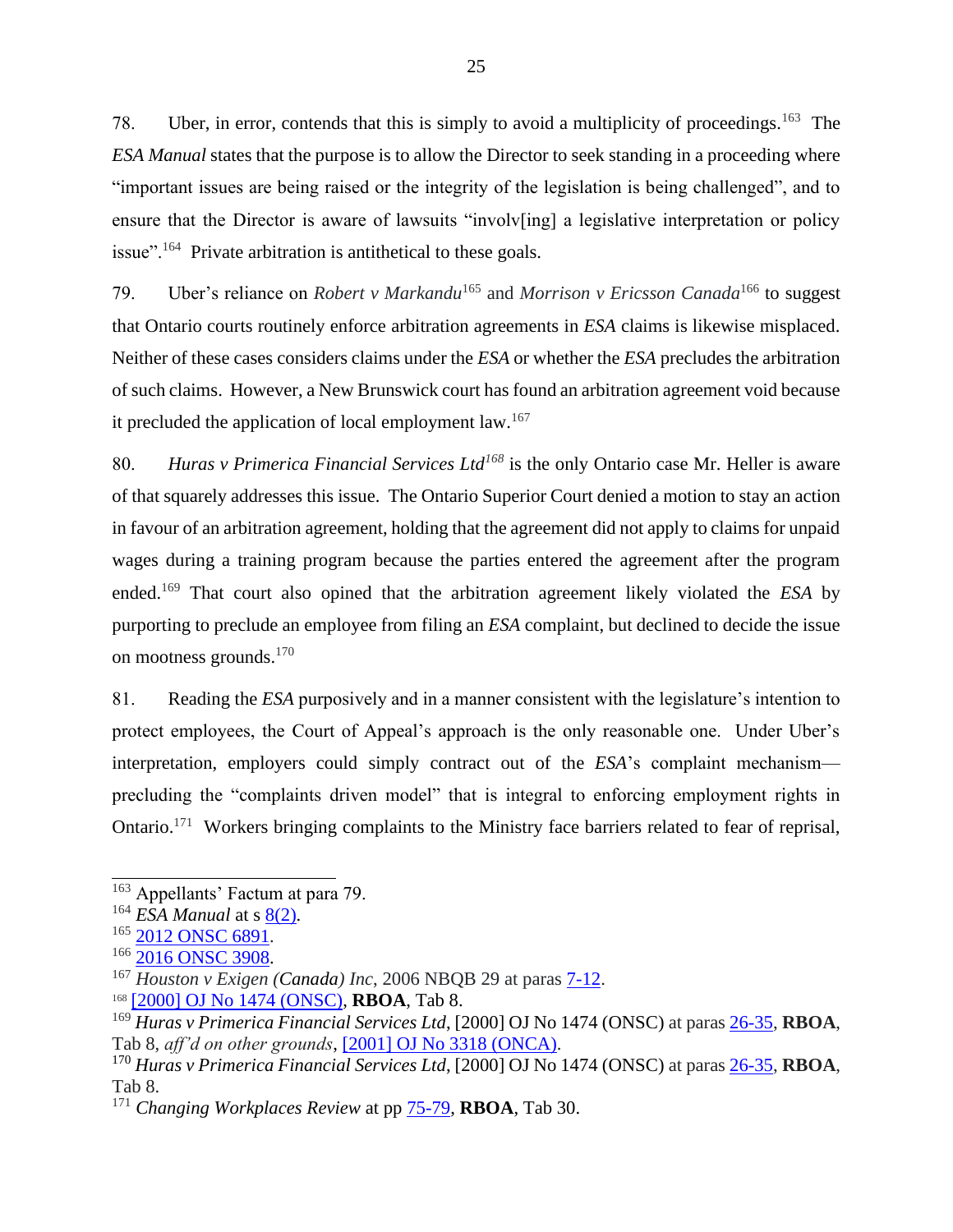opportunity cost, language, and cultural barriers. $172$  The suggestion that the legislature contemplated allowing employers to contract out of this regime, particularly in favour of the kind of arbitration contemplated by the Arbitration Agreement, is absurd.<sup>173</sup>

#### **2. The Arbitration Agreement impermissibly contracts out of the entire** *ESA***.**

<span id="page-37-0"></span>82. Regardless of whether the enforcement mechanisms are "employment standards," the Court of Appeal correctly observed that Mr. Heller works in Ontario and is entitled to the minimum benefits and protections of Ontario law, in this case the *ESA*. 174 The *ESA* guarantees more than the enforcement mechanisms set out in ss 96-98. It sets a minimum wage, overtime rules, and vacation pay requirements, among other things. Despite Uber's arguments to the contrary, the Arbitration Agreement's plain language provides that the arbitrator will apply the law of the Netherlands, excluding its rules on conflicts of laws. As set out above, the ordinary interpretation of these words means that only the substantive law of the Netherlands will apply. Therefore, even if the arbitrator considered whether Mr. Heller is an employee, the *ESA* would not apply. Accordingly, the Arbitration Agreement is void because it contracts out of the *ESA* entirely.<sup>175</sup>

83. Evidence of the law of the Netherlands is not necessary to consider this issue because to supplant the standards guaranteed under the *ESA*, an employer must expressly provide a "greater benefit" than "the employment standard".<sup>176</sup> To determine whether a greater right or benefit is offered, the Ministry of Labour considers whether, as written, the terms confer a greater right or benefit in respect of each standard at issue. Accordingly, without expressly denoting each benefit it offers in excess of the *ESA* minimums, the Arbitration Agreement cannot satisfy s 5(2).

84. Ontario courts frequently consider whether a contractual provision breaches the *ESA* by comparing it to specific employment standards.<sup>177</sup> This case is far simpler—the Arbitration Agreement expressly contracts entirely out of the *ESA* and no such comparison is necessary.

<sup>172</sup> *Changing Workplaces Review* at pp [76-78,](https://files.ontario.ca/books/mol_changing_workplace_report_eng_2_0.pdf) **ABOA**, Tab 30.

<sup>173</sup> *ONCA Reasons* at para [37](http://canlii.ca/t/hwqzt#par37) (citing *Machtinger* at p [1003\)](https://decisions.scc-csc.ca/scc-csc/scc-csc/en/872/1/document.do).

<sup>174</sup> *See ONCA* Reasons at para [46.](http://canlii.ca/t/hwqzt#par46) *See also Douez v Facebook*, 2017 SCC 33 at paras [60-61.](https://www.canlii.org/en/ca/scc/doc/2017/2017scc33/2017scc33.html#par60)

<sup>&</sup>lt;sup>175</sup> See Nowak v Biocomposites Inc, 2018 BCSC 785 at paras [32-98](https://www.canlii.org/en/bc/bcsc/doc/2018/2018bcsc785/2018bcsc785.html#par32) (finding forum selection clause invalid for contracting out of employment standards legislation).

 $176$  *ESA*, s  $5(2)$ .

<sup>177</sup> *Wood v Fred Deeley Imports Ltd*, 2017 ONCA 158 at paras [19-21,](http://canlii.ca/t/gxn69#par19) [29-51.](http://canlii.ca/t/gxn69#par29)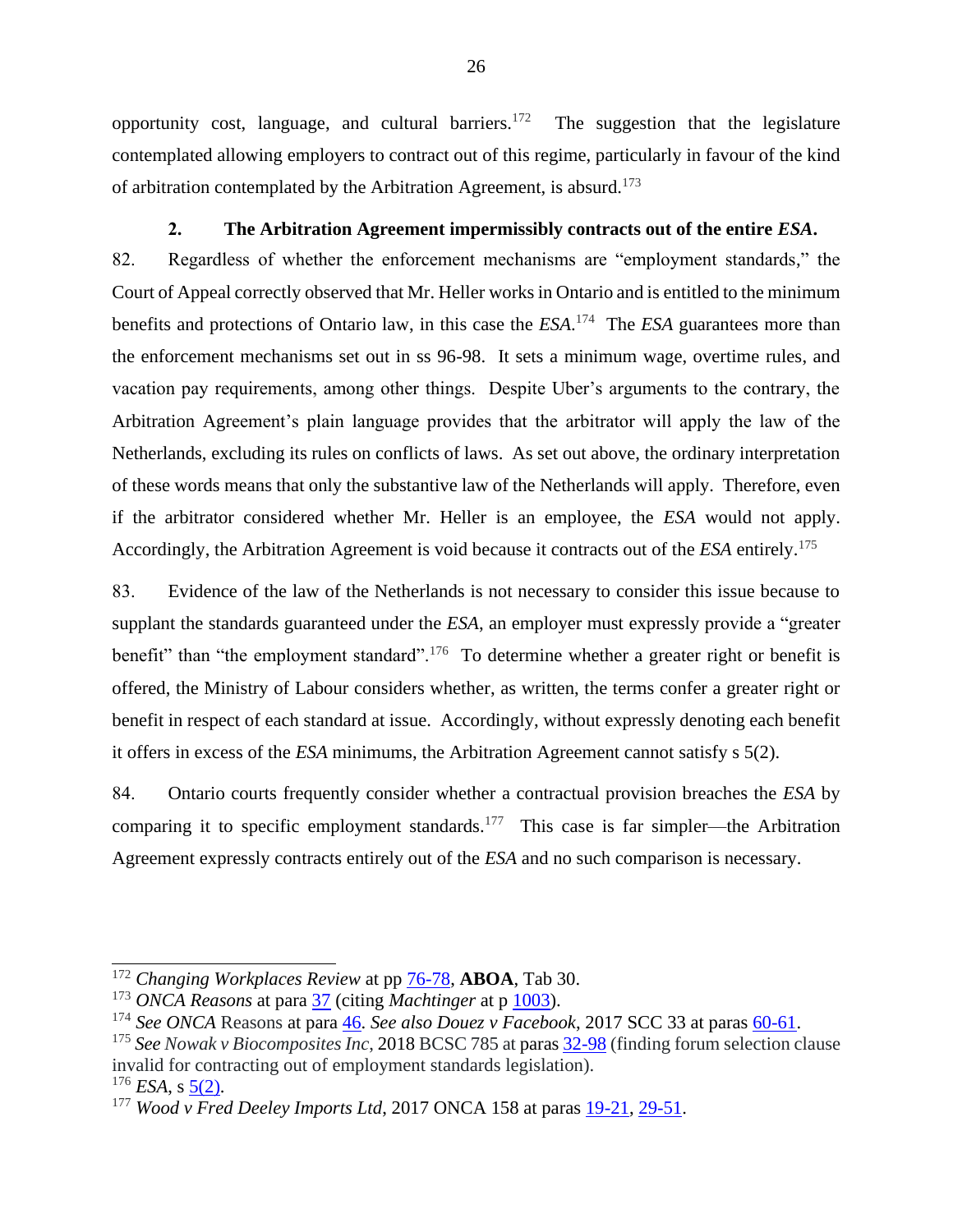#### **3. The Court of Appeal properly considered the policy reasons for the** *ESA***.**

<span id="page-38-0"></span>85. Ignoring *Seidel*, Uber further argues that the Court of Appeal erred by considering the following policy concerns: (i) the nature of the complaint process compared to arbitration under the Arbitration Agreement; (ii) the benefit of a public decision through the complaint process compared to private and confidential arbitration; (iii) the benefits of class proceedings and their availability in Ontario compared to arbitration; and (iv) the importance of an Ontario court determining whether workers like Mr. Heller have been misclassified under the *ESA*. 178 The Court properly cited these concerns to support its conclusion that Mr. Heller does not need to bring an *ESA* complaint to show that the Arbitration Agreement contracts out of the *ESA*. 179

86. In *Seidel*, the Court's conclusion that the *BPCPA* prohibited the arbitration of claims under s 172 turned, in part, on s 172's function as a public interest remedy drafted to enhance private enforcement of the legislation and "shine a spotlight on shabby corporate conduct".<sup>180</sup> The Court of Appeal's examination of the public interest objectives animating the *ESA* is no different. The Court of Appeal determined that the complaints process serves the public interest because: (i) the Ministry investigation of complaints under the *ESA* shifts the burden away from complainants to enforce the act; and (ii) rendering public findings likewise benefits other complainants.<sup>181</sup> This reasoning parallels the Court's consideration of s 172's ability to deter unlawful conduct and protect more than one complainant through public proceedings.<sup>182</sup>

87. As to the availability of class proceedings, the Court of Appeal's reasoning likewise focuses on the precedential value of civil proceedings under the *ESA* and the benefits to Ontario workers beyond a single litigant.<sup>183</sup> Again, *Seidel* supports the Court of Appeal's approach. There, the Court considered whether private arbitration offered the same remedies with the same impact and, if not, how that impacted s 172's legislative purpose.<sup>184</sup> This Court observed that the remedies were significantly "different in scope and quality" from those available in private arbitration and therefore inconsistent with s 172. Similarly, the Court of Appeal concluded that private arbitration

<sup>&</sup>lt;sup>178</sup> Appellants' Factum at paras 85-87 (citing *ONCA Reasons* at paras  $41-45$ ,  $49-50$ ).

<sup>179</sup> *ONCA* Reasons at para 42.

<sup>180</sup> *Seidel* at paras [33-38.](http://canlii.ca/t/fkkkj#par33)

 $181$  *ONCA* Reasons at paras  $41-43$ ,  $44$ .

<sup>182</sup> *Seidel* at paras [36-38.](http://canlii.ca/t/fkkkj#par36)

<sup>183</sup> *ONCA* Reasons at paras [44-45.](http://canlii.ca/t/hwqzt#par44)

<sup>184</sup> *Seidel* at paras [38-40.](http://canlii.ca/t/fkkkj#par38)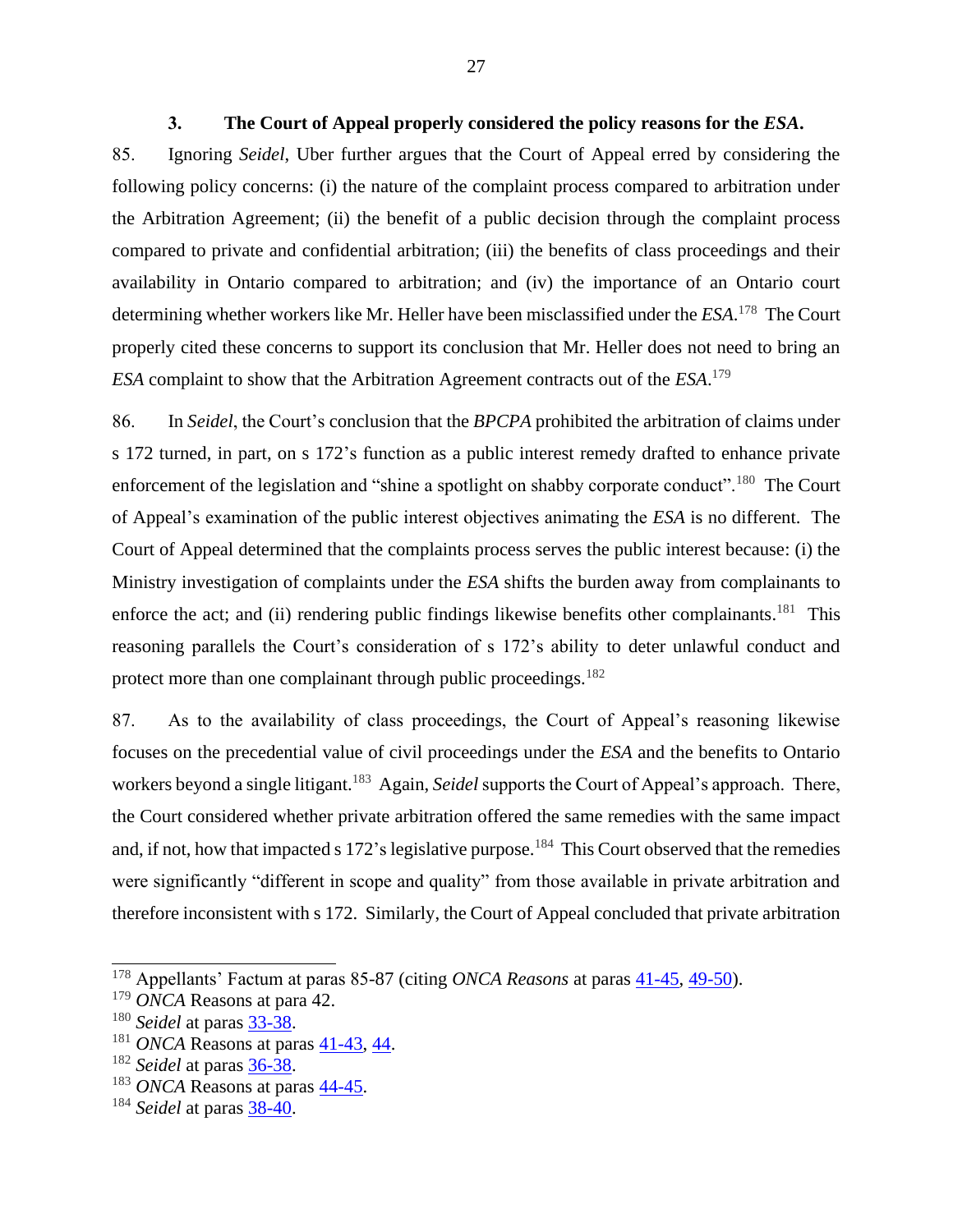conflicts with the *ESA* because it would deny other similarly situated litigants the benefits of public proceedings, precedents and the ability to impact many workers at once.

88. The Court of Appeal's consideration of the importance of misclassification claims being determined in Ontario was likewise proper. Citing *Douez v Facebook* ("*Douez*"), <sup>185</sup> for the proposition that "a court's plenary jurisdiction only yields to private contracts where appropriate", $186$  the court's primary concern was whether arbitration under the law of another country would protect the rights of Ontario workers misclassified as independent contractors. As in *Seidel*, which emphasized the *BPCPA* is "all about consumer protection",<sup>187</sup> the Court of Appeal's reasoning simply recognized the *ESA*'s purpose in preventing misclassification.

89. Indeed, as set out above, s 5.1 of the *ESA* expressly prohibits misclassification, one of the chief abuses of the *ESA*. 188 The misclassification of employees as independent contractors is both "illegal and widespread" and constitutes a "fundamental refutation of the essential protection of the law".<sup>189</sup> Companies like Uber misclassify workers to cut labour costs and avoid paying taxes.<sup>190</sup> The US Department of Labour has described the misclassification of employees as "one of the most serious problems facing affected workers, employers and the entire country".<sup>191</sup>

# **4. Reading down the Arbitration Agreement is improper.**

<span id="page-39-0"></span>90. If the Court affirms the Court of Appeal's holding that the Arbitration Agreement is unenforceable as to *ESA* claims, it should decline Uber's invitation to read down the Arbitration Agreement to allow only *ESA* complaints to the Ontario Ministry of Labour. 192

91. First, if the Court determines that the *ESA* is mandatory and Ontario Uber drivers must be able to bring complaints to the Ministry of Labour, allowing drivers to bring *ESA* complaints to the Ministry only addresses half of the problem. The Arbitration Agreement would still preclude

<sup>&</sup>lt;sup>185</sup> [2017 SCC 33.](https://www.canlii.org/en/ca/scc/doc/2017/2017scc33/2017scc33.html?resultIndex=1)

<sup>186</sup> *ONCA Reasons* at para [50](http://canlii.ca/t/hwqzt#par50) (citing *Douez v Facebook*, 2017 SCC 33 at para [37\)](https://www.canlii.org/en/ca/scc/doc/2017/2017scc33/2017scc33.html#par37).

<sup>187</sup> *Seidel* at para [37.](http://canlii.ca/t/fkkkj#par37)

<sup>188</sup> *ESA*, s [5.1\(1\);](https://www.ontario.ca/laws/statute/00e41#BK9) *ESA Manual*, s [5.1\(1\);](https://www.ontario.ca/document/employment-standard-act-policy-and-interpretation-manual/part-iii-how-act-applies#section-4) *Changing Workplaces Review* at pp [54, 73, 262-265,](https://files.ontario.ca/books/mol_changing_workplace_report_eng_2_0.pdf) **RBOA**, Tab 30.

<sup>189</sup> *Changing Workplaces Review* at pp [54, 73, 262-265,](https://files.ontario.ca/books/mol_changing_workplace_report_eng_2_0.pdf) **RBOA**, Tab 30.

<sup>190</sup> Pamela A. Izvanariu, "Matters Settled But Not Resolved: Worker Misclassification in the Rideshare Sector (2016) 66 DePaul LR 133, 136-141, **RBOA**, Tab 27.

<sup>191</sup> *Changing Workplaces Review* at p [264,](https://files.ontario.ca/books/mol_changing_workplace_report_eng_2_0.pdf) **RBOA**, Tab 30.

 $192$  Appellants' Factum at paras 80-81.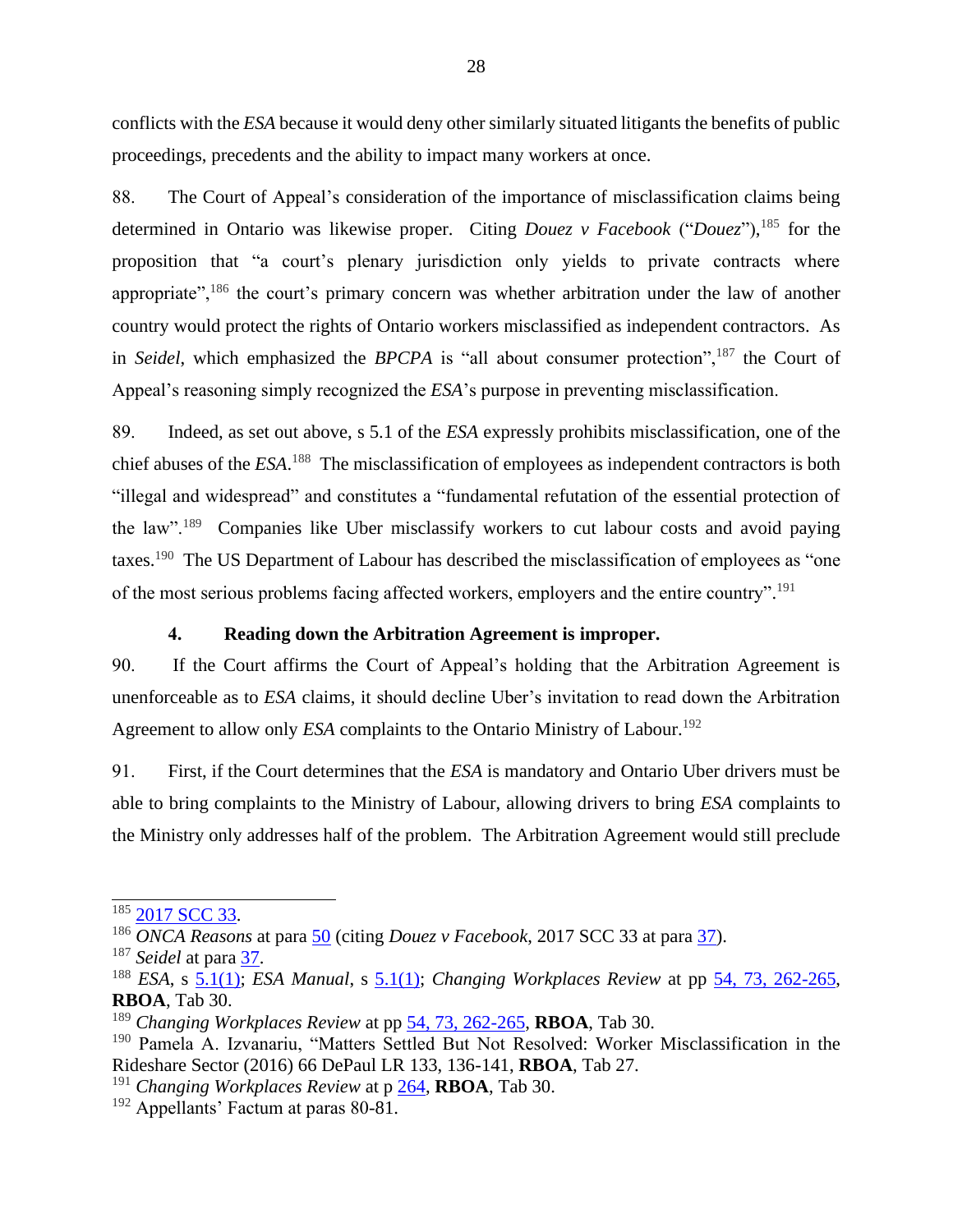arbitrators from applying the *ESA* in arbitration, which is inconsistent with the Court's initial conclusion that the *ESA* cannot be waived.

92. In this respect, Uber's reliance on *Seidel* is misplaced. Although the Court determined that the arbitration agreement in *Seidel* was unenforceable only as to claims relying on s 172 of the  $BPCPA$ , <sup>193</sup> that arbitration agreement did not contain a forum selection clause.<sup>194</sup> Accordingly, the Court did not consider whether the *BPCPA* precluded arbitration where that law would not apply or the arbitration would take place outside of British Columbia. If it had, the entire arbitration clause might have been unenforceable as to *BPCPA* claims.

93. Moreover, Uber's approach ignores the legislative intent to allow plaintiffs to choose either to file an *ESA* complaint with the Ministry or pursue an *ESA* claim in court. As set out above, the legislature amended the act in 1996 to give workers that option.<sup>195</sup> Uber is urging the Court to allow access to the complaints process while barring Mr. Heller from pursuing the other option, a claim in court. The Court of Appeal correctly held that this was inconsistent with the *ESA*'s statutory enforcement mechanisms and purpose.<sup>196</sup>

94. Second, notional severance, *i.e.*, reading down an unenforceable provision to make it enforceable, is inappropriate where a contractual provision violates the *ESA*. This Court held in *Machtinger* that a provision that violates the *ESA* is "void for all purposes" and declined to read down the employment agreement to the minimums required under the act because it would undermine the legislation's purpose—to protect employees.<sup>197</sup>

95. Although the Court did not explicitly apply it, the *Machtinger* decision is consistent with the four-factor test courts typically apply to determine whether to read down an illegal contractual provision. That test considers: (i) whether reading down the provision undermines a statutory or legislative purpose; (ii) whether the parties entered into the agreement for an improper purpose; (iii) the parties' relative bargaining positions; and (iv) the potential to create an unjustified

<sup>&</sup>lt;sup>193</sup> *Seidel* at para  $\frac{31}{1}$ .

<sup>&</sup>lt;sup>194</sup> *Seidel* at para <u>13</u>.

<sup>195</sup> *See Legislative Assembly of Ontario Debates*, No 73 (13 May 1996) at 2909-2910 (Elizabeth Witmer), **ABOA**, Tab 16; *Legislative Assembly of Ontario Debates*, No 80 (30 May 1996) at 3213 (John R Baird), **ABOA**, Tab 17.

<sup>196</sup> *ONCA* Reasons at paras [37,](https://www.canlii.org/en/on/onca/doc/2019/2019onca1/2019onca1.html#par37) [43.](https://www.canlii.org/en/on/onca/doc/2019/2019onca1/2019onca1.html#par43)

<sup>197</sup> *Machtinger* at pp [1001-1005.](https://decisions.scc-csc.ca/scc-csc/scc-csc/en/872/1/document.do)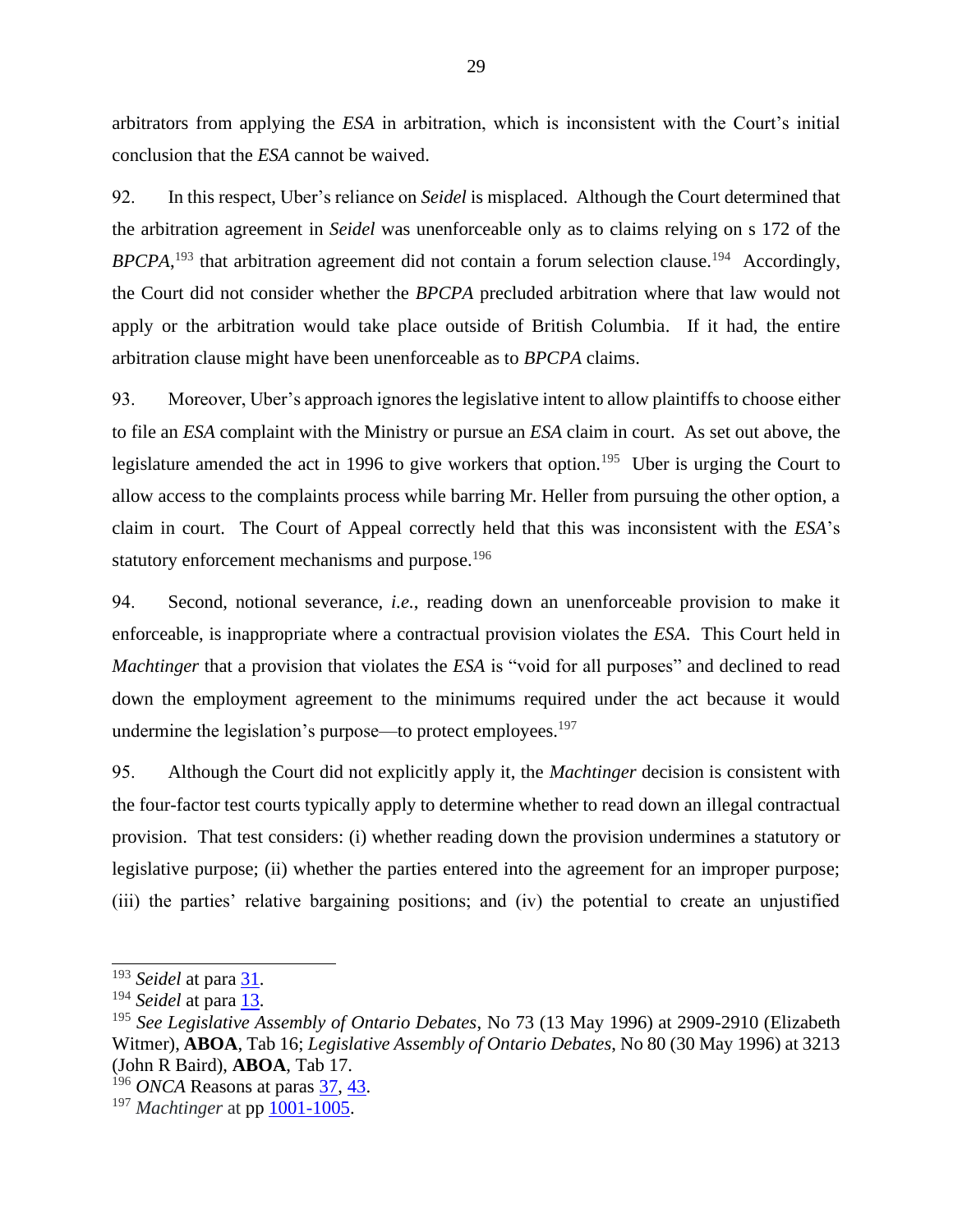windfall.<sup>198</sup> Here, the parties' unequal bargaining power is not in dispute, and the remaining factors weigh against reading down the agreement.

96. As in *Machtinger*, the fundamental importance of employment rights, the *ESA*'s remedial purpose, and the historical approach to employment contract interpretation weigh heavily against severing the problematic pieces of this agreement.<sup>199</sup> The *ESA* prohibits contracting out of the act because, presumptively, workers have less bargaining power and in many instances do not fully understand the terms offered to them.<sup>200</sup> Allowing putative employers to remove unenforceable provisions from agreements they drafted after benefiting from their deterrent effect would entirely undermine *ESA* enforcement and compliance.<sup>201</sup>

97. Although arbitration is not an improper purpose, reading down the agreement would still leave Mr. Heller subject to both prohibitive arbitration fees and the law of the Netherlands, which is improper (as set out below). In any event, even if this is a neutral factor, Mr. Heller would still be required to prove his claims in a court of law and would not unjustifiably benefit if the entire Arbitration Agreement is unenforceable.<sup>202</sup>

98. Third, notional severance is used sparingly because courts are reluctant to alter parties' agreements.<sup>203</sup> The goal, in applying it, is to remedy the contract's illegality while hewing as closely as possible to the parties' original intent.<sup>204</sup> Here, notional severance to allow *ESA* complaints in Ontario would involve re-writing: (i) the provision applying the law of the

<sup>198</sup> *Transport North American Express Inc v New Solutions Financial Corp*, 2004 SCC 7 at para [42;](https://www.canlii.org/en/ca/scc/doc/2004/2004scc7/2004scc7.html#par42) *2176693 Ontario Ltd v The Cora Franchise Group Inc*, 2015 ONCA 152 at paras [35-39,](https://www.canlii.org/en/on/onca/doc/2015/2015onca152/2015onca152.html#par35) [48-](https://www.canlii.org/en/on/onca/doc/2015/2015onca152/2015onca152.html#par48) [51.](https://www.canlii.org/en/on/onca/doc/2015/2015onca152/2015onca152.html#par48)

<sup>199</sup> *Machtinger* at pp [997-1005](https://decisions.scc-csc.ca/scc-csc/scc-csc/en/872/1/document.do); *see also Reference re Public Service Employee Relations Act (Alta)*, [1987] 1 SCR 313 at paras [90-92;](https://www.canlii.org/en/ca/scc/doc/1987/1987canlii88/1987canlii88.html#par90) *Shafron v KRG Insurance Brokers (Western) Inc*, 2009 SCC 6 at paras [36-41;](https://www.canlii.org/en/ca/scc/doc/2009/2009scc6/2009scc6.html#par36) *Andros v Colliers Macaulay Nicolls Inc*, 2019 ONCA 679 at paras [18-20;](https://www.canlii.org/en/on/onca/doc/2019/2019onca679/2019onca679.html#par18) *Wood v Fred Deeley Imports Ltd*, 2017 ONCA 158 at para [26;](http://canlii.ca/t/gxn69#par26) *Ceccol v Ontario Gymnastic Federation*, [2001] OJ No 3488 (ONCA) at paras [47-49.](https://www.canlii.org/en/on/onca/doc/2001/2001canlii8589/2001canlii8589.html#par47)

<sup>200</sup> *ESA*, [s 5\(1\);](https://www.ontario.ca/laws/statute/00e41#BK8) *Machtinger* at [p 1003;](https://decisions.scc-csc.ca/scc-csc/scc-csc/en/872/1/document.do) *Alberta v United Food and Commercial Workers*, 2013 SCC 62 at para [32;](https://www.canlii.org/en/ca/scc/doc/2013/2013scc62/2013scc62.html#par32) *Mounted Police Association of Ontario v Canada*, 2015 SCC 1 at para [70;](https://www.canlii.org/en/ca/scc/doc/2015/2015scc1/2015scc1.html#par70) *Wood v Fred Deeley Imports Ltd*, 2017 ONCA 158 at paras [26-28.](https://www.canlii.org/en/on/onca/doc/2017/2017onca158/2017onca158.html#par26)

<sup>201</sup> *Machtinger* at pp [1003-1004;](https://decisions.scc-csc.ca/scc-csc/scc-csc/en/872/1/document.do) *Wood v Fred Deeley Imports Ltd*, 2017 ONCA 158 at paras [47-](http://canlii.ca/t/gxn69#par47) [50;](http://canlii.ca/t/gxn69#par47) *Ceccol v Ontario Gymnastic Federation*, [2001] OJ No 3488 (ONCA) at paras [47-49.](https://www.canlii.org/en/on/onca/doc/2001/2001canlii8589/2001canlii8589.html#par47)

<sup>&</sup>lt;sup>202</sup> See Ontario Ltd v The Cora Franchise Group Inc. 2015 ONCA 152 at paras <u>48-62</u>.

<sup>203</sup> *Shafron v KRG* Insurance *Brokers (Western) Inc*, 2009 SCC 6 at paras [29-32.](https://www.canlii.org/en/ca/scc/doc/2009/2009scc6/2009scc6.html#par29)

<sup>204</sup> *Transport North American Express Inc v New Solutions Financial Corp*, 2004 SCC 7 at para [32.](https://www.canlii.org/en/ca/scc/doc/2004/2004scc7/2004scc7.html#par32)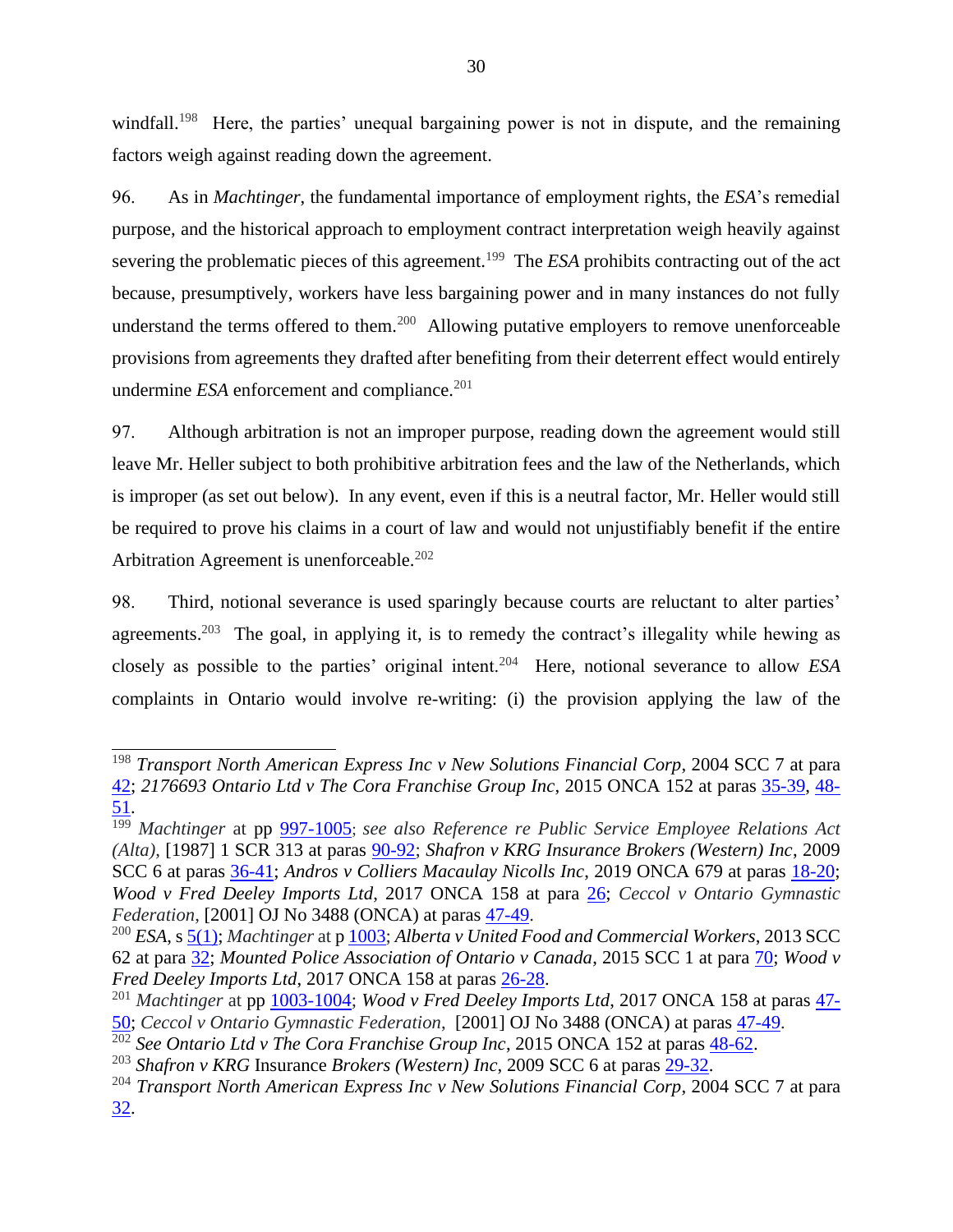Netherlands; (ii) the mandatory mediation and arbitration provisions; and (iii) the requirement that dispute resolution take place in Amsterdam. This is far different than the parties' original agreement and undermines the "main purpose and substance of the clause", making notional severance inappropriate. $205$ 

#### <span id="page-42-0"></span>**C. The Arbitration Agreement is Unconscionable**

99. The Court of Appeal correctly held that the Arbitration Agreement is unconscionable.<sup>206</sup> None of Uber's challenges to the court's analysis can succeed.

#### **1. The Court of Appeal properly assessed the Arbitration Agreement alone.**

<span id="page-42-1"></span>100. At first instance, Uber argued that "[t]he arbitration agreement is to be considered separately from other terms of the agreement  $\dots$  as a separate contract".<sup>207</sup> Uber now erroneously contends that unconscionability must be assessed with respect to the entire agreement.<sup>208</sup>

101. Courts frequently consider the enforceability of single provisions under general contract law.<sup>209</sup> Moreover, treating the Arbitration Agreement as a separate agreement in respect of challenges to its validity is most consistent with competence-competence. Both the *ICAA* and the *Arbitration Act* direct arbitrators to treat arbitration clauses as independent agreements under such circumstances. 210 Reviewing the *arbitration clause* for unconscionability or other failings that render it unenforceable makes sense because, if it is invalid, then the matter will not proceed to arbitration. However, if the arbitration clause is enforceable, then any challenges to the overall agreement may be considered by the arbitrator (unless the parties have agreed otherwise).

<sup>205</sup> *See Shafron v KRG* Insurance *Brokers (Western) Inc*, 2009 SCC 6 at par[a 24](https://www.canlii.org/en/ca/scc/doc/2009/2009scc6/2009scc6.html#par24) (internal quotations omitted).

<sup>206</sup> *ONCA Reasons* at paras [52-73.](http://canlii.ca/t/hwqzt#par52)

<sup>207</sup> Motion Factum of the Defendants at para 75, **RR**, Tab 1, p 25.

 $208$  Appellants' Factum at paras 92-93.

<sup>209</sup> *See Tercon Contractors Ltd v British Columbia (Transportation and Highways)*, 2010 SCC 4 at paras [122-123;](http://canlii.ca/t/27zz2#par122) *Shelanu Inc v Print Three Franchising Corp,* [2003] OJ No 1919 (ONCA) at paras [53-62](http://canlii.ca/t/624n#par53) (refusing to enforce exclusion clause); *Melrose v Halloway Holdings Ltd*, 2005 CarswellOnt 104 (ONSC) at paras [47-48,](https://nextcanada.westlaw.com/Link/Document/FullText?findType=Y&pubNum=6407&serNum=2005035123&originationContext=document&transitionType=DocumentItem&contextData=(sc.Search)) **RBOA**, Tab 12; *see also Seidel* at paras [10-13;](http://canlii.ca/t/fkkkj#par10) *Douez v Facebook*, 2017 SCC 33 at paras  $1-4$  (considering enforceability of single clauses).

<sup>210</sup> *ICAA*, [Sch 2, Art 16\(1\)](https://www.ontario.ca/laws/statute/17i02b#BK16) (Model Law); *Arbitration Act*, s [17\(2\);](https://www.ontario.ca/laws/statute/91a17?search=arbitration#BK22) *see also Dell* at para [75.](http://canlii.ca/t/1s2f2#par75)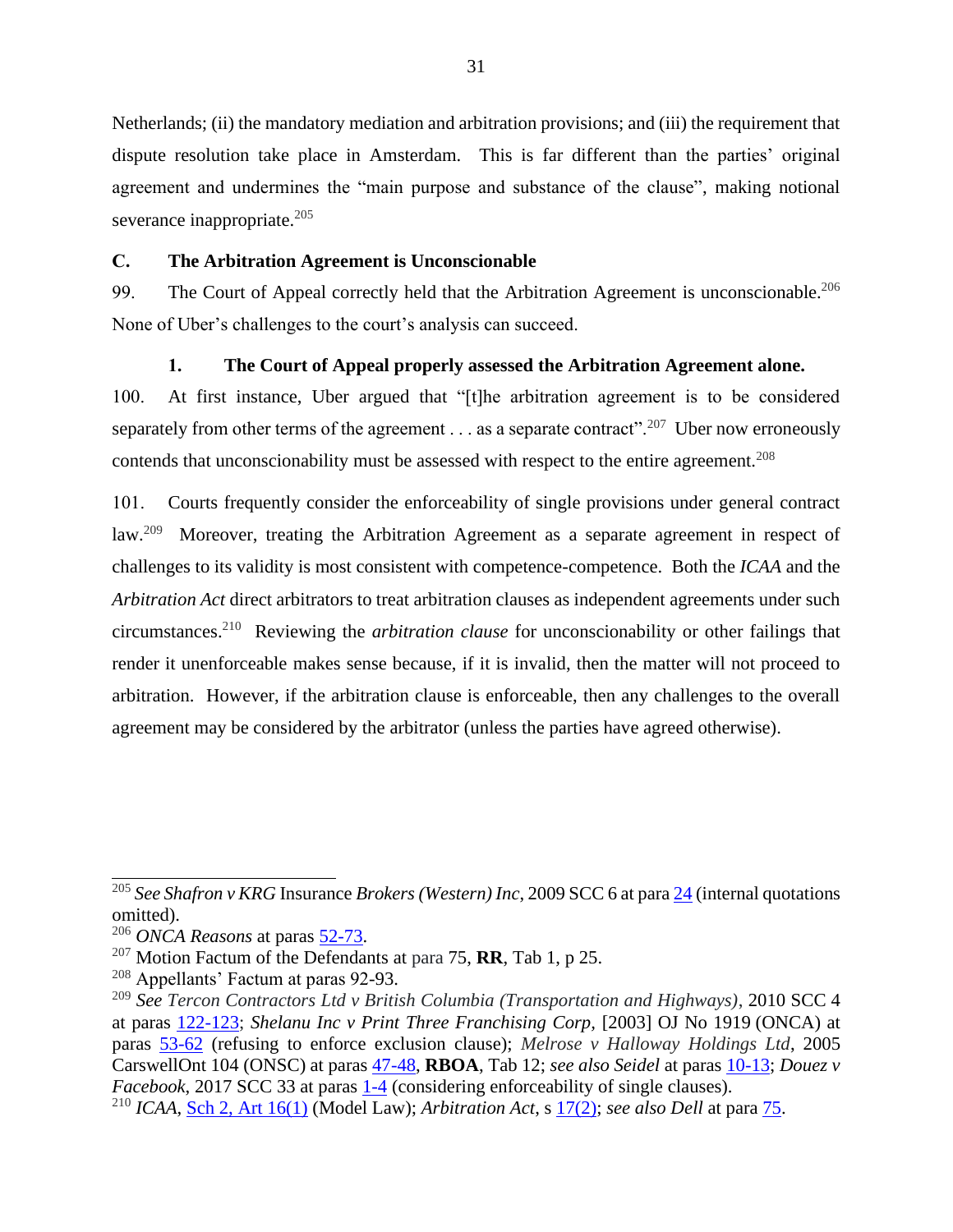# **2. The Court of Appeal did not lower the threshold for unconscionability.**

<span id="page-43-0"></span>102. Contrary to Uber's argument,<sup>211</sup> the Court of Appeal's references to *Douez* and the deterrent effect of foreign forum selection clauses did not lower the threshold for unconscionability. The Court of Appeal's recitation of the facts—that Uber drivers who want to work for Uber must accept Uber's terms and click "I agree"<sup>212</sup>—suggests only that the drivers, like many consumers, are vulnerable in that they had no ability to negotiate the terms of the agreements. The court simply considered this as part of its analysis of the agreement's unfairness.

103. However, the Court should not countenance Uber's attempt to recharacterize the Arbitration Agreement as only an arbitration agreement when it plainly contains a forum selection clause as well. Indeed, Uber labeled the agreement "Governing Law and Jurisdiction" and "Governing Law; Arbitration"<sup>213</sup> in the relevant agreements.

104. Although the Court of Appeal did not apply a strong cause analysis, it correctly identified *Douez's* relevance to arbitration agreements that function both as a mandatory arbitration clause and a forum selection clause.<sup>214</sup> Uber attempts to side-step this issue, which, as the Court of Appeal rightly observed, needs to be confronted.

105. Forum selection clauses affect both the public and the courts.<sup>215</sup> Therefore, courts treat them as a "unique category of contracts" subject to special consideration, especially in standard form contracts.<sup>216</sup> The parties to forum selection clauses are held to their terms, where enforceable,

<sup>211</sup> Appellants' Factum at paragraphs 94-97.

<sup>212</sup> *ONCA* Reasons at para [71.](http://canlii.ca/t/hwqzt#par71)

<sup>213</sup> Service Agreements, Affidavit of R van der Woude, Exs A-E, **AR**, Tab 9, pp 31, 47, 74, 90, 123.

<sup>214</sup> *ONCA Reasons* at para [50](http://canlii.ca/t/hwqzt#par50) (citing *Douez v Facebook*, 2017 SCC 33 at para [37\)](http://canlii.ca/t/h4g1b#par37).

<sup>&</sup>lt;sup>215</sup> Arbitration Agreements likewise implicate the courts' public function by stifling the development of precedents and denying ordinary people access to the courts. *See* Maria Glover, "Disappearing Claims and the Erosion of Substantive Law" (2015) 124:8 Yale LJ 3052 at pp 3054- 3057, 3074-3080, **RBOA**, Tab 24; Judith Resnik, "Diffusing Disputes: The Public in the Private of Arbitration, the Private in Courts, and the Erasure of Rights" (2015) 124:8 Yale LJ 2804 at pp 2806-2810, **RBOA**, Tab 34.

<sup>216</sup> *Douez v Facebook*, 2017 SCC 33 at paras [24-27,](http://canlii.ca/t/h4g1b#par24) [33-34;](http://canlii.ca/t/h4g1b#par33) Marina Pavlovic, "Contracting out of Access to Justice: Enforcement of Forum-Selection Clauses in Consumer Contracts" (2016) 62:2 McGill LJ 389 at pp 399-400, **RBOA**, Tab 31.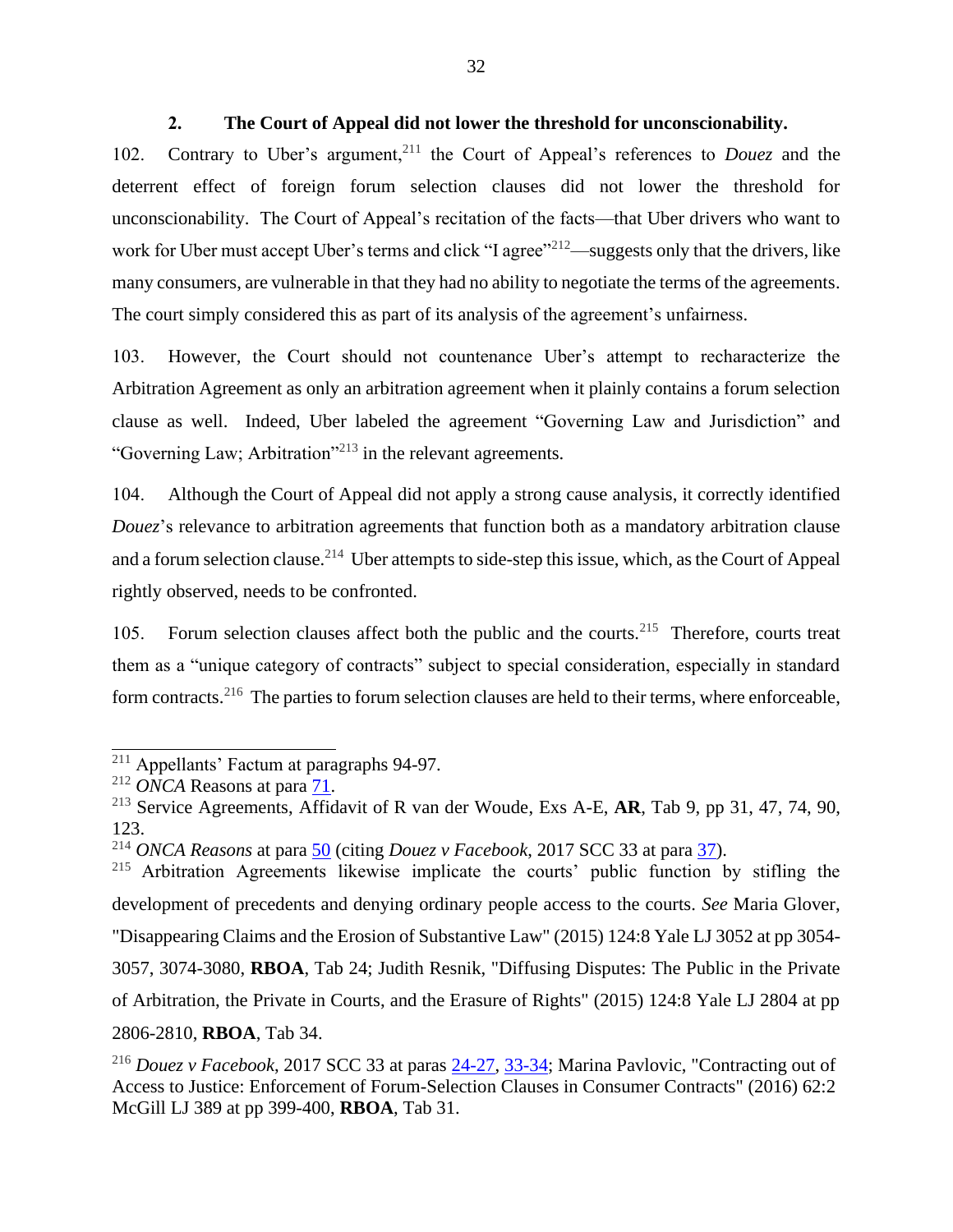but such provisions are not presumptively valid.<sup>217</sup> Even after a party seeking to enforce a forum selection clause establishes its validity, courts consider whether strong cause precludes enforcement, taking into consideration whether the clause was freely negotiated.<sup>218</sup>

106. In *Douez*, the Court recognized the increasing proliferation of standard form contracts including such clauses and acknowledged that the law needed to evolve to address the reality that "ordinary people" do not "foresee or expect [the] implications and cannot be deemed to have undertaken sophisticated analysis of foreign legal systems prior to opening an online account".<sup>219</sup> Although the burden remains on the "ordinary person" challenging the forum selection clause to establish strong cause not to enforce it, courts must keep in mind the fact that the parties did not negotiate on an even playing field and policy considerations weighing against enforcement.<sup>220</sup>

107. The Court of Appeal's approach correctly recognized that these same concerns arise in the context of arbitration agreements containing forum selection clauses and should, at the very least, inform a court's analysis where relevant to the applicable legal test. Mr. Heller submits it is open to this Court to go further and apply the strong cause test to the forum selection clause here, which raises concerns similar to the one in *Douez* and should likewise be unenforceable.

# **3. The Court of Appeal applied the correct unconscionability test.**

<span id="page-44-0"></span>108. Contrary to Uber's assertions,  $221$  the Court of Appeal did not apply a two-part unconscionability analysis. It applied the test from *Titus*, <sup>222</sup> as affirmed in *Phoenix Interactive*  Design Inc v Alterinvest II fund LP,<sup>223</sup> and required Mr. Heller to establish four elements: (i) a grossly unfair and improvident transaction; (ii) a lack of independent legal advice; (iii) an overwhelming imbalance in bargaining power; and (iv) the other party's knowingly taking advantage of this vulnerability.<sup>224</sup> The second and third parts of this test are not contested.

<sup>217</sup> *Douez v Facebook*, 2017 SCC 33 at paras [27-29.](http://canlii.ca/t/h4g1b#par27)

<sup>218</sup> *Douez v Facebook*, 2017 SCC 33 at para [38.](http://canlii.ca/t/h4g1b#par38)

<sup>219</sup> *Douez v Facebook*, 2017 SCC 33 at paras [33-36.](http://canlii.ca/t/h4g1b#par33)

<sup>220</sup> *Douez v Facebook*, 2017 SCC 33 at paras [38-40.](http://canlii.ca/t/h4g1b#par38)

 $221$  Appellants' Factum at paras 98-102.

<sup>222</sup> 2007 ONCA 573 at para [38](https://www.canlii.org/en/on/onca/doc/2007/2007onca573/2007onca573.html?autocompleteStr=2007%20onca%20573&autocompletePos=1#par38) [*Titus*].

 $223$  2018 ONCA 98, paras [39-41.](https://www.canlii.org/en/on/onca/doc/2018/2018onca98/2018onca98.html#par39)

<sup>224</sup> *ONCA Reasons* at para [60](http://canlii.ca/t/hwqzt#par60) (citing *Titus* at paras [60,](https://www.canlii.org/en/on/onca/doc/2007/2007onca573/2007onca573.html?autocompleteStr=2007%20onca%20573&autocompletePos=1#par60) [68\)](https://www.canlii.org/en/on/onca/doc/2007/2007onca573/2007onca573.html?autocompleteStr=2007%20onca%20573&autocompletePos=1#par68).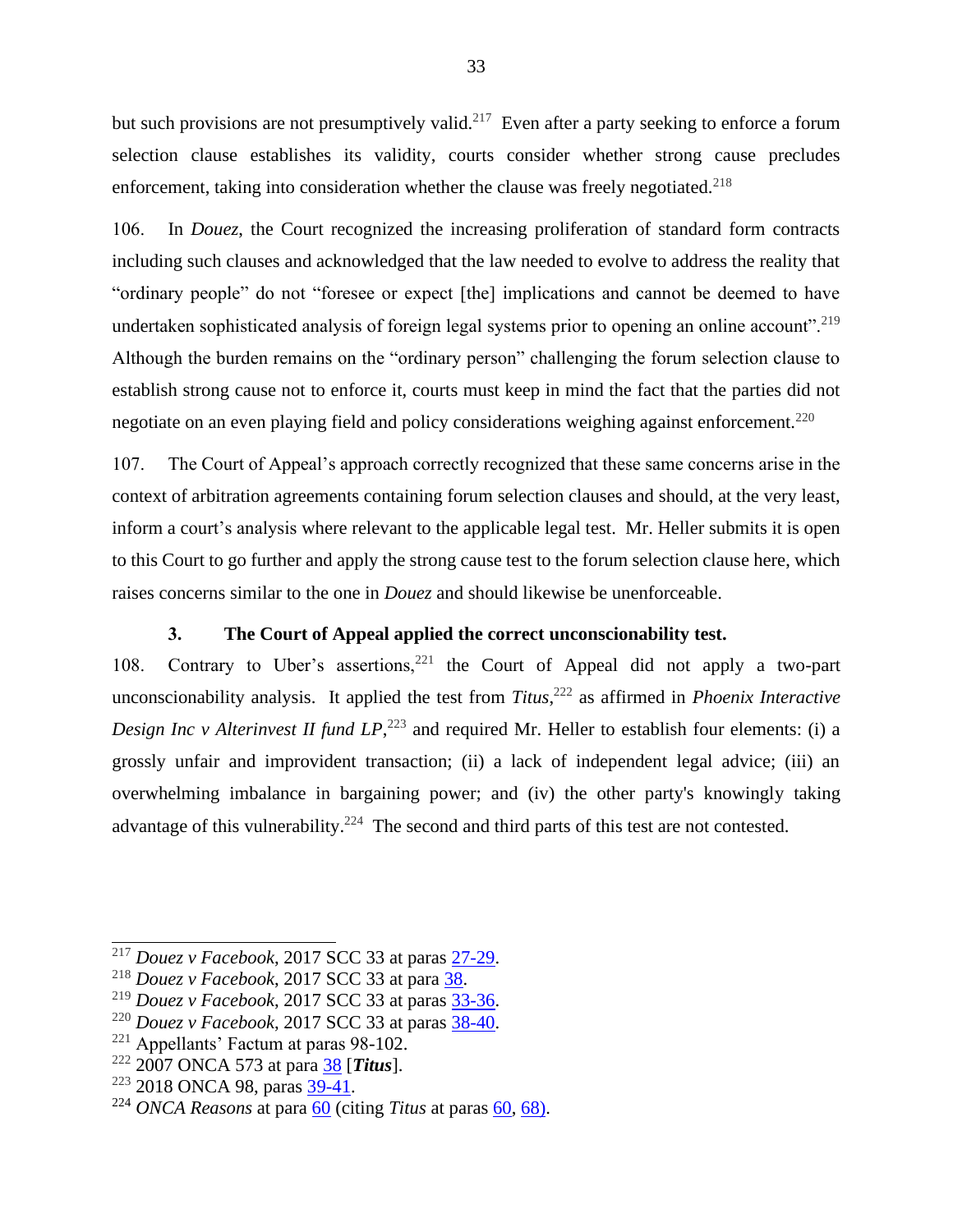#### **(i) The agreement is grossly unfair.**

109. The Court of Appeal concluded that the Arbitration Agreement is a substantially improvident or unfair bargain because: (i) it "requires an individual with a small claim to incur significant costs of arbitrating that claim"; (ii) the potential to recover these costs (\$14,500 USD) as part of an arbitration award does not mitigate the unfairness of the requirement to pay these costs "up-front"; (iii) Uber is better situated to incur such costs for an arbitration procedure it has selected; (iv) the claims must be arbitrated individually in the Netherlands, Uber's home jurisdiction, which is unconnected to Ontario where the Uber drivers work and live; and (v) it applies the law of the Netherlands but provides the drivers no information as to what that is. $225$ 

110. Uber argues that the Court of Appeal erred because the "expense of the arbitration" is "irrelevant".<sup>226</sup> The cases Uber cites are inapposite. They state that the mere potential for inconvenience or extra cost in arbitration is insufficient to render an agreement unenforceable. They do not consider actual evidence of prohibitive costs or a litigant's inability to pay.<sup>227</sup>

111. Mr. Heller is unaware of another Canadian court decision considering evidence on this issue. As the Court of Appeal noted,<sup>228</sup> in *Kanitz v Rogers* ("*Kanitz*"), it declined to hold that the arbitration clause at issue was unenforceable on the basis that the costs were prohibitive because the evidence before the court was insufficient.<sup>229</sup> The court cited the U.S. Supreme Court decision, Green Tree Financial Corp-Alabama v Rudolph,<sup>230</sup> for the proposition that "large arbitration costs" could preclude litigants from effectively vindicating their rights, but found that the record contained "hardly any information" on this point.<sup>231</sup>

<sup>225</sup> *ONSC Reasons* at para [25;](http://canlii.ca/t/hq4hk#par25) *ONCA Reasons* at paras [15,](http://canlii.ca/t/hwqzt#par15) [68.](http://canlii.ca/t/hwqzt#par68)

<sup>226</sup> Appellants' Factum at paras 108-111.

<sup>&</sup>lt;sup>227</sup> Prince George (City of) v AL Sims & Sons Ltd, [1995] 9 WWR 503 (BCCA) at para [36;](http://canlii.ca/t/1dd92#par36) *Morrison v Ericsson Canada Inc*, 2016 ONSC 3908 at para [23.](http://canlii.ca/t/gs7bz#par23)

<sup>228</sup> *ONCA Reasons* at para [72.](http://canlii.ca/t/hwqzt#par72)

<sup>229</sup>*Kanitz v Rogers Cable Inc*, [2002] OJ No 665 (ONSC) at paras [41-42.](https://www.canlii.org/en/on/onsc/doc/2002/2002canlii49415/2002canlii49415.html#par41)

<sup>230</sup> [531 US 79 \(2000\),](https://supreme.justia.com/cases/federal/us/531/79/#tab-opinion-1960859) **RBOA**, Tab 7.

<sup>231</sup> *Kanitz v Rogers Cable Inc*, [2002] OJ No 665 (ON SC) at par[a 42](https://www.canlii.org/en/on/onsc/doc/2002/2002canlii49415/2002canlii49415.html#par42) (citing *Green Tree Financial Corp-Alabama v Rudolph*, 531 US 79 at p [90](https://supreme.justia.com/cases/federal/us/531/79/#tab-opinion-1960859) (2000), **RBOA**, Tab 7).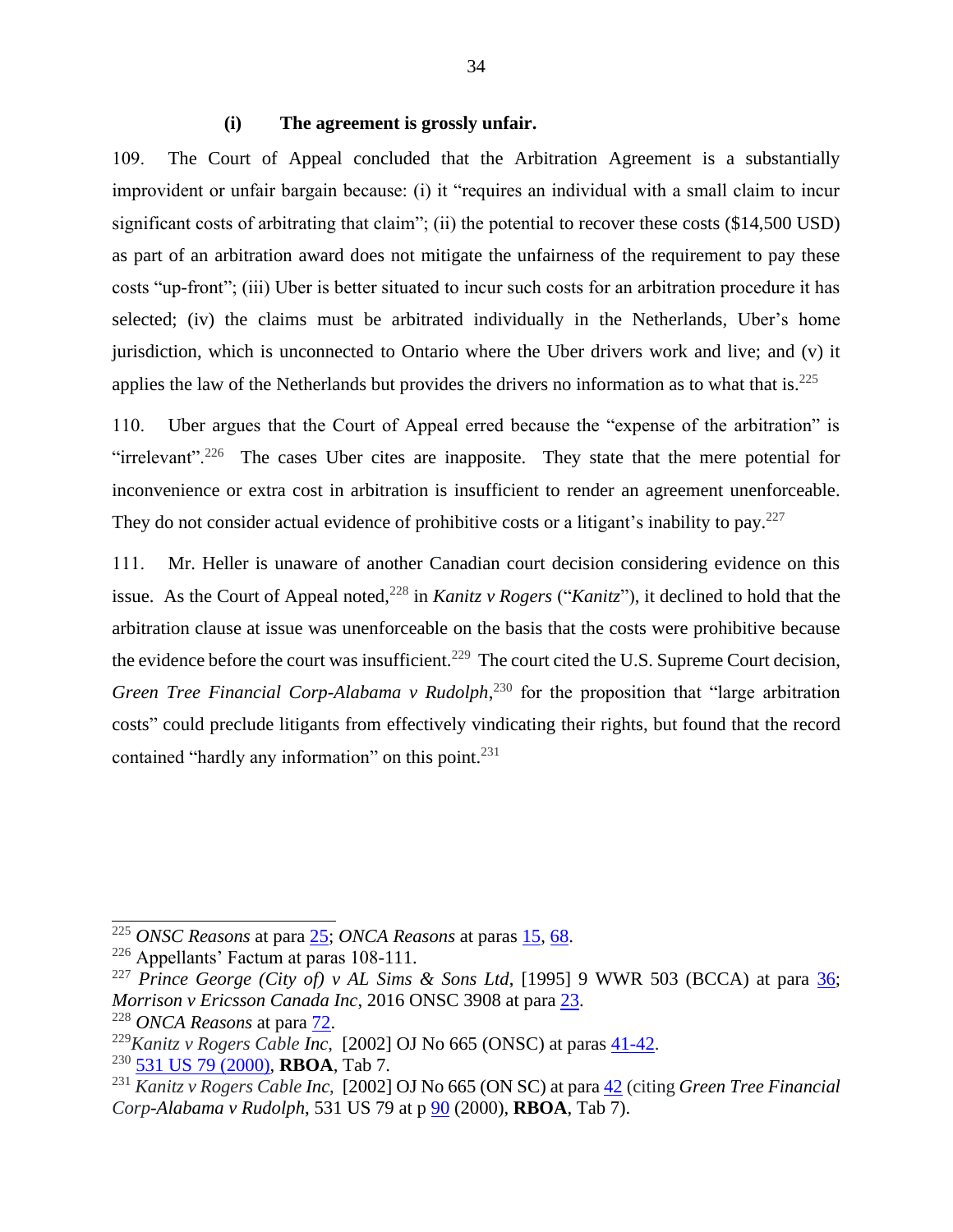112. Numerous U.S. courts have applied this principle and found arbitration clauses unconscionable.<sup>232</sup> For example, in *Phillips v Associates Home Equity Services, Inc*,<sup>233</sup> the court determined that an arbitration agreement was unenforceable where: (i) the plaintiff would have to pay "upwards of \$4,000 simply to file her claim", plus arbitrator's fees, travel expenses, hearing room rental and other costs;  $234$  (ii) the amount at issue was \$70,000; (iii) and the plaintiff affirmed that she could not afford these costs. $235$ 

113. Similarly, in *Mendez v Palm Harbor Homes*, <sup>236</sup> the court considered whether an arbitration agreement imposing up-front fees of "well over \$2,000" was unconscionable.<sup>237</sup> The court rejected the suggestion that the plaintiff's evidence as to costs, which was based on information provided by the American Arbitration Association, was insufficient.<sup>238</sup> The court further rejected the defendant's argument that the possibility of recovering these costs in an arbitration award mitigated this unfairness, noting that such an approach would always render the costs of arbitration irrelevant, "even in the case of an indigent plaintiff."<sup>239</sup> Costs must be relevant to the unconscionability analysis.

114. Uber wrongly argues the arbitration's cost is not unconscionable because the record is silent on the costs to pursue a class action or civil claim in Ontario.<sup>240</sup> This information is not necessary because Mr. Heller has sworn that he cannot afford the arbitration fees and expenses.<sup>241</sup>

115. In any event, regulations set the relevant Ontario filing fees and other administrative fees. The fees to file a statement of claim in the Ontario Superior Court of Justice and Small Claims

<sup>232</sup> *ACORN v Household Intern, Inc*, 211 F Supp 2d 1160 at pp [1173-1174](https://www.leagle.com/decision/20021371211fsupp2d116011261) (ND Cal 2002), **RBOA**, Tab 2; *Phillips v Associates Home Equity Services, Inc*, 179 F Supp 2d 840 at pp [846-847](https://law.justia.com/cases/federal/district-courts/FSupp2/179/840/2485101/) (ND Ill 2001), **RBOA**, Tab 17; *Brady v Williams Capital Group, LP*, 14 NY3d 459 at p[p 466-467](https://www.courtlistener.com/opinion/2077636/brady-v-williams-capital/) (NY Ct App 2010), **RBOA**, Tab 4; *Mendez v Palm Harbor Homes, Inc*, 45 P3d 594 at pp  $\frac{601 - 606}{1000}$  (Wash Ct App 2002), **RBOA**, Tab 13.

<sup>233</sup> [179 F Supp 2d 840](https://law.justia.com/cases/federal/district-courts/FSupp2/179/840/2485101/) (ND Ill 2001), **RBOA**, Tab 17 [*Phillips*].

<sup>234</sup> *Phillips* at p [846,](https://law.justia.com/cases/federal/district-courts/FSupp2/179/840/2485101/) **RBOA**, Tab 17.

<sup>235</sup> *Phillips* at p [847,](https://law.justia.com/cases/federal/district-courts/FSupp2/179/840/2485101/) **RBOA**, Tab 17.

<sup>236</sup> *Mendez v Palm Harbor Homes, Inc*, [45 P3d 594](https://www.courtlistener.com/opinion/2271747/mendez-v-palm-harbor-homes-inc/) (Wash Ct App 2002) [*Mendez*], **RBOA**, Tab 13.

<sup>237</sup> *Mendez* at p [605,](https://www.courtlistener.com/opinion/2271747/mendez-v-palm-harbor-homes-inc/) **RBOA**, Tab 13.

<sup>&</sup>lt;sup>238</sup> *Mendez* at p <u>605</u>, **RBOA**, Tab 13.

<sup>239</sup> *Mendez* at pp [605-](https://www.courtlistener.com/opinion/2271747/mendez-v-palm-harbor-homes-inc/)607, **RBOA**, Tab 13.

 $240$  Appellants' Factum at paras 106-110.

<sup>241</sup> Affidavit of D Heller at para 15, **AR**, Vol II, Tab 10, p 135.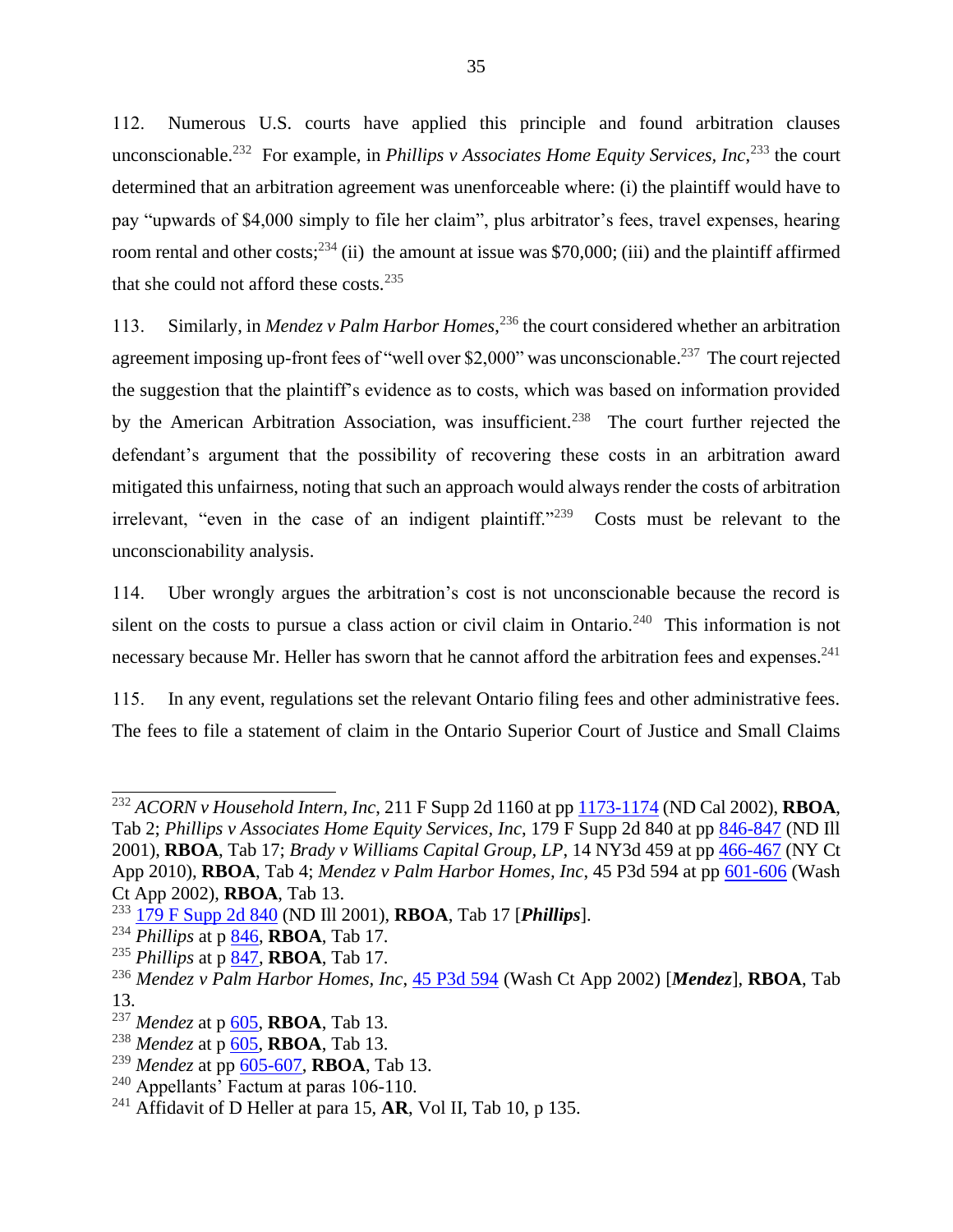Court are \$229<sup>242</sup> and \$102,<sup>243</sup> respectively. Applying an exchange rate of 1.3, the \$14,500 USD in fees to initiate mediation and arbitration under the ICC Rules imposed by the Arbitration Agreement<sup>244</sup> amounts to nearly \$19,000 CAD—82 times the cost of filing in Superior Court and 186 times the cost of filing in Small Claims Court. Courts have held arbitration agreements unenforceable where the filing fees were only 12 times and 20 times more than the comparable court filing fees.<sup>245</sup> Moreover, Mr. Heller earns \$400-\$600 CAD a week working 40-50 hours for Uber, which amounts to about \$20,800-\$31,200 CAD a year before taxes and expenses.<sup>246</sup> The mediation-arbitration fees range from 60% to 90% of his gross annual earnings as an Uber driver.

116. The Court of Appeal correctly rejected the contention that the arbitration costs should be compared to the putative class's collective damages, noting that the class has not been certified.<sup>247</sup> The issue is whether the Arbitration Agreement is unconscionable as to Mr. Heller. Moreover, the ICC Arbitration Rules do not contemplate class proceedings and require each party who joins a proceeding to pay an additional \$5,000 USD fee,<sup>248</sup> any such comparison would have to take that into account. Uber's urged approach also ignores the fundamental efficiency of class actions, which allow plaintiffs who cannot afford the cost of litigation to collectively pursue access to justice by shifting the risk to lawyers who work on contingency.<sup>249</sup> Arbitration—in particular the up-front fees—fundamentally changes the calculus and deters such arrangements.<sup>250</sup>

117. Uber further asserts that the Arbitration Agreement is not grossly unfair because it does not require arbitration in the Netherlands. The agreement's plain language and Uber's evidence is

<sup>&</sup>lt;sup>242</sup> Superior Court of Justice and Court of Appeal - Fees, O Reg 293/92, s <u>1(1)</u>.

<sup>243</sup> *Small Claims Court - Fees and Allowances*, O Reg 332/16, s [1\(2\);](https://www.ontario.ca/laws/regulation/160332?_ga=2.230429596.123726472.1568303664-748456058.1568057793) *Small Claims Court Jurisdiction*, O Reg 626/00, s [1.](https://www.ontario.ca/laws/regulation/000626)

<sup>244</sup> *ONSC Reasons* at para [25;](http://canlii.ca/t/hq4hk#par25) *ONCA Reasons* at para [12.](https://www.canlii.org/en/on/onca/doc/2019/2019onca1/2019onca1.html?autocompleteStr=2019%20onca%201&autocompletePos=1#par12)

<sup>245</sup> *See Mendez* at pp [606-](https://www.courtlistener.com/opinion/2271747/mendez-v-palm-harbor-homes-inc/)607 (reviewing decisions), **RBOA**, Tab 13.

<sup>246</sup> *ONCA Reasons* at paras [2,](https://www.canlii.org/en/on/onca/doc/2019/2019onca1/2019onca1.html?autocompleteStr=2019%20onca%201&autocompletePos=1#par2) [15;](https://www.canlii.org/en/on/onca/doc/2019/2019onca1/2019onca1.html?autocompleteStr=2019%20onca%201&autocompletePos=1#par15) *ONSC Reasons* at paras [26-29.](http://canlii.ca/t/hq4hk#par26)

<sup>247</sup> *ONCA Reasons* at paras [57-58;](https://www.canlii.org/en/on/onca/doc/2019/2019onca1/2019onca1.html?autocompleteStr=2019%20onca%201&autocompletePos=1#par57) *see also Seidel* at para [8](http://canlii.ca/t/fkkkj#par8) (considering only individual claim).

<sup>248</sup> ICC Arbitration Rules, [Arts 4\(b\), 7\(3\) and Appx III,](https://iccwbo.org/content/uploads/sites/3/2017/01/ICC-2017-Arbitration-and-2014-Mediation-Rules-english-version.pdf.pdf) **RBOA**, Tab 26.

<sup>&</sup>lt;sup>249</sup> Jean R Sternlight, "Disarming Employees: How American Employers Are Using Mandatory Arbitration to Deprive Workers of Legal Protection" (2015) 80:4 Brook L Rev 1309 at pp 1334- 1339, **RBOA**, Tab 35.

<sup>&</sup>lt;sup>250</sup> Jean R Sternlight, "Disarming Employees: How American Employers Are Using Mandatory Arbitration to Deprive Workers of Legal Protection" (2015) 80:4 Brook L Rev 1309 at pp 1325- 1327, 1334-1339, **RBOA**, Tab 35; *see also Lee v Postmates*, Case No 18-cv-03421-JCS (ND Cal April 25, 2019) at p 6, **RBOA**, Tab 11 (noting efficiency of class actions compared to arbitration).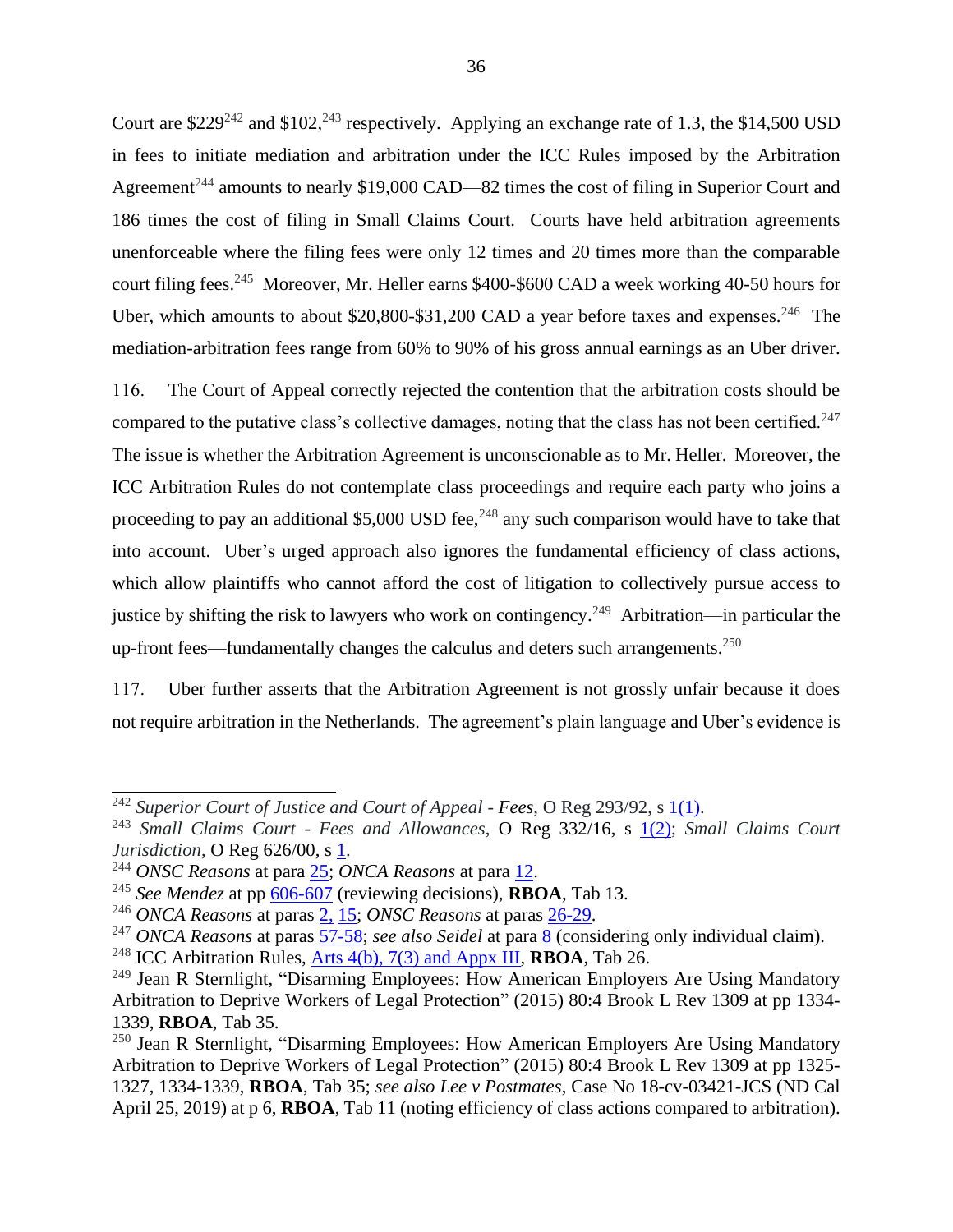to the contrary.<sup>251</sup> Both the motion judge and the Court of Appeal found otherwise.<sup>252</sup> The ICC Arbitration Rules provide that the arbitrator may determine the venue of the proceedings only in the absence of the parties' agreement.<sup>253</sup> Here, the Arbitration Agreement asserts that they have agreed the arbitration will be in "Amsterdam, The Netherlands".<sup>254</sup>

118. Uber's claim that it "agreed" to arbitrate in Ontario and that the motion judge acknowledged that purported fact is disingenuous. The parties did not agree. Uber transparently suggested, after arguing that the arbitration had to take place in the Netherlands, $255$  that the arbitration "*could* instead be arranged in Ontario" (emphasis added).<sup>256</sup> Leaving aside the legitimacy of Uber's late-blooming offer, it suggests that Uber recognizes the unfairness inherent in the agreement and only bolsters the conclusion that the Arbitration Agreement is unconscionable. It also falls well short of remedying the flaws—the prohibitive costs and ousting of Ontario law—that render the Arbitration Agreement invalid.

#### **(ii) Uber took undue advantage of Mr. Heller.**

119. The Court of Appeal held that, based on the unfairness described above, it could "safely" conclude that Uber chose the Arbitration Agreement "to favour itself and thus take advantage of its drivers, who are clearly vulnerable to the market strength of Uber"<sup>257</sup> Uber asserts this was an error,<sup>258</sup> but the law supports the Court of Appeal's decision.

120. Courts assess unconscionability on a case-by-case basis. Contrary to Uber's assertions.<sup>259</sup> no set of fixed criteria apply.<sup>260</sup> Because unconscionability relieves a weaker party from an unfair advantage gained by a stronger party, the inquiry's focus is on whether a person who is vulnerable—be it due to financial circumstances or lack of information—has been unduly

<sup>251</sup> van der Woude Trans at Q 198, **AR**, Vol III, Tab 11, p 66. *See supra* paras 56-69*.*

<sup>252</sup> *ONSC Reasons* at para [66;](http://canlii.ca/t/hq4hk#par66) *ONCA Reasons* at paras [55-58.](http://canlii.ca/t/hwqzt#par55)

<sup>253</sup> ICC Arbitration Rules, [Art 18,](https://iccwbo.org/content/uploads/sites/3/2017/01/ICC-2017-Arbitration-and-2014-Mediation-Rules-english-version.pdf.pdf) **RBOA**, Tab 26.

<sup>254</sup> *ONSC Reasons* at para [21;](http://canlii.ca/t/hq4hk#par21) *ONCA Reasons* at para [11.](http://canlii.ca/t/hwqzt#par11)

<sup>255</sup> Motion Factum of the Defendants at paras 2, 33, 55-57, **RR**, Tab 1, pp 4, 12, 19.

<sup>256</sup> *ONSC Reasons* at n [39.](http://canlii.ca/t/hq4hk#par71)

<sup>257</sup> *ONCA Reasons* at para [68.](http://canlii.ca/t/hwqzt#par68)

 $258$  Appellants' Factum at paras 103-107.

 $259$  Appellants' Factum at para 103.

<sup>260</sup> *See Norberg v Wynrib*, [1992] SCR 226 at pp [248-250;](https://www.canlii.org/en/ca/scc/doc/1992/1992canlii65/1992canlii65.pdf) *Birch v Union of Taxation Employees, Local 70030*, 2008 ONCA 809 at para [49.](http://canlii.ca/t/21ptp#par49)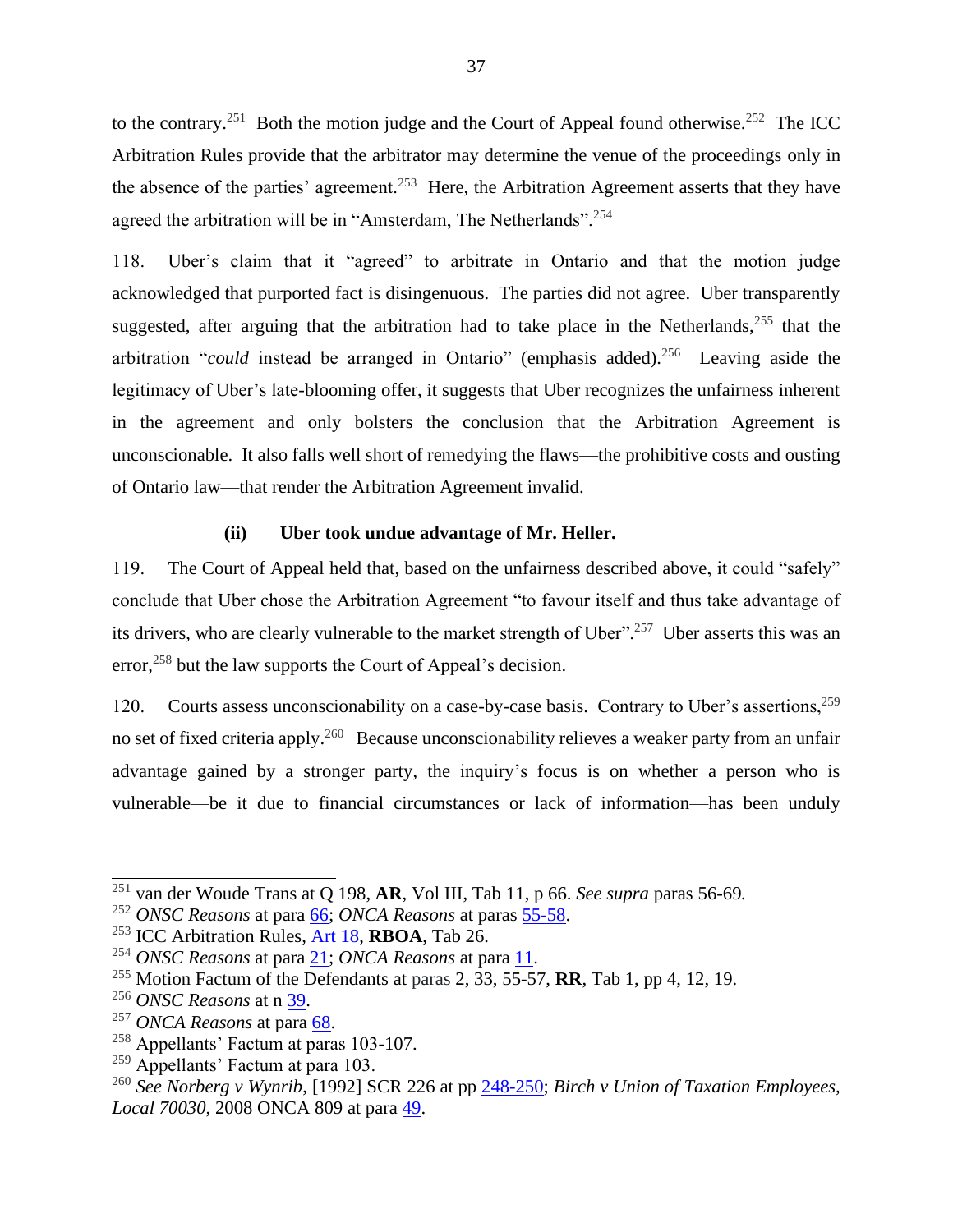disadvantaged because of this vulnerability.<sup>261</sup> The fourth part of the test, in particular, considers whether some circumstance exists, of which the stronger party knows or reasonably should know, that creates an opportunity for the stronger party to take advantage of that person in a way that is "unconscientious".<sup>262</sup> Courts do not require direct evidence to satisfy every part of the test.<sup>263</sup> Instead, the issue is whether the inferences drawn from the evidence are reasonable.<sup>264</sup>

121. The Court of Appeal's holding reflects an appreciation for the severity of the Arbitration Agreement's terms and how a person with a high school education like Mr. Heller would not have understood their significance when he signed up to be an Uber driver. The court's holding likewise reflects an appreciation for Uber's role in drafting that agreement and the admitted advantages to arbitration in the Netherlands (such as local offices, a legal team, and familiarity with the legal system), <sup>265</sup> relative to Mr. Heller, who has no connection whatsoever with the Netherlands.

122. Mr. Heller and workers like him are vulnerable because they are low-paid, have no benefits plans or pensions, and are exempt from statutory entitlements like employment insurance.<sup>266</sup> They cannot easily forgo work, are unlikely to know their rights and, under this Arbitration Agreement, are unlikely to enforce them.<sup>267</sup> Moreover, Uber determined the amount Mr. Heller earned as a Uber driver (about \$21,000-31,000 annually before paying taxes and expenses).<sup>268</sup> Uber understood the Arbitration Agreements' legal implications and could easily afford the arbitration.

<sup>261</sup> *Norberg v Wynrib*, [1992] SCR 226 at pp [248-250;](https://www.canlii.org/en/ca/scc/doc/1992/1992canlii65/1992canlii65.pdf) *Downer v Pitcher*, 2017 NLCA 13 at paras [44-47](https://www.canlii.org/en/nl/nlca/doc/2017/2017nlca13/2017nlca13.html#par44), [54](https://www.canlii.org/en/nl/nlca/doc/2017/2017nlca13/2017nlca13.html#par54); *see also Huras v Primerica Financial Services Ltd*, [\[2000\] OJ No 1474 \(ONSC\),](https://nextcanada.westlaw.com/Document/I10b717d2c33063f0e0440003ba0d6c6d/View/FullText.html?originationContext=typeAhead&transitionType=Default&contextData=(sc.Default)) at paras 36-49, **RBOA**, Tab 8, *aff'd on other grounds*, [\[2001\] OJ No 3318 \(ONCA\).](https://www.canlii.org/en/on/onca/doc/2001/2001canlii17321/2001canlii17321.html?autocompleteStr=huras%20v&autocompletePos=2)

<sup>262</sup> *See Norberg v Wynrib*, [1992] SCR 226 at pp [248-250](https://www.canlii.org/en/ca/scc/doc/1992/1992canlii65/1992canlii65.pdf); *Downer v Pitcher*, 2017 NLCA 13 at para [54.](https://www.canlii.org/en/nl/nlca/doc/2017/2017nlca13/2017nlca13.html#par54)

<sup>263</sup> *Birch v Union of Taxation Employees*, *Local 70030*, 2008 ONCA 809 at paras [53-55,](http://canlii.ca/t/21ptp#par53) [59.](http://canlii.ca/t/21ptp#par59)

<sup>264</sup> *Birch v Union of Taxation Employees*, *Local 70030*, 2008 ONCA 809 at para [59;](http://canlii.ca/t/21ptp#par59) *Insurance Corp of BC v Atwal*, 2012 BCCA 12 at paras [39-40.](https://www.canlii.org/en/bc/bcca/doc/2012/2012bcca12/2012bcca12.html#par39)

<sup>265</sup> van der Woude Trans at Qs 209-213, **AR**, Vol III, Tab 11, pp 71-73.

<sup>266</sup> Pamela A. Izvanariu, "Matters Settled But Not Resolved: Worker Misclassification in the Rideshare Sector [2016] 66 DePaul LR 133, 136-140, **RBOA**, Tab 27; *Changing Workplaces Review* at pp [41-48,](https://files.ontario.ca/books/mol_changing_workplace_report_eng_2_0.pdf) **RBOA**, Tab 30.

<sup>&</sup>lt;sup>267</sup> Charlotte Garden, "Disrupting Work Law: Arbitration in the Gig Economy" 2017 U Chicago Legal F 205 at pp 205-207, **RBOA**, Tab 22; *Changing Workplaces Review* at p[p 58, 76-78,](https://files.ontario.ca/books/mol_changing_workplace_report_eng_2_0.pdf) **RBOA**, Tab 30.

<sup>268</sup> *ONCA Reasons* at paras [2,](https://www.canlii.org/en/on/onca/doc/2019/2019onca1/2019onca1.html?autocompleteStr=2019%20onca%201&autocompletePos=1#par2) [9;](http://canlii.ca/t/hq4hk#par9) *ONSC Reasons* at paras [13-14,](http://canlii.ca/t/hq4hk#par13) [26-29.](http://canlii.ca/t/hq4hk#par26) *See also* [Statistics](https://www150.statcan.gc.ca/t1/tbl1/en/tv.action?pid=1110023201)  Canada, Table [11-10-0232-01 Low income measure \(LIM\) thresholds by income source and](https://www150.statcan.gc.ca/t1/tbl1/en/tv.action?pid=1110023201)  [household size](https://www150.statcan.gc.ca/t1/tbl1/en/tv.action?pid=1110023201) (noting 2017 low-income measure of \$23,513).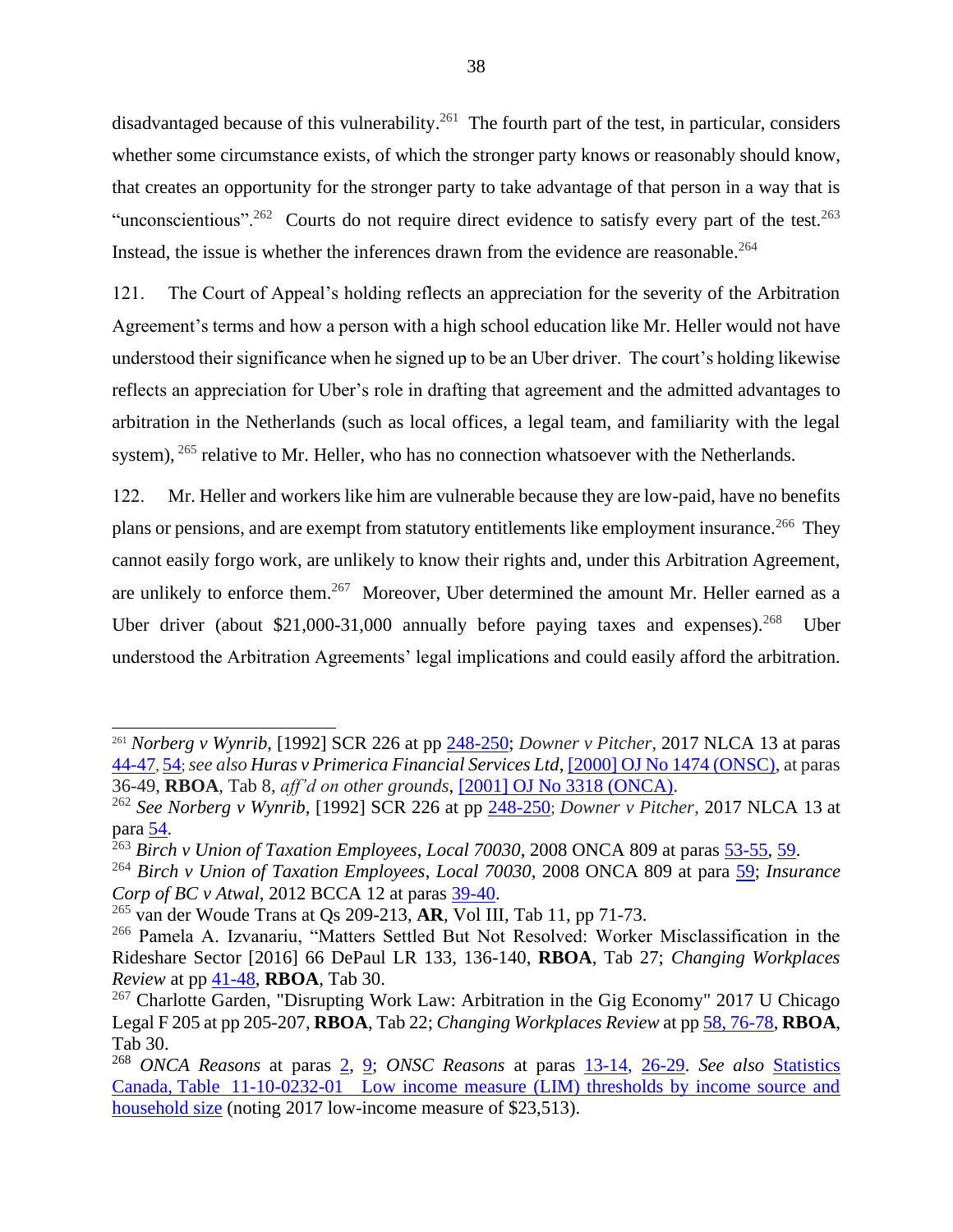Mr. Heller, however, had only a high school education and his financial circumstances were such that the arbitration fees would never be in his reach, and Uber knew or should have known it.<sup>269</sup>

123. Uber's reliance on *Downer v Pitcher*<sup>270</sup> to suggest Mr. Heller is not vulnerable is misplaced. That case considered whether a release of personal injury claims after a car accident was unconscionable.<sup>271</sup> The court concluded that the agreement might have been unfair, but the plaintiff was not particularly disadvantaged in dealing with the defendant, the other driver, and the release was not particularly unusual.<sup>272</sup> Here, however, the disparity in Mr. Heller and Uber's sophistication and bargaining power has been well-canvassed, and the Arbitration Agreement's terms are particularly shocking, notably the fees and the forum selection clause.

124. Uber also takes issue with the Court of Appeal giving little weight to Uber's claim that its only motives were ensuring consistency and convenience in its dispute resolution process.<sup>273</sup> However, improper motive is not part of the test. Instead, the test requires only evidence of constructive knowledge (at least) of circumstances that render the parties' agreement unconscientious—meaning the stronger party knew the agreement was unfairly one-sided. $274$ 

125. To that end, the Court of Appeal properly considered Uber's assertions in light of the context, which included a forum selection clause likely "to defeat the very claims it purports to resolve"<sup>275</sup> This Court acknowledged the impact of similar forum selection clauses in *Douez*.<sup>276</sup> Justice Abella pointed out the particular "deterrent effects of geography" that arise from the "burdens" of retaining counsel in a foreign jurisdiction, travel, long-distance communication, and complications related to preparation from a far.<sup>277</sup> These burdens are especially onerous where the claims are of limited value. As addressed above, numerous courts have discussed how cost alone

<sup>269</sup> *See Huras v Primerica Financial Services Ltd*, [\[2000\] OJ No 1474 \(ONSC\),](https://nextcanada.westlaw.com/Document/I10b717d2c33063f0e0440003ba0d6c6d/View/FullText.html?originationContext=typeAhead&transitionType=Default&contextData=(sc.Default)) at paras 36-49, **RBOA**, Tab 8, *aff'd on other grounds*, [\[2001\] OJ No 3318 \(ONCA\).](https://www.canlii.org/en/on/onca/doc/2001/2001canlii17321/2001canlii17321.html?autocompleteStr=huras%20v&autocompletePos=2)

<sup>270</sup> *Downer v Pitcher*, [2017 NLCA 13.](https://www.canlii.org/en/nl/nlca/doc/2017/2017nlca13/2017nlca13.html)

<sup>271</sup> *Downer v Pitcher*, 2017 NLCA 13 at paras [2-5,](https://www.canlii.org/en/nl/nlca/doc/2017/2017nlca13/2017nlca13.html#par2) [55-70.](https://www.canlii.org/en/nl/nlca/doc/2017/2017nlca13/2017nlca13.html#par55)

<sup>272</sup> *Downer v Pitcher*, 2017 NLCA 13 at paras [2-5,](https://www.canlii.org/en/nl/nlca/doc/2017/2017nlca13/2017nlca13.html#par2) [55-70.](https://www.canlii.org/en/nl/nlca/doc/2017/2017nlca13/2017nlca13.html#par55)

 $273$  Appellants' Factum at para 106.

<sup>&</sup>lt;sup>274</sup> *Downer v Pitcher*, 2017 NLCA 13 at paras [44-49;](https://www.canlii.org/en/nl/nlca/doc/2017/2017nlca13/2017nlca13.html#par44) Stephen Waddams, "Review Essay: The Problem of Standard Form Contracts: A Retreat to Formalism" (2012), 53 Can Bus LJ 475 at pp [482-483,](https://nextcanada.westlaw.com/Link/Document/FullText?findType=Y&serNum=0440985358&pubNum=0100238&originatingDoc=I52a200e7e34021e7e0540021280d7cce&refType=LR&originationContext=document&transitionType=DocumentItem&contextData=(sc.History*oc.Search)) **RBOA**, Tab 36.

<sup>275</sup> *ONCA* Reasons at para [70](http://canlii.ca/t/hwqzt#par70) (citing *Douez v Facebook*, 2017 SCC 33 at para [62\)](http://canlii.ca/t/h4g1b#par62).

<sup>276</sup> *Douez v Facebook*, 2017 SCC 33 at para [62.](http://canlii.ca/t/h4g1b#par62)

<sup>277</sup> *Douez v Facebook*, 2017 SCC 33 at paras [101-102,](http://canlii.ca/t/h4g1b#par101) [115-116.](http://canlii.ca/t/h4g1b#par115)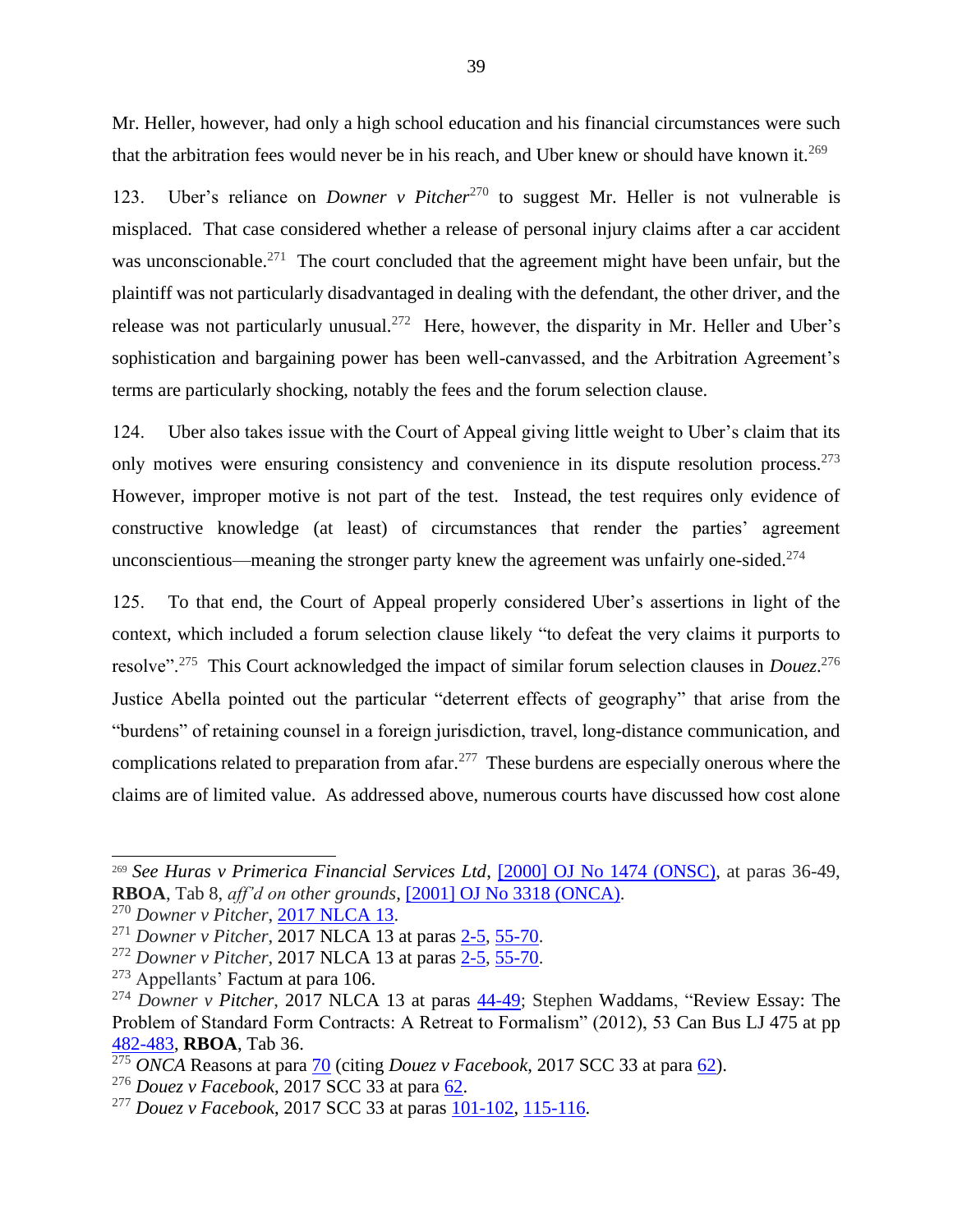can effectively prevent individuals from vindicating their rights under arbitration agreements.<sup>278</sup> No Ontario Uber driver has ever brought an arbitration claim against Uber in the Netherlands.<sup>279</sup> The Court of Appeal could not ignore the Arbitration Agreement's obvious impact and Uber's ability to both appreciate the barriers it had created and benefit from them.

126. Furthermore, though the Court of Appeal did not cite them, Mr. Heller introduced at the hearing examples of U.S. cases involving Uber arbitration clauses that allow drivers to opt-out of the arbitration agreement, do not require arbitration in the Netherlands under the law of the Netherlands, and require Uber to pay the arbitration fees.<sup>280</sup> These terms, which are much less onerous to workers, undermine Uber's claim that it did not knowingly draft the Arbitration Agreement to its unfair advantage.

127. Inferring that Uber knew the Arbitration Agreement would give it an outsized advantage is more than reasonable in this context. Indeed, in light of the barriers the Arbitration Agreement imposes between Uber drivers and independent dispute resolution, which only Uber could surmount, Mr. Heller submits it is the only reasonable inference.

## <span id="page-51-0"></span>**PART IV: SUBMISSION ON COSTS**

128. The Respondent respectfully submits that costs should follow the event, and if the appeal is dismissed, seeks its costs in this Court and in the courts below.

# <span id="page-51-1"></span>**PART V: ORDER SOUGHT**

129. Mr. Heller respectfully requests that the appeal be dismissed, with costs throughout.

# <span id="page-51-2"></span>**PART VI: SUBMISSIONS ON CONFIDENTIALITY**

130. There is no sealing or confidentiality order, publication ban, classification of information in the file that is confidential under legislation or restriction on public access to information in the file that could have an impact on this Court's reasons in the appeal.

<sup>278</sup> *ACORN v Household Intern, Inc*, 211 F Supp 2d 1160 at pp [1173-1174](https://www.leagle.com/decision/20021371211fsupp2d116011261) (ND Cal 2002), **RBOA**, Tab 2; *Phillips* at pp [846-847,](https://law.justia.com/cases/federal/district-courts/FSupp2/179/840/2485101/) **RBOA**, Tab 17; *Brady v Williams Capital Group, LP*, 14 NY3d 459 at pp [466-467](https://www.courtlistener.com/opinion/2077636/brady-v-williams-capital/) (NY Ct App 2010), **RBOA**, Tab 4; *Mendez* at pp [601-606,](https://www.courtlistener.com/opinion/2271747/mendez-v-palm-harbor-homes-inc/) **RBOA**, Tab 13. <sup>279</sup> R van der Woude Answers to Undertakings at Q 214, **AR**, Vol III, Tab 12, p 94.

<sup>280</sup> *See, e.g.*, *Mohamed v Uber Technologies*, *Inc*, 836 F3d 1102 at pp [1106-1108](https://casetext.com/case/mohamed-v-uber-techs-inc-1) (9th Cir 2016), **RBOA,** Tab 14; *Kai Peng v Uber Technologies, Inc*, 237 F Supp 3d 36 at pp [41-43](https://casetext.com/case/peng-v-uber-techs-inc) (EDNY 2017), **RBOA**, Tab 10; *Bruster v Uber Technologies, Inc*, 188 F Supp 3d 658 at p [660 n 4](https://www.leagle.com/decision/infdco20160524c14) (ND Ohio 2016), **RBOA**, Tab 5.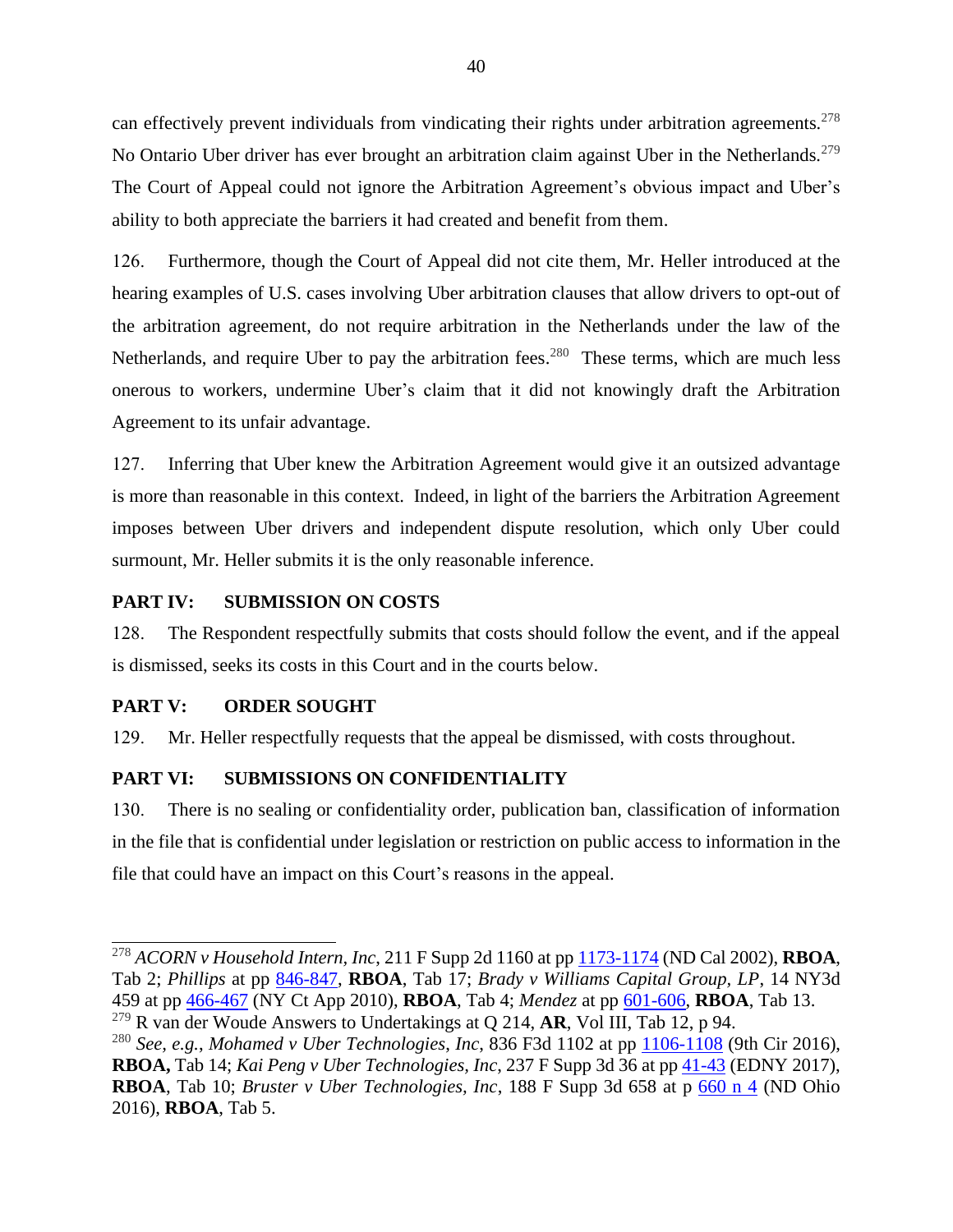**ALL OF WHICH IS RESPECTFULLY SUBMITTED THIS 15th DAY OF OCTOBER, 2019**.

Mettamples

Michael D. Wright / Danielle E. Stampley Lior Samfiru / Stephen Gillman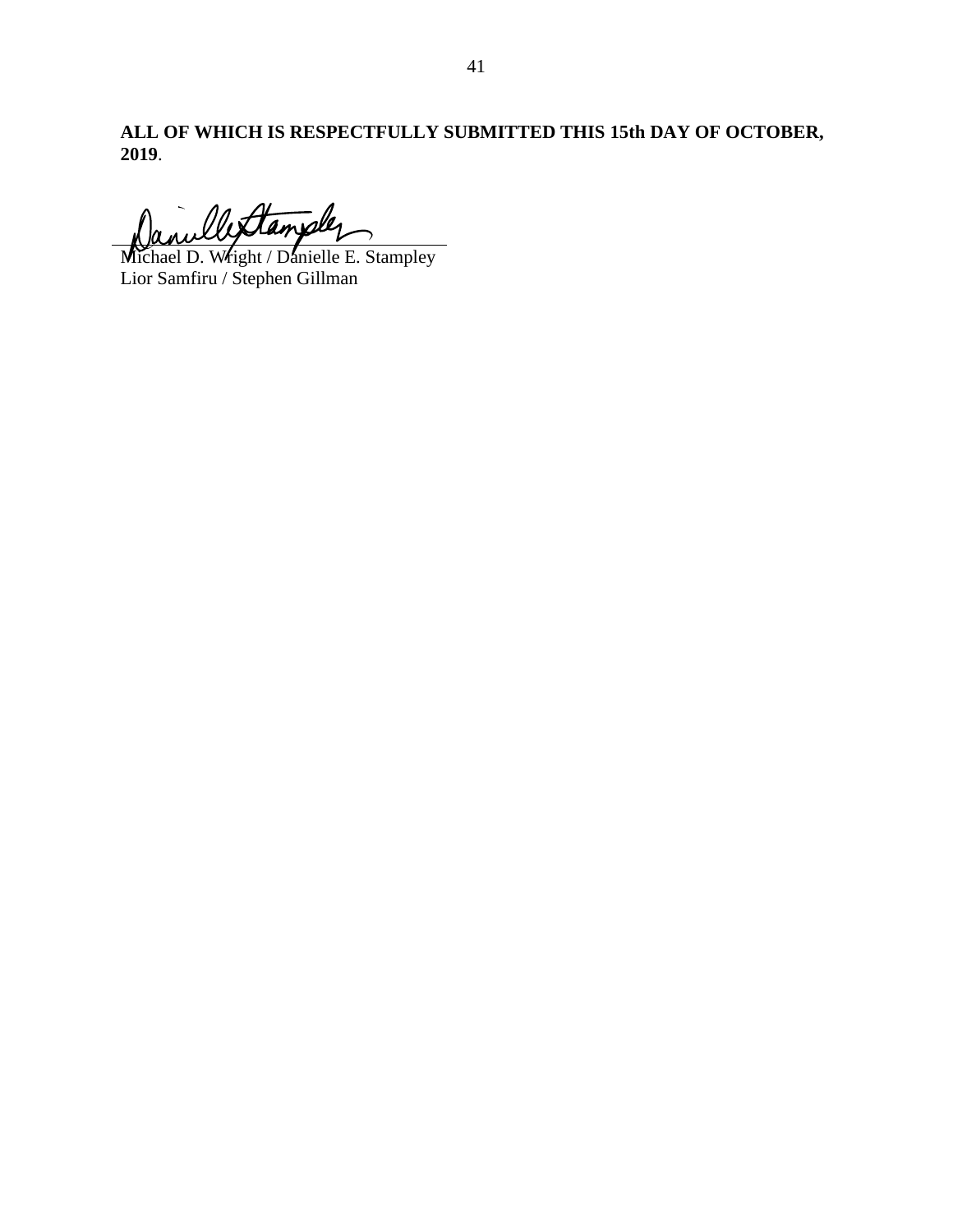| Tab                | <b>Description</b>                                                                              | Paragraph(s)           |
|--------------------|-------------------------------------------------------------------------------------------------|------------------------|
| <b>Cases</b>       |                                                                                                 |                        |
| 1.                 | 2176693 Ontario Ltd v The Cora Franchise Group Inc, 2015<br><b>ONCA 152</b>                     | 95                     |
| 2.                 | 671122 Ontario Ltd v Sagaz Industries Canada Inc, 2001 SCC<br><u>59</u>                         | 28, 30                 |
| 3.                 | Abadilla v Uber Technologies, Inc, Case No 3:18-cv-7343,<br>RBOA, Tab 1                         | 51                     |
| $\boldsymbol{4}$ . | ACORN v Household Intern, Inc, 211 F Supp 2d 1160 (ND Cal<br>2002), <b>RBOA</b> , Tab 2         | 47, 48, 112,<br>125    |
| 5.                 | Alberta v United Food and Commercial Workers, 2013 SCC 62                                       | 96                     |
| 6.                 | Andros v Colliers Macaulay Nicolls Inc, 2019 ONCA 679                                           | 96                     |
| 7.                 | Asociación Profesional Elite Taxi v Uber Systems Spain SL,<br>[2017] C-434/15 ECJ, RBOA, Tab 3. | 31                     |
| 8.                 | Birch v Union of Taxation Employees, Local 70030, 2008<br><b>ONCA 809</b>                       | 48, 120                |
| 9.                 | Brady v Williams Capital Group, LP, 14 NY3d 459 (NY Ct App<br>2010), <b>RBOA</b> , Tab 4        | 47, 112, 125           |
| 10.                | Bruster v Uber Technologies, Inc, 188 F Supp 3d 658 (ND Ohio<br>2016), <b>RBOA</b> , Tab 5      | 126                    |
| 11.                | Ceccol v Ontario Gymnastic Federation, [2001] OJ No 3488<br>(ONCA)                              | 65, 96                 |
| 12.                | Dancap Productions Inc v Key Brand Entertainment, Inc, 2009<br><b>ONCA 135</b>                  | 46, 49                 |
| 13.                | Danyluk v Ainsworth Technologies, 2001 SCC 44                                                   | 76                     |
| 14.                | Dell Computer Corp v Union des consommateurs, 2007 SCC 34                                       | 24, 41, 46, 50,<br>101 |
| 15.                | Douez v Facebook, Inc, 2015 BCCA 279                                                            | 42                     |

# <span id="page-53-0"></span>**PART VII: TABLE OF AUTHORITIES**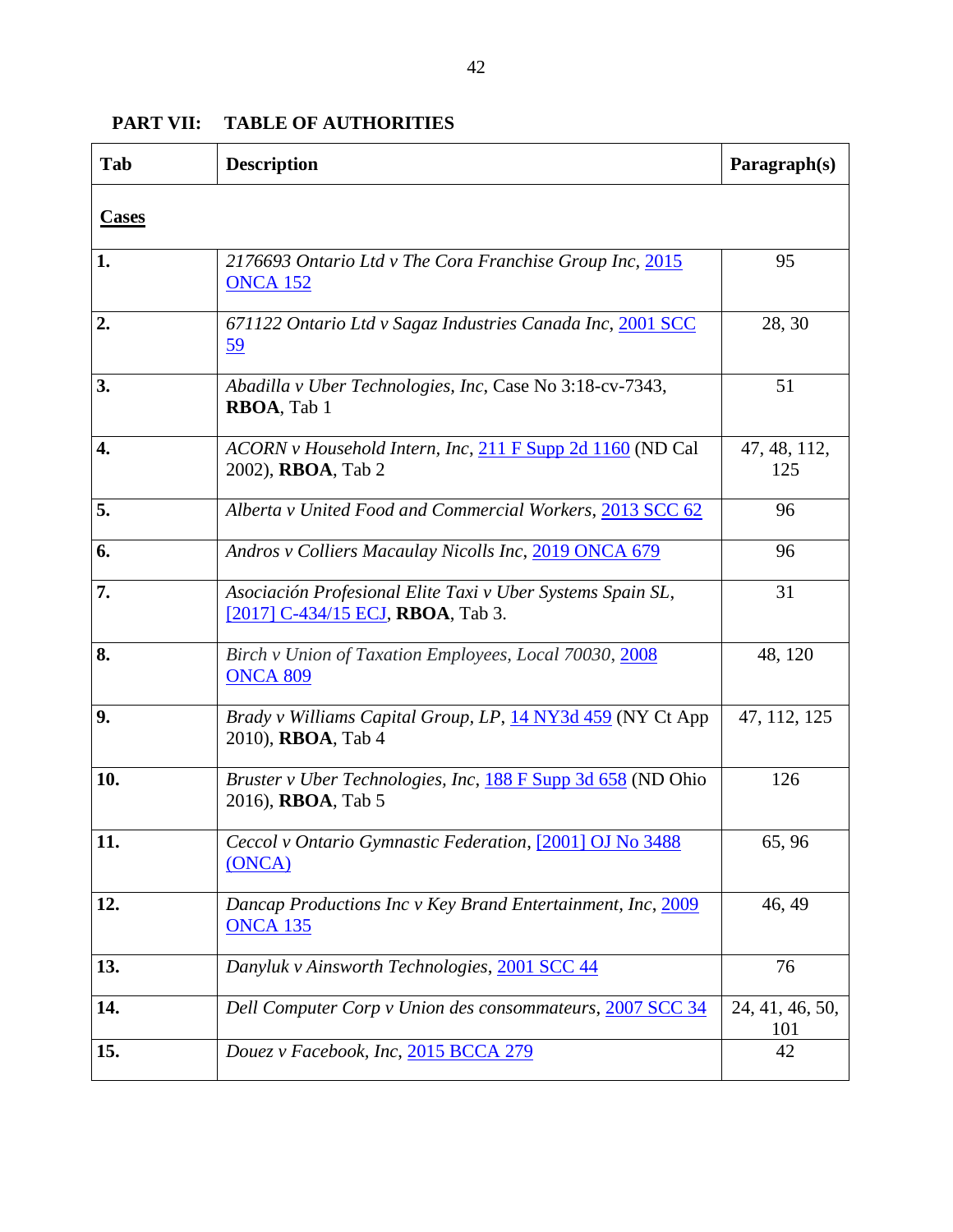| Tab | <b>Description</b>                                                                     | Paragraph(s)                                                                                                                                                                            |
|-----|----------------------------------------------------------------------------------------|-----------------------------------------------------------------------------------------------------------------------------------------------------------------------------------------|
| 16. | Douez v Facebook, Inc, 2017 SCC 33                                                     | 42, 82, 88,<br>101, 104-106,<br>125                                                                                                                                                     |
| 17. | Downer v Pitcher, 2017 NLCA 13                                                         | 120, 123-124                                                                                                                                                                            |
| 18. | Dumbrell v The Regional Group of Companies Inc, 2007 ONCA<br><u>59</u>                 | 59                                                                                                                                                                                      |
| 19. | Gladstone v Canada (Attorney General), 2005 SCC 21                                     | 73                                                                                                                                                                                      |
| 20. | Green Tree Financial Corp-Alabama v Rudolph, 531 US 79,<br>RBOA, Tab 7                 | 111                                                                                                                                                                                     |
| 21. | Grey-Owen Sound Health Unit v ONA, 1979 CarswellOnt 824<br>(ONSC App Div), RBOA, Tab 6 | 73                                                                                                                                                                                      |
| 22. | Harry v Kreutziger, [1978] BCJ No 1318 (BC CA)                                         | 48                                                                                                                                                                                      |
| 23. | Heller v Uber Technologies Inc, 2018 ONSC 718                                          | 8, 10-18, 25,<br>42-43, 51, 55,<br>57-60, 109,<br>115, 117-118,<br>122                                                                                                                  |
| 24. | Heller v Uber Technologies Inc, 2019 ONCA 1                                            | $2, 8, 11-17,$<br>19-22, 25, 32,<br>36, 42-43, 50-<br>51, 55, 58-60,<br>62-63, 68, 70-<br>71, 77, 81-82,<br>85-88, 93, 99,<br>102, 104, 108-<br>109, 111, 115-<br>117, 119, 122,<br>125 |
| 25. | Houston v Exigen (Canada) Inc, 2006 NBQB 29                                            | 79                                                                                                                                                                                      |
| 26. | Huras v Primerica Financial Services Ltd, [2000] OJ No 1474<br>(ONSC), RBOA, Tab 8     | 80, 120, 122                                                                                                                                                                            |
| 27. | Huras v Primerica Financial Services Ltd, [2001] OJ No 3318<br>(ONCA)                  | 80, 120, 122                                                                                                                                                                            |
| 28. | Insurance Corp of BC v Atwal, 2012 BCCA 12                                             | 120                                                                                                                                                                                     |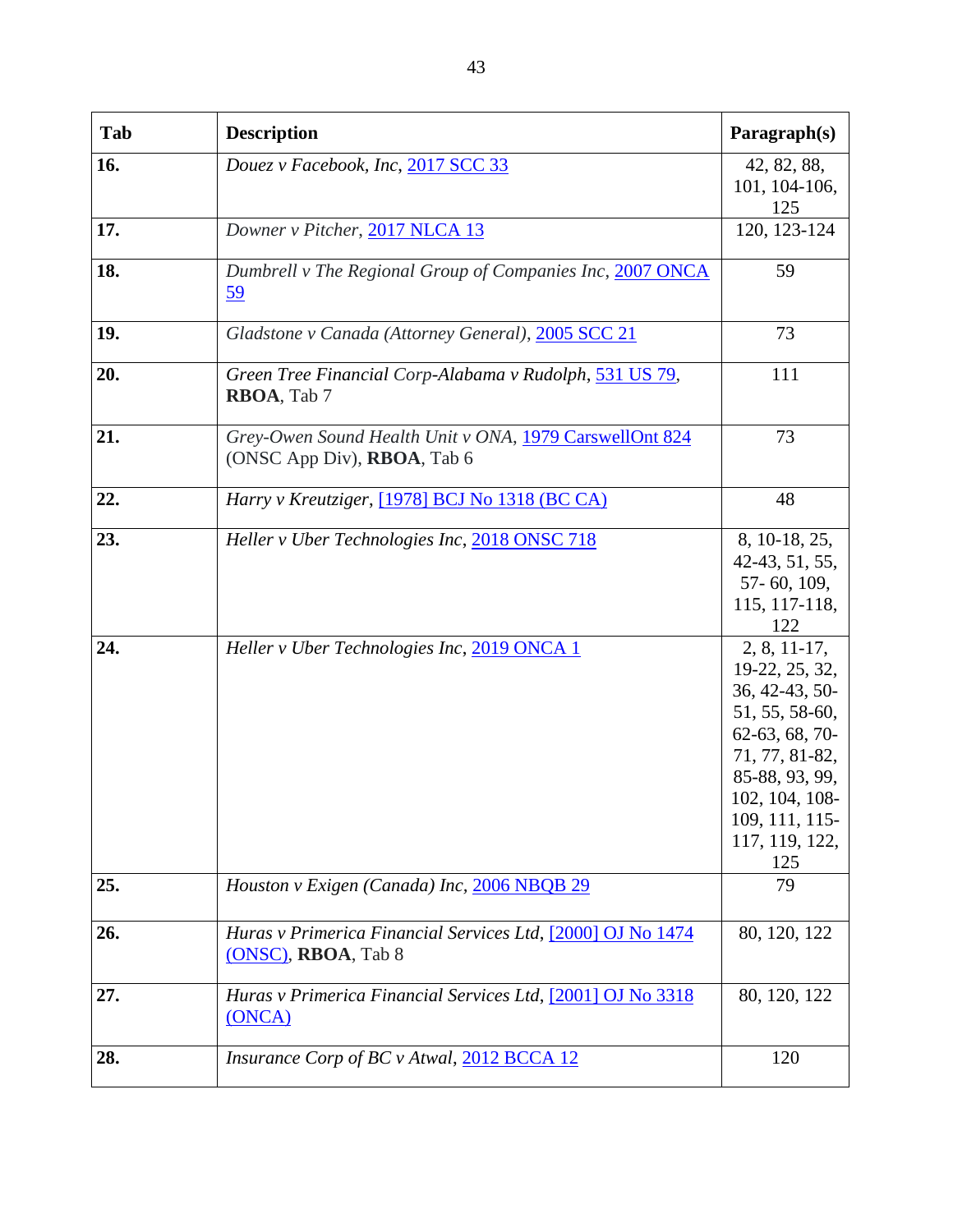| Tab | <b>Description</b>                                                                                                      | Paragraph(s)             |
|-----|-------------------------------------------------------------------------------------------------------------------------|--------------------------|
| 29. | Kai Peng v Uber Technologies, Inc, 237 F Supp 3d 36 (EDNY<br>2017), RBOA, Tab 10                                        | 51, 126                  |
| 30. | Kanitz v Rogers Cable Inc, [2002] OJ No 665 (ONSC)                                                                      | 111                      |
| 31. | Kaszuba v Salvation Army Sheltered Workshop, 41 OR (2d) 316,<br>RBOA, Tab 9                                             | 30                       |
| 32. | Kumar v Sharp Business Forms Inc, [2001] OJ No 1729<br>(ONSC)                                                           | 68,74                    |
| 33. | Ledcor Construction Ltd v Northbridge Indemnity Insurance Co,<br>2016 SCC 37                                            | 53, 54                   |
| 34. | Lee v Postmates, Case No 18-cv-03421-JCS (ND Cal April 25,<br>2019), RBOA, Tab 11                                       | 116                      |
| 35. | Machtinger v HOJ industries Ltd, [1992] SCR 986 (SCC)                                                                   | 30, 65, 81, 94,<br>96    |
| 36. | Marbry v Avrecan International Inc, 1999 BCCA 172                                                                       | 30                       |
| 37. | Matrix Integrated Solutions Ltd v Naccarato, 2009 ONCA 593                                                              | 28                       |
| 38. | McCormick v Fasken Martineau DuMoulin LLP, 2014 SCC 39                                                                  | 30                       |
| 39. | MDG Kingston Inc v MDG Computers Canada Inc, 2008 ONCA<br>656                                                           | 33                       |
| 40. | Melrose v Halloway Holdings Ltd, 2005 CarswellOnt<br>104 (ONSC), RBOA, Tab 12                                           | 101                      |
| 41. | Mendez v Palm Harbor Homes, Inc, 45 P3d 594 (Wash Ct App<br>2002), <b>RBOA</b> , Tab 13                                 | 48, 112-113,<br>115, 125 |
| 42. | Modern Cleaning Concept Inc v Comité paritaire de l'entretien<br>d'édifices publics de la région de Québec, 2019 SCC 28 | 28                       |
| 43. | Mohamed v Uber Technologies, 836 F3d 1102 (9th Cir 2016),<br>RBOA, Tab 14                                               | 126                      |
| 44. | Morrison v Ericsson Canada, 2016 ONSC 3908                                                                              | 79, 110                  |
| 45. | Mounted Police Association of Ontario v Canada, 2015 SCC 1                                                              | 96                       |
| 46. | New Prime v Oliveira, 139 S Ct 532 (US 2019), RBOA, Tab 15                                                              | 30                       |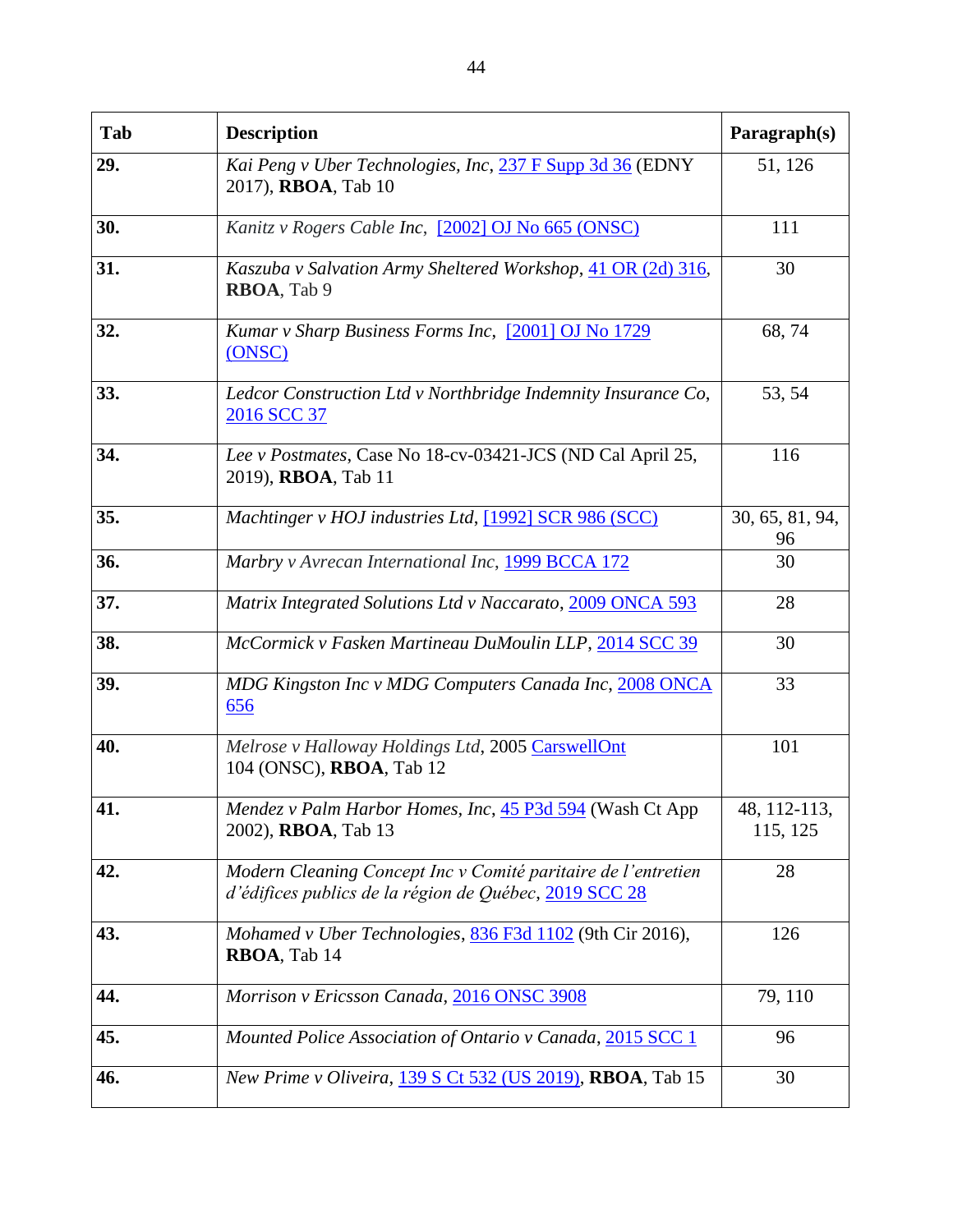| Tab | <b>Description</b>                                                                                | Paragraph(s) |
|-----|---------------------------------------------------------------------------------------------------|--------------|
| 47. | Norberg v Wynrib, [1992] SCR 226                                                                  | 48, 120      |
| 48. | Nowak v Biocomposites Inc, 2018 BCSC 785                                                          | 82           |
| 49. | O'Connor v Uber Technologies, Inc, 82 F Supp 3d 1133, (ND<br>Cal 2015), RBOA, Tab 16              | 31           |
| 50. | ONA v Extendicare (Canada) Inc, 159 LAC (4th) 30, 89 CLAS<br>36, ABOA, Tab 3                      | 72           |
| 51. | Ontario Ltd v The Cora Franchise Group Inc, 2015 ONCA 152                                         | 95, 97       |
| 52. | Ontario v Imperial Tobacco Canada Ltd, 2011 ONCA 525                                              | 46, 49       |
| 53. | Ontario Medical Association v Willis Canada Inc, 2013 ONCA<br>745                                 | 32, 46       |
| 54. | Patel v Kanbay International Inc, 2008 ONCA 867                                                   | 28-29        |
| 55. | Phillips v Associates Home Equity Services, Inc, 179 F Supp 2d<br>840 (ND Ill 2001), RBOA, Tab 17 | 48, 112, 125 |
| 56. | Phoenix Interactive Design Inc v Alterinvest II Fund LP, 2018<br>ONCA <sub>98</sub>               | 108          |
| 57. | Prince George (City of) v AL Sims & Sons Ltd, [1995] 9 WWR<br>503 (BCCA)                          | 110          |
| 58. | Reference re Public Service Employee Relations Act (Alta),<br>[1987] 1 SCR 313                    | 96           |
| 59. | Reference re Public Service Employee Relations Act, 1973<br>CarswellNat 47F, ABOA, Tab 5          | 72           |
| 60. | Rizzo & Rizzo Shoes Ltd (Re), [1998] 1 SCR 27                                                     | 30, 65       |
| 61. | Robert v Markandu, 2012 ONSC 6891                                                                 | 79           |
| 62. | Rogers Wireless Inc v Muroff, 2007 SCC 35                                                         | 24, 46, 50   |
| 63. | Sattva Capital Corp v Creston Moly Corp, 2017 SCC 53                                              | 53, 54, 59   |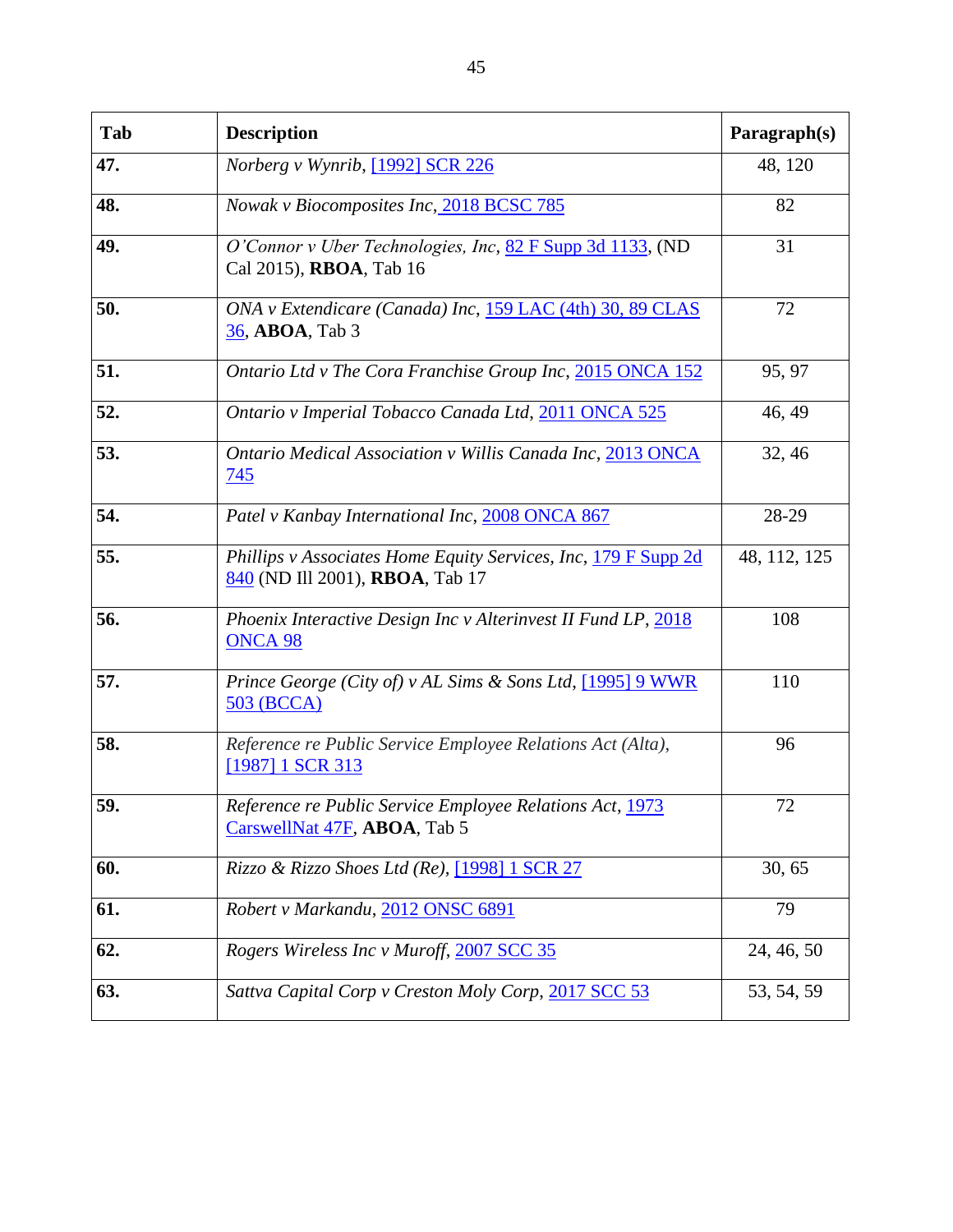| Tab | <b>Description</b>                                                                                                                  | Paragraph(s)                                                                           |  |
|-----|-------------------------------------------------------------------------------------------------------------------------------------|----------------------------------------------------------------------------------------|--|
| 64. | Seidel v TELUS Communications Inc, 2011 SCC 15                                                                                      | 3, 21, 24, 26,<br>32, 34, 36, 40,<br>46, 51, 62, 64,<br>67, 69, 86-88,<br>92, 101, 116 |  |
| 65. | Shafron v KRG Insurance Brokers (Western) Inc, 2009 SCC 6                                                                           | 96, 98                                                                                 |  |
| 66. | Shelanu Inc v Print Three Franchising Corp, [2003] OJ No<br>1919 (ONCA)                                                             | 101                                                                                    |  |
| 67. | TELUS Communications Inc v Wellman, 2019 SCC 19                                                                                     | 3, 33-34, 39-<br>40, 49, 62                                                            |  |
| 68. | Tercon Contractors Ltd v British Columbia (Transportation and<br>Highways), 2010 SCC 4                                              | 101                                                                                    |  |
| 69. | Titus v William F Cooke Enterprises Inc, 2007 ONCA 573                                                                              | 22, 108                                                                                |  |
| 70. | Transport North American Express Inc v New Solutions<br>Financial Corp, 2004 SCC 7                                                  | 95, 98                                                                                 |  |
| 71. | Uber BV v Aslam, [2018] EWCA Civ 2748 (UK), RBOA, Tab<br>18                                                                         | 31                                                                                     |  |
| 72. | Unifund Assurance Co v Insurance Corp of British Columbia,<br>2003 SCC 40                                                           | 24                                                                                     |  |
| 73. | Wood v Fred Deeley Imports Ltd, 2017 ONCA 158                                                                                       | 30, 65, 66, 84,<br>96                                                                  |  |
|     | <b>Statutes and Legislation</b>                                                                                                     |                                                                                        |  |
| 74. | Arbitration Act, RSBC 1996, c 55, s 15(2)                                                                                           | 26, 34                                                                                 |  |
| 75. | Arbitration Act, SO 1991, c 17, ss 7(2), 17(2), 32(2)<br>Arbitrage (Loi de 1991 sur l'), LO 1991, chap 17, ss 7(2), 17(2),<br>32(2) | 20, 26, 34, 42,<br>60, 101                                                             |  |
| 76. | Business Practices and Consumer Protection Act, SBC 2004, c 2                                                                       | 26, 34                                                                                 |  |
| 77. | Consumer Protection Act, 2002, SO 2002, c 30, Sch A, ss 1, 2                                                                        | 40                                                                                     |  |
|     | Protection du consommateur (Loi de 2002 sur la), LO 2002,<br>chap $30$ , annexe A, ss 1, 2                                          |                                                                                        |  |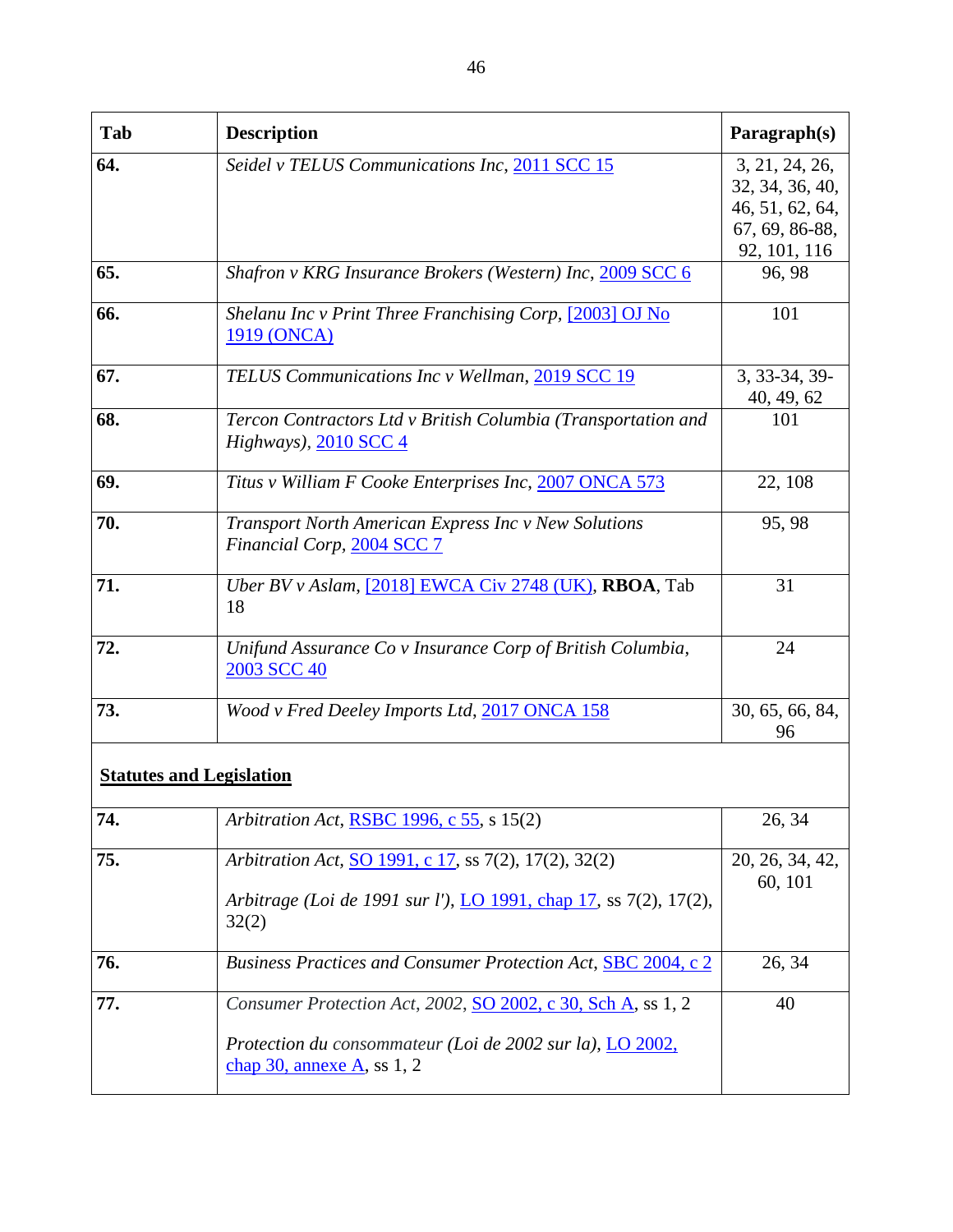| Tab | <b>Description</b>                                                                                                                                                                      | Paragraph(s)                                  |
|-----|-----------------------------------------------------------------------------------------------------------------------------------------------------------------------------------------|-----------------------------------------------|
| 78. | Courts of Justice Act, RSO 1990, c C 43, s 1(1)                                                                                                                                         | 70                                            |
|     | Loi sur les tribunaux judiciaires, L.R.O. 1990, chap. C.43, s 1(1)                                                                                                                      |                                               |
| 79. | Employment Standards Act, 2000, SO 2000, c 41, ss 1(1), 5, 5.1,<br>8, 23.1(1), 96-101, 101.1-113                                                                                        | 1, 8, 38, 63,<br>66-68, 71, 77,<br>83, 89, 96 |
|     | Normes d'emploi (Loi de 2000 sur les), LO 2000, chap 41, ss<br>$1(1), 5, 5.1, 8, 96-101, 101.1-113$                                                                                     |                                               |
| 80. | Fair Workplaces, Better Jobs Act, 2017, SO 2017, c 22                                                                                                                                   | 38                                            |
|     | Équité en milieu de travail et de meilleurs emplois (Loi de 2017<br><i>pour l')</i> , <i>LO</i> 2017, <i>chap</i> 22 - Projet de loi 148                                                |                                               |
| 81. | International Commercial Arbitration Act, 2017, SO 2017, c 2,<br>Sch 5, Schedule 2, UNCITRAL Model Law on International<br>Commercial Arbitration, Arts 8(1), 16(1) 28                  | 20, 26, 34, 42,<br>60, 101                    |
|     | Arbitrage commercial international (Loi de 2017 sur l'), LO<br>2017, chap 2, Annexe 5, Annexe 2, Loi type de la cnudci sur<br>l'arbitrage commercial international, Arts 8(1), 16(1) 28 |                                               |
| 82. | Rules of Civil Procedure, RRO 1990, Reg 194, s 1.03                                                                                                                                     | 70, 73                                        |
|     | Règles de procédure civile, RRO 1990, Règl 194, s 1.03                                                                                                                                  |                                               |
| 83. | Small Claims Court - Fees and Allowances, O Reg 332/16, s<br>1(2)                                                                                                                       | 115                                           |
|     | Cour des petites créances - honoraires, frais et indemnités, Règl<br>de l'Ont $332/16$ , s $1(2)$                                                                                       |                                               |
| 84. | Small Claims Court Jurisdiction, O Reg 626/00, s 1                                                                                                                                      | 115                                           |
|     | Compétence de la cour des petites créances et plafond<br>pécuniaire relatif aux appels, Règl de l'Ont 626/00, s 1                                                                       |                                               |
| 85. | Superior Court of Justice and Court of Appeal - Fees, O Reg<br>$293/92$ , s 1(1)                                                                                                        | 115                                           |
|     | Cour supérieure de justice et cour d'appel — honoraires et frais,<br>Règl de l'Ont 293/92, s 1(1)                                                                                       |                                               |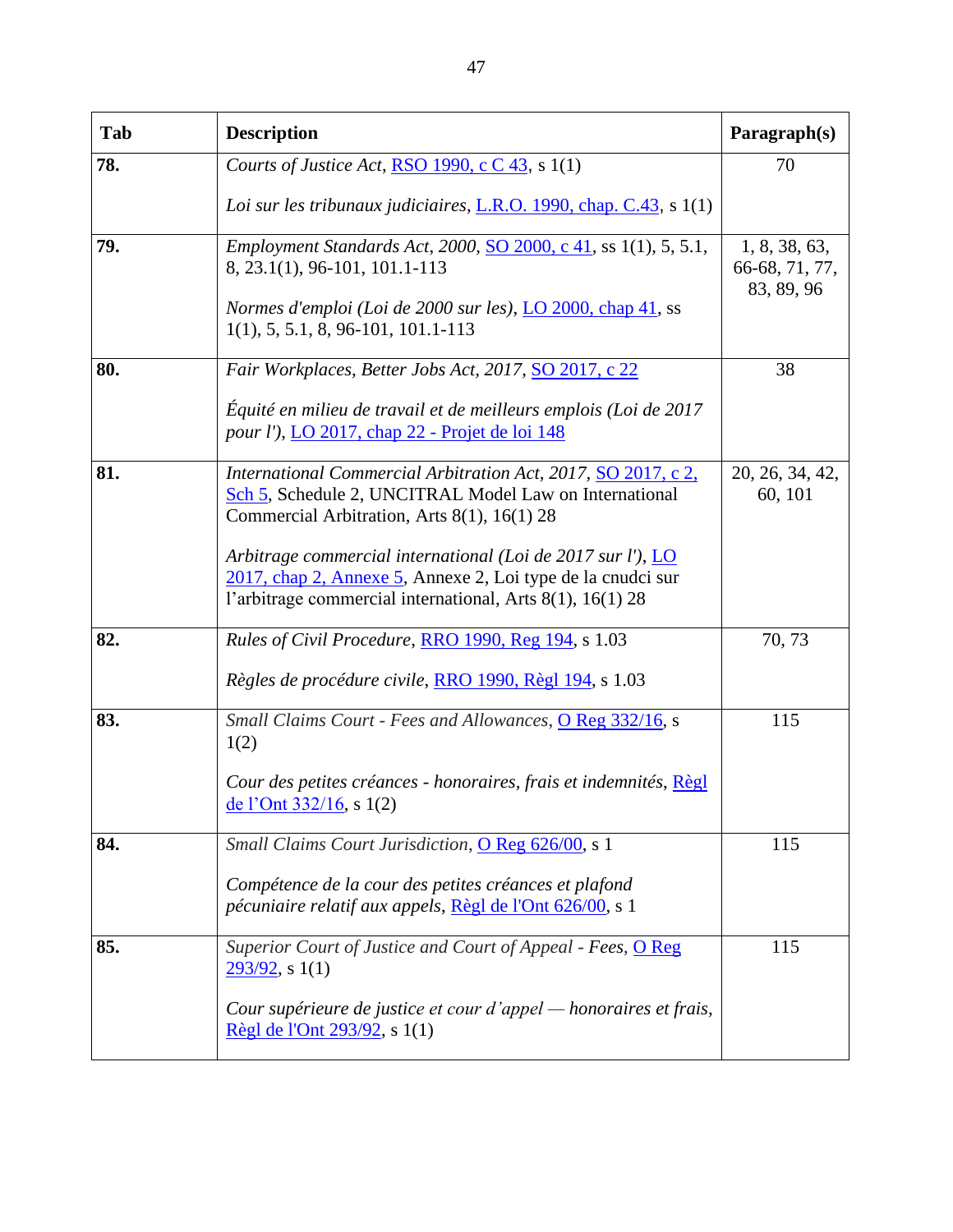| Tab                      | <b>Description</b>                                                                                                                                                                                               | Paragraph(s) |
|--------------------------|------------------------------------------------------------------------------------------------------------------------------------------------------------------------------------------------------------------|--------------|
| <b>Secondary Sources</b> |                                                                                                                                                                                                                  |              |
| 86.                      | Brian Casey, International and Domestic Commercial<br>Arbitration, looseleaf (Toronto: Carswell), RBOA, Tab 19                                                                                                   | 47           |
| 87.                      | Castel & Walker, Canadian Conflict of Laws, 6th ed.<br>(LexisNexis Canada, 2005), RBOA, Tab 20                                                                                                                   | 29           |
| 88.                      | Commission on International Trade Law, Report of the<br>Secretary General, UNGAOR, 2017, UN Doc A/CN.9/909,<br>RBOA, Tab 21                                                                                      | 30           |
| 89.                      | Alexander Gay & Alexandre Kaufman, Annotated Ontario<br>Arbitration Legislation – Arbitration Act, 1991 and International<br>Commercial Arbitration Act, 2017, (Toronto: Thomson Reuters,<br>2017), RBOA, Tab 23 | 47           |
| 90.                      | Charlotte Garden, "Disrupting Work Law: Arbitration in the Gig<br>Economy" 2017 U Chicago Legal F 205, RBOA, Tab 22                                                                                              | 122          |
| 91.                      | Maria Glover, "Disappearing Claims and the Erosion of<br>Substantive Law" (2015) 124:8 Yale LJ 3052, RBOA, Tab 24                                                                                                | 105          |
| 92.                      | Pamela A. Izvanariu, "Matters Settled But Not Resolved:<br>Worker Misclassification in the Rideshare Sector" (2016) 66<br>DePaul LR 133, RBOA, Tab 27                                                            | 44, 89, 122  |
| 93.                      | International Chamber of Commerce, "Mediation Rules"<br>(in force as of 1 January 2014) (excerpts), <b>RBOA</b> , Tab 25                                                                                         | 15           |
| 94.                      | International Chamber of Commerce, "Arbitration Rules"<br>(in force as of 1 March 2017) (excerpts), RBOA, Tab 26                                                                                                 | 16, 116, 117 |
| 95.                      | Legislative Assembly of Ontario Debates, No 73 (13 May 1996)<br>(Elizabeth Witmer) (excerpt), <b>ABOA</b> , Tab 16                                                                                               | 75, 93       |
| 96.                      | Legislative Assembly of Ontario Debates, No 80 (30 May 1996)<br>at 3213 (John R Baird) (excerpt), <b>ABOA</b> , Tab 17                                                                                           | 75, 93       |
| 97.                      | Legislative Assembly of Ontario Debates, No 81 (3 June 1996)<br>(Joseph N. Tascona) (excerpt), RBOA, Tab 28                                                                                                      | 74           |